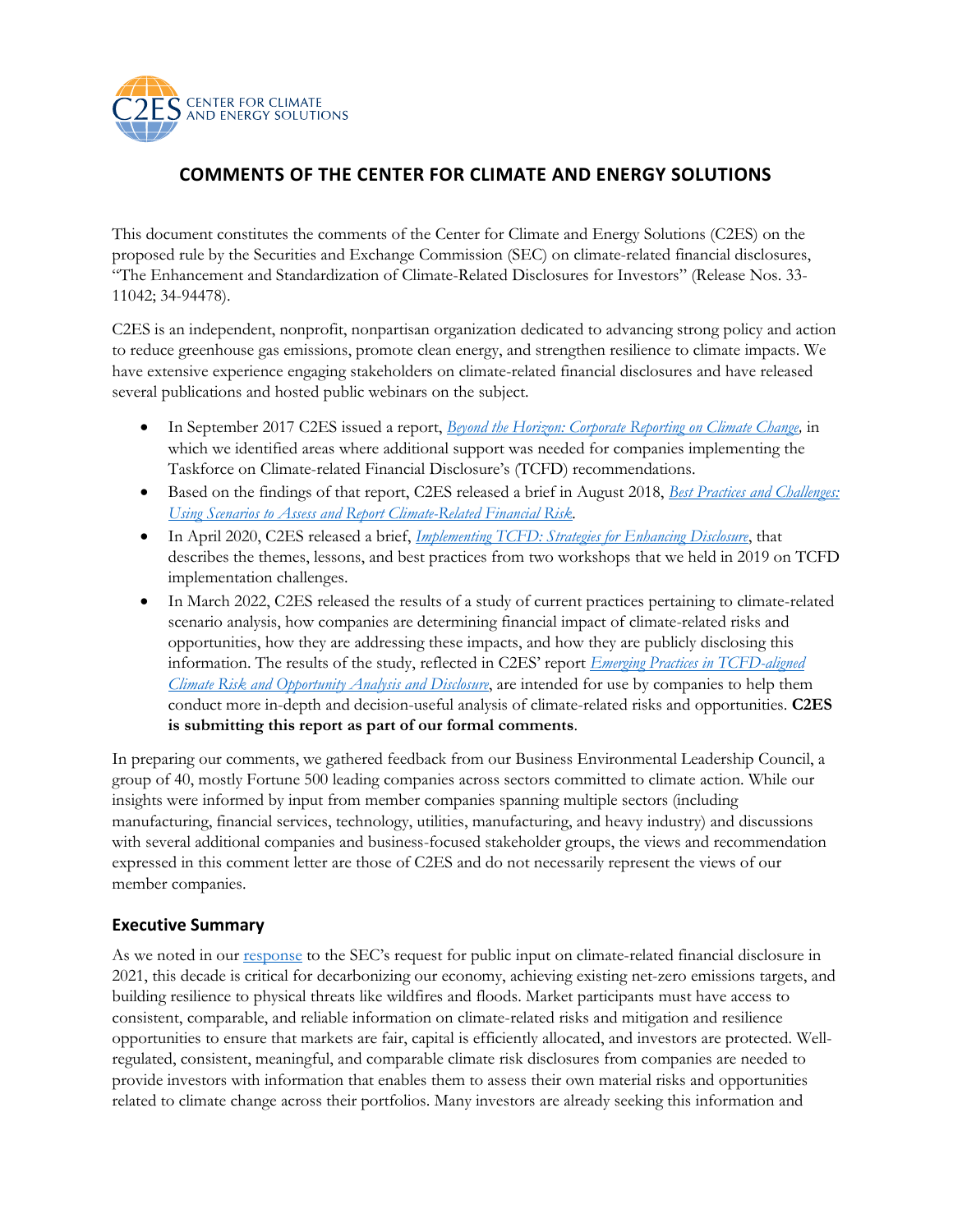many leading companies provide their investors with information on how they are managing their climate impacts, and increasingly, their climate risks. As companies have noted in their feedback to C2ES, much of the greenhouse gas emissions data, targets, and emissions reduction efforts that investors seek is available publicly or shared privately.

**C2ES supports mandatory climate-related financial risk disclosure, and believes that the proposed rule can play a vital role in helping the broader investor community gain better insights into how all publicly traded companies are managing their climate-related financial risks.**

**In these comments, we identify a number of elements of the proposed rule that we strongly agree with. We also highlight where improvements are needed for this rule to be operational and effective**. In particular, several provisions not raised in the SEC's 2021 request for input have been introduced that present challenges for implementation and compliance.

Throughout our responses to the SEC's questions our intention is to support the proposed rule's broader aim to create greater transparency, consistency, and comparability of climate-related financial risks across publicly traded companies. We also note below where the SEC can engage with other government entities and the expert stakeholders to stay in step with new developments in science, data availability, and other climaterelated disclosure standards.

# **Support for key provisions in the rule:**

Noting that several of our recommendations in response to the SEC's 2021 request for input were included in the proposed rule, we commend the following elements:

- **Comprehensive information**: Registrants would be required to provide information on climaterelated risks and opportunities, scenario analysis, and carbon transition plans, thereby providing a more holistic picture of how companies are positioned to build their resilience and thrive in a low carbon economy.
- **Existing standards**: The proposed rule aligns with the TCFD, the current leading framework for assessing and reporting climate-related financial materiality which is widely accepted among countries and global financial institutions around the world. The proposed rule requires that companies provide information on their internal governance and strategy for addressing climate related financial risks. Such information can assist investors in understanding how companies are positioned to address climate-related financial risks and opportunities. The rule also references using the Greenhouse Gas Protocol to measure greenhouse gas emissions in scopes 1, 2, and 3, providing a common methodology that is already widely used in the marketplace as the basis for greenhouse gas emissions reporting.
- **Scope 3 emissions**: The proposed rule recognizes the difficulty in providing an accurate estimate of scope 3 emissions, requests more information on how data should be assessed and disclosed, removes the requirement for smaller reporting companies (SRCs) to report scope 3 emissions, and phases in assurance for scope 3 emissions from large accelerated and accelerated filers.
- **Safe harbor**: The proposed rule recognizes a need to provide safe harbor, especially for greenhouse gas emissions data, which is often based on data estimates, incomplete data, and evolving data. In our comments we identify additional areas where safe harbor provisions should be further strengthened.

#### **Recommendations for addressing implementation challenges:**

Based on input from companies across different sectors on challenges they would face in implementing the rule as it is currently proposed, we recommend the following modifications to facilitate compliance while still preserving the overall intent of the proposed rule.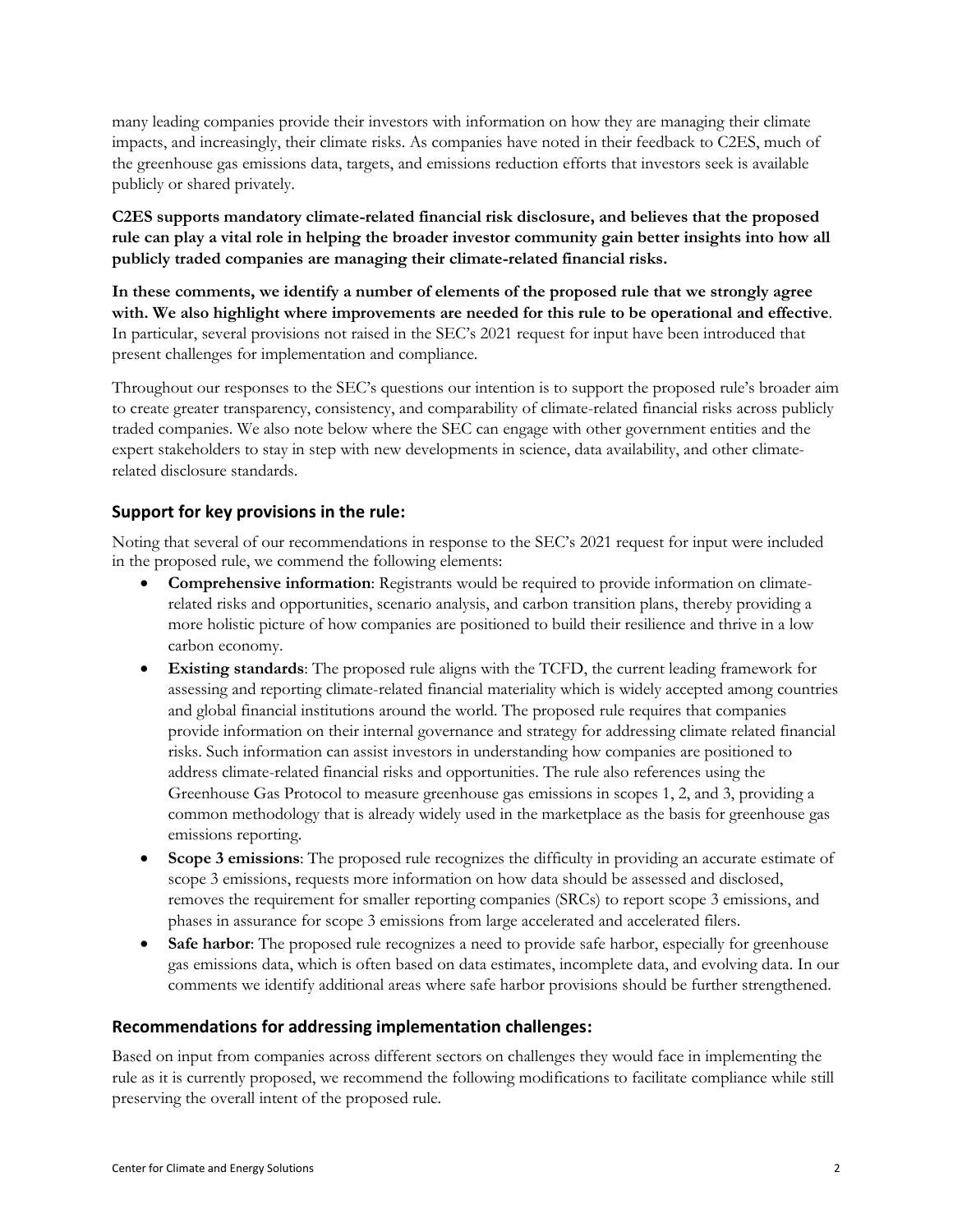- **Timing of reporting greenhouse gas emissions data:** The proposed rule examines the extent to which greenhouse gas emissions data must align with financial reporting. We maintain that for the thousands of companies that have already been developing their greenhouse gas emissions inventories adhering to the Greenhouse Gas Protocol, where they often report on a calendar year basis, they should continue to do so. Companies should be allowed to submit their emissions data for scopes 1, 2, and where applicable, 3, for calendar year reporting and not be required to align exactly with financial reporting. The data submitted would not be meaningfully different and would create significant reporting burden. Over time, if companies wish to align their greenhouse gas reporting with their financial timelines, they can choose to do so. In some cases, companies may need to submit their emissions data several months into the calendar year, also not aligning with their financial reporting, due to a necessary delay in data collection and processing. For example, financial institutions reporting their scope 3 financed emissions would need to wait until their portfolio companies submit their emissions data before being able to assess such emissions, a process that can take 5–6 months from the close of the prior calendar year. For this and similar examples, to reduce reporting burden, the SEC should consider allowing companies to disclose their completed annual greenhouse gas emissions data once in a separate greenhouse gas reporting form submitted before the end of the year, or possibly in tandem with the quarterly Form 10-Q, thereby avoiding the need to restate any estimated greenhouse gas inventories that would be initially reported in a Form 10-K, as is currently proposed.
- **Timing of compliance date:** While we maintain that limited assurance of greenhouse gas emissions data is sufficient and that most companies in the S&P 500 are ready today to report their scopes 1 and 2 emissions, we recognize that for smaller publicly traded companies, developing their greenhouse gas emissions inventories will be a new undertaking. We propose that the SEC provide an additional fiscal year (i.e., to fiscal year 2026, filed in 2027) before SRCs need to comply, to enable them to catch up to larger companies. We recommend that the SEC develop guidance for all companies, especially SRCs. We would also support extending the timing of filing for large accelerated, accelerated and non-accelerated filers for an additional year from the proposed dates to ensure a level playing field in preparedness for collecting and submitting data.
- **Safe harbors:** While safe harbors have been proposed for scope 3 emissions and all forward-looking statements, C2ES recommends that safe harbors also apply to governance information and any strategies for managing climate risk. We recommend that the SEC place required disclosure of results of scenario analysis, climate targets, transition plans under safe harbors that provide full protection from both third-party litigation and from action by the SEC itself. There are several reasons we propose this to ensure that companies continue to develop ambitious climate action. On developing climate targets, we have seen over the last two years, dozens of large companies set new, ambitious, net zero targets, and an urgent need exists for companies to continue to publicly strive to drive down their greenhouse gas emissions. These targets are fluid and subject to change as new scientific information becomes available, the costs of clean energy technologies decrease, and new expectations from consumers and investors emerge. Transition plans are also a new development, with few companies experienced in developing and reporting them. A safe harbor that protects companies from both third-party litigation and action by the commission could reduce a chilling effect for companies to set ambitious targets. We seek to reward, not stifle progress. We recommend that the SEC reserve the ability to reassess its approach and determine if safe harbors should be reduced once the rule has been in effect for several years.
- **Level of specificity:** In several instances for how companies address climate risk internally, the proposed rule would require a significant level of detail and specificity. Several companies have provided feedback that such specificity may discourage companies from undertaking practices, such as using different scenarios, setting internal carbon prices, or setting new targets, where fear of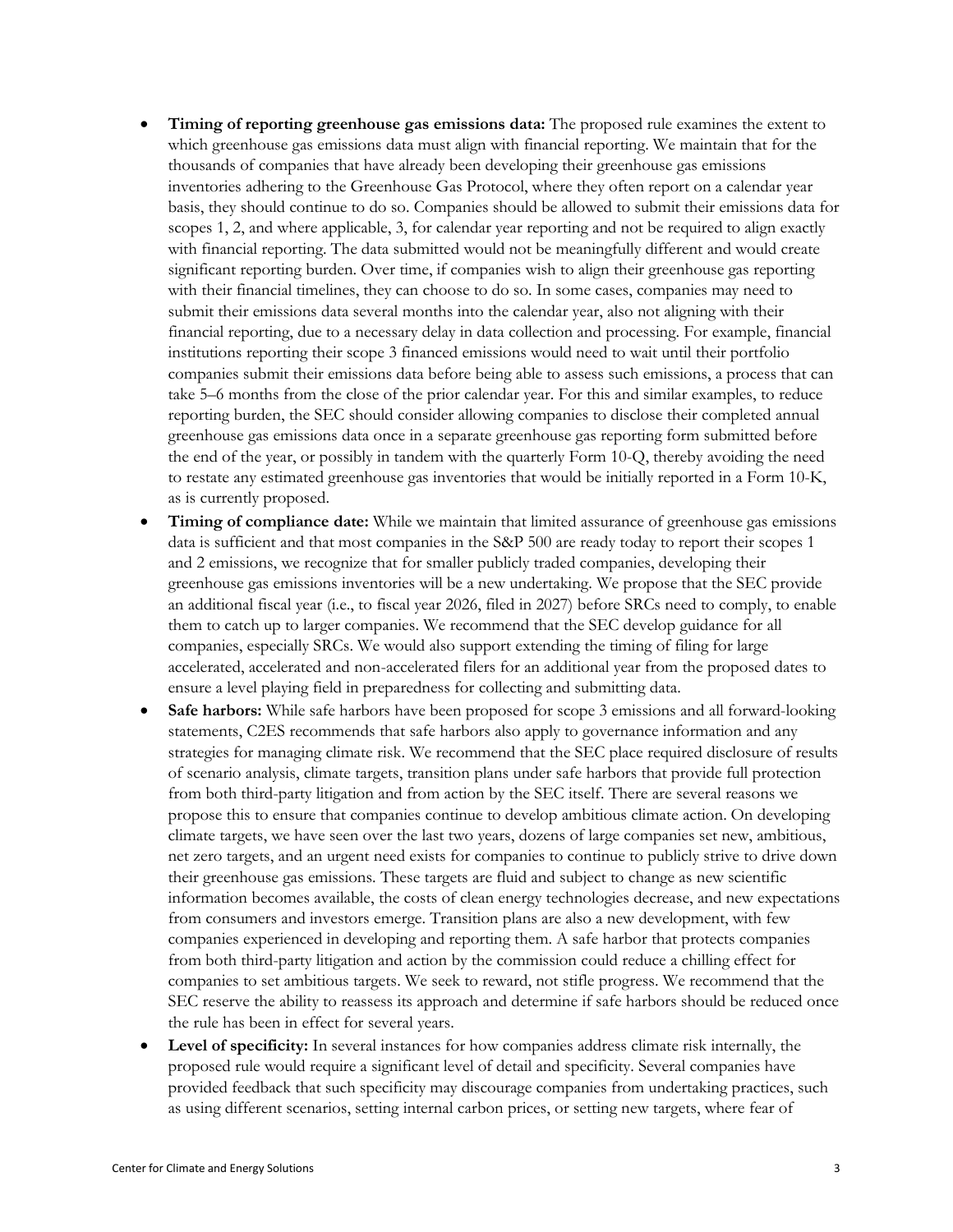incremental liability from disclosure would outweigh the benefit of using these tools in their climate strategy. In some areas, C2ES proposes where companies can disclose information that would still be useful to investors without providing as much specificity.

- **Materiality:** Throughout the proposed rule, C2ES recommends that disclosure of information should only be required if considered material, and that the SEC should clarify that materiality for purposes of the proposed reporting and disclosure rules should be viewed consistently with the interpretation of materiality set out in the securities laws. The SEC should consider issuing guidance for how companies should assess materiality as it relates to climate change in the context of the existing interpretation of materiality. The SEC could leverage feedback from companies, investors, and others to develop principles-based questions that companies should ask when making a materiality assessment related to climate risks. The SEC has developed questions-based guidance on other issues, for example, the "Coronavirus (COVID-19) — Disclosure Considerations Regarding Operations, Liquidity, and Capital Resources" guidance issued during the pandemic [\(https://www.sec.gov/corpfin/covid-19-disclosure-considerations\)](https://www.sec.gov/corpfin/covid-19-disclosure-considerations).
- **Auditing and financial metrics:** Based on feedback from stakeholders, there are no currently agreed upon controls or metrics by which auditors can assess climate-related financial risks, as we also noted in our response to the SEC's request for information in 2021. Given the unique and emerging context of climate risk disclosures, a deeper and ongoing consideration of auditing needs is recommended, and both the Financial Accounting Standards Board (FASBC) and the Public Company Accounting Oversight Board (PCAOB) should be actively engaged in developing the standards for developing and auditing financial metrics.

In addition, C2ES recommends the following:

- **Guidance and resources**: To assist registrants of all sizes to comply with the rule, the SEC should develop guidance on the use of scenario analysis, development of greenhouse gas emissions inventories for scopes 1, 2, and 3, use of data (e.g., emissions factors), and development of carbon transition plans. When evaluating their physical and transition risks, as we note in our 2022 report, *Emerging Practices in TCFD-aligned Climate Risk and Opportunity Analysis and Disclosure*, companies repeatedly cited the need for a single source of reputable, easy to use, public data on climate-related risk. We recommend that the SEC, informed by relevant federal science agencies such as the Environmental Protection Agency (EPA) and the National Oceanic and Atmospheric Administration (NOAA), provide publicly available guidance on scenario analysis tools and high-quality data for companies and investors. These efforts are necessary to fill a current knowledge gap and can help develop or validate existing tools and support best practices for calculating climate risks.
- **Developing and maintaining expertise**: The SEC should convene an interagency working group from across the financial regulatory agencies and agencies with experience working with industry on climate change, to keep in step with evolving climate disclosure needs, data availability, and market changes resulting from improved disclosures. It should also undertake an internal research agenda focused on relevant topics such as understanding transition and physical risk disclosures at an industry-level and continue to hire staff with climate science and climate economics experience. Finally, it should designate a regular sustainability standards board to oversee climate disclosure standards. This board should work closely with the SEC and be overseen by the SEC to ensure that ongoing standards account for emerging best practices in science and policy that may affect ongoing disclosure needs.

The proposed rule requires information from both common and newer practices to the market both of which are needed by investors to be able to make decisions that will help steer us this decade towards a low carbon, climate resilient future. Many large companies today are commonly measuring and reporting scope 1 and 2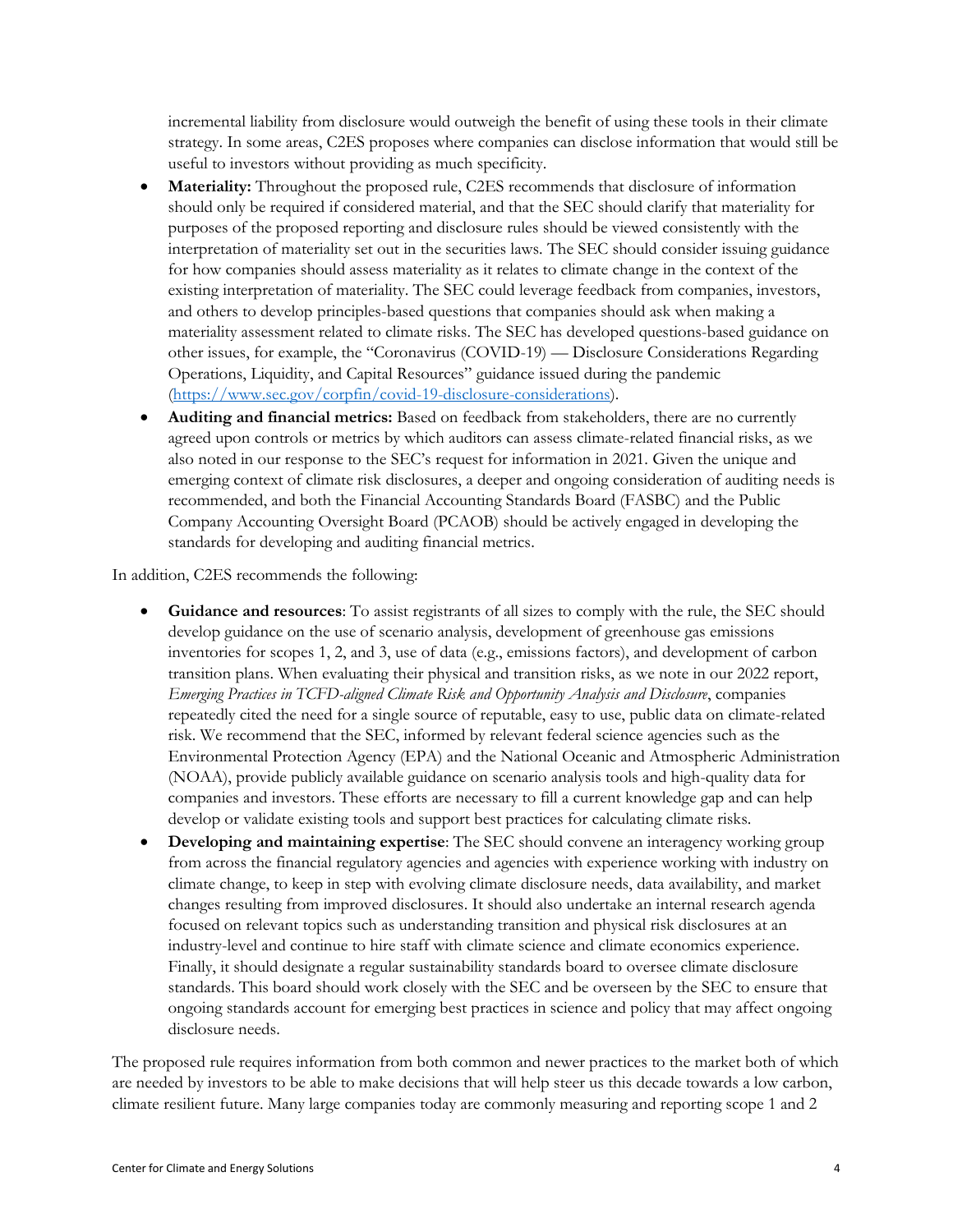emissions, having had two decades of experience using the Greenhouse Gas Protocol. To allow those companies new to developing their greenhouse gas inventories time to implement the requirements, we would support providing an additional year for all filers to begin reporting, based off the timelines in the proposed rule. Other elements in the proposed rule reflect practices that are newer to companies, such as undergoing scenario analysis and creating transition plans, where companies have less experience with implementation. Certain aspects of the proposed rule require even further development, such as clarifying financial auditing metrics, which have not yet been fully developed or standardized. To address concerns over implementing some of the newer practices, we recommend providing more time to phase in certain provisions or provide greater leniency and flexibility. As disclosures improve over several years, the SEC could consider including or strengthening some of it proposed requirements at a later date.

In sum, we support many of the core requirements in this proposed rule and, at the same time, recognize where further clarifications and amendments are needed to enable implementation and compliance.

# **Table of Contents**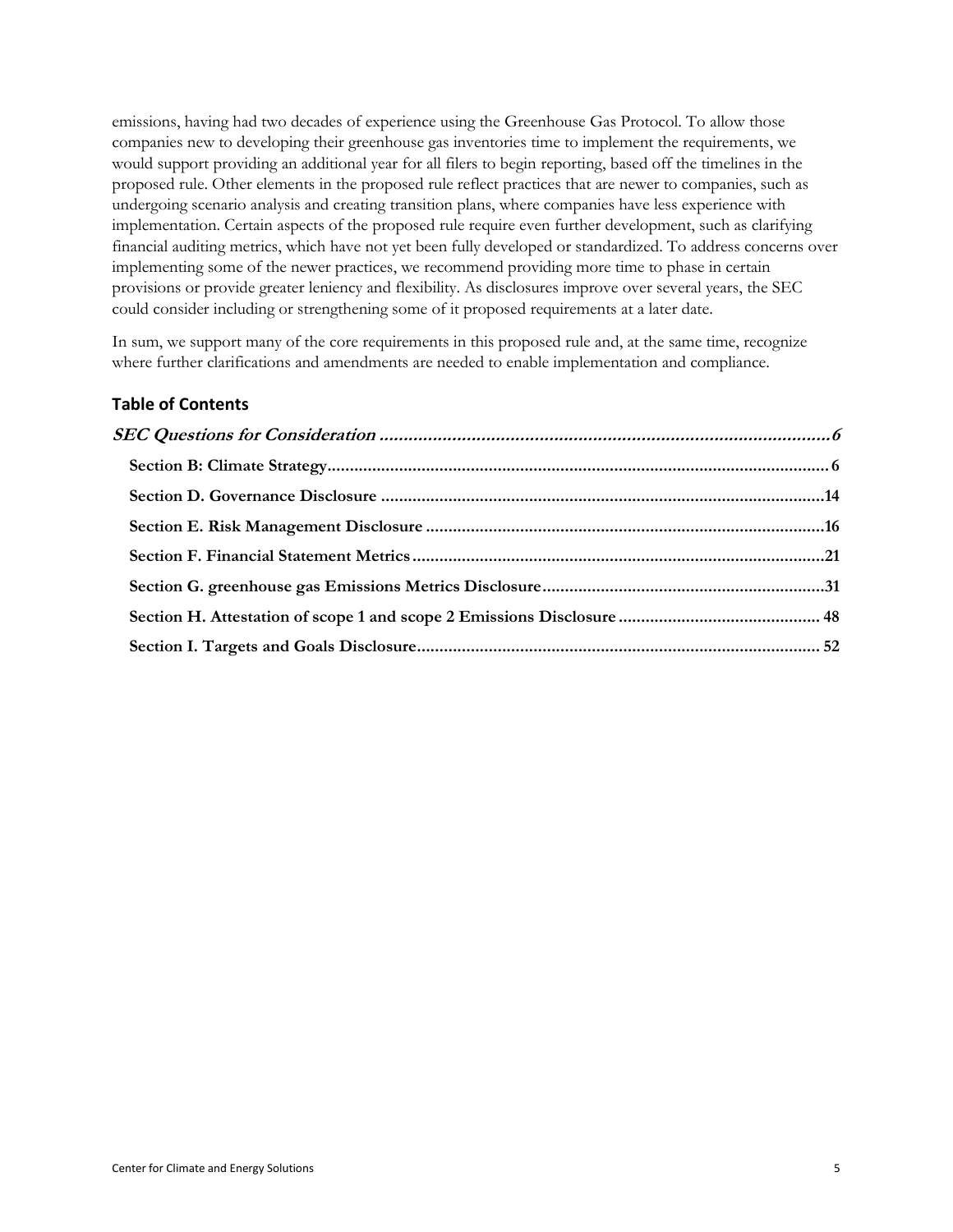#### <span id="page-5-0"></span>**SEC Questions for Consideration**

#### <span id="page-5-1"></span>**Section B: Climate Strategy**

**19. Should we require a registrant to describe the actual and potential impacts of its material climaterelated risks on its strategy, business model, and outlook, as proposed? Should we require a registrant to disclose impacts from climate-related risks on, or any resulting significant changes made to, its business operations, including the types and locations of its operations, as proposed?** 

Yes, we believe that the disclosure of material risks is a fundamental element of any climate-related disclosure and should be a requirement of any effective climate-related disclosure regulation. The specifics of what should be included in such a disclosure are discussed in later question responses, but we agree that material risks to a company's strategy, business model, and outlook should be required.

We agree that the climate-related disclosure should discuss the types of impacts from climate-related risks to business operations, and, at a very high level, the location of impacts. The location details should be limited to a regional, state, or national level (as opposed to a precise address) to limit excessive reporting burden and to avoid security concerns of location assets from disclosure.

**20. Should we require a registrant to disclose climate-related impacts on, or any resulting significant changes made to, its products or services, supply chain or value chain, activities to mitigate or adapt to climate-related risks, including adoption of new technologies or processes, expenditure for research and development, and any other significant changes or impacts, as proposed? Are there any other aspects of a registrant's business operations, strategy, or business model that we should specify as being subject to this disclosure requirement to the extent they may be impacted by climate-related factors?**

We agree that a registrant should be required to address if there are material changes to products or services, supply chain or value chain, activities to mitigate or adapt to climate-related risks, including adoption of new technologies or processes, expenditure for research and development, and any other significant changes or impacts. C2ES proposes that only material risks and impacts should be required to be disclosed, and while "significant" impacts are likely material, C2ES recommends that the commission be explicit in its use of the term "material."

We would recommend explicitly adding the following additional items for companies to disclose, where they are deemed material:

- **Reputational risks:** How climate change risks may change the perception of the company and relationships with stakeholders
- **Access to capital:** How climate risks are impacting or may impact a company's access to financing or investment
- **Divestment:** How climate risks are used to consider divestment from a company's portfolio
- **Acquisition:** How climate risks and opportunities are analyzed and reviewed as part of a company's acquisition and due diligence approaches
- **Insurance:** The impact of climate change on the cost and availability of insurance, including property and business interruption insurance.

We suggest providing guidance or a template that can be used by registrants to provide impacts in a standardized way. For example, the CDP Climate Change template provides a simple table that enables consistent disclosure. The commission should also consult the TCFD.

With respect to value chain, we would suggest limiting required analysis to tier 1 (direct) suppliers, as companies will have difficulties fully analyzing indirect suppliers. For example, in the case of large companies with multiple tiers and thousands of suppliers, entire value chain reporting is not practical. Over time, more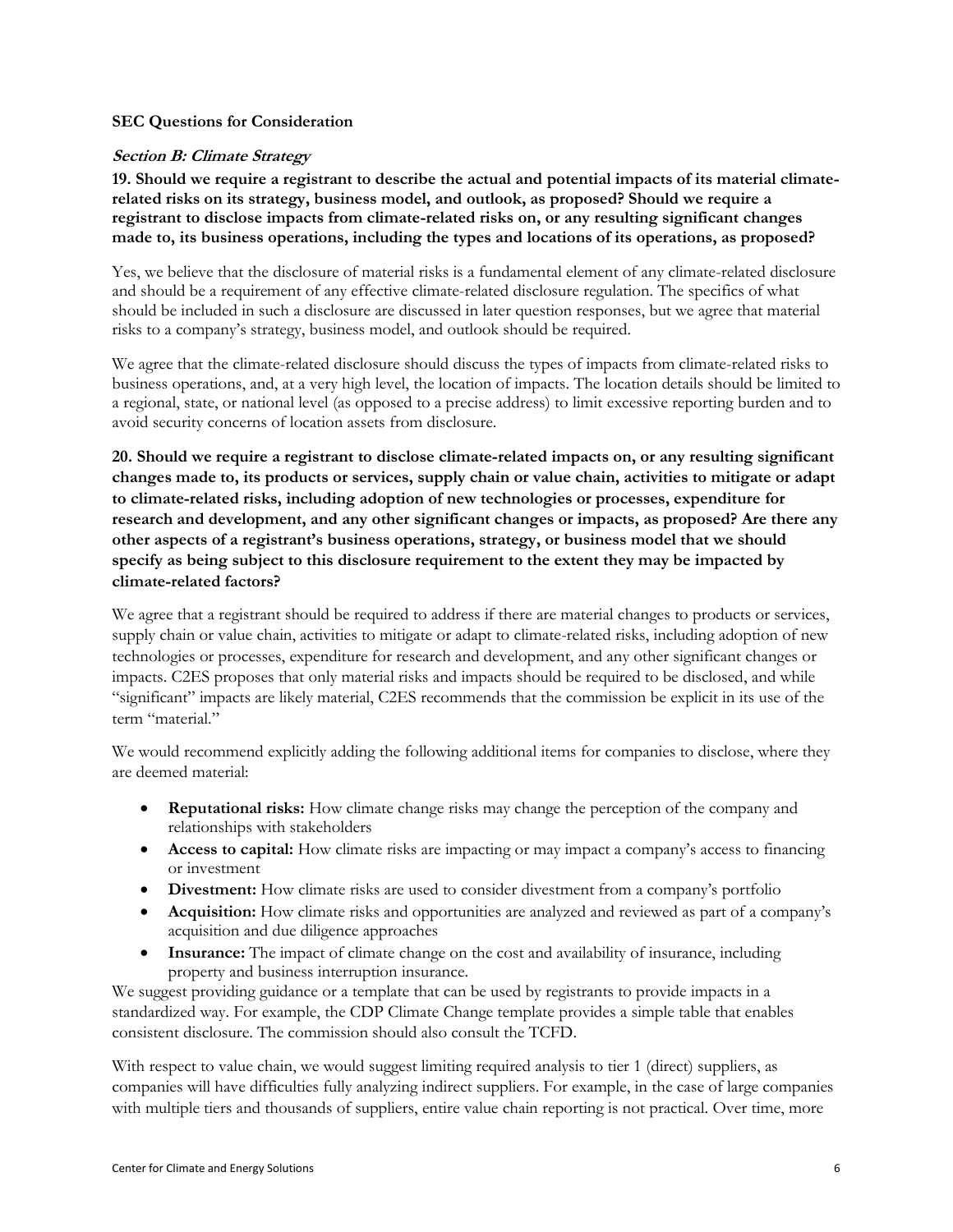tier 1 suppliers should also report the emissions from their suppliers, encompassing more of the value chain. Companies can have tens or hundreds of thousands of upstream suppliers and downstream value chain partners.

C2ES received feedback that  $\frac{229.1502(a)(1)(ii)}{2}$  states "For transition risks, describe the nature of the risk, including whether it relates to regulatory, technological, market (including changing consumer, business counterparty, and investor preferences), liability, reputational, or other transition-related factors, and how those factors impact the registrant." While the "reputational risks" we recommend adding are already covered in the proposal, we recommend the Commission include access to capital should be covered under "investor preferences" and divestment, acquisition, and insurance should be covered in "other transition-related factors" by companies for whom these are material risks.

#### **21. Should we require a registrant to specify the time horizon applied when assessing its climaterelated impacts (i.e., in the short, medium, or long term), as proposed?**

We believe that it is necessary for companies to specify their definitions for short, medium, and long term specifically as it relates to climate disclosure. Where possible, the time horizon should be expressed as a time horizon in number of years, or a range with beginning and end dates. Availability of this information is important for investors to assess a registrant's readiness to address climate-related financial risks. In some cases, this information can also to enable greater comparability between climate disclosures.

C2ES received feedback from companies from different sectors that the definition of a short, medium and long-term time horizon can vary different depending on the industry sector a business is in. For example, with electric utilities, long-term planning can often mean more than 20 to 30 years, while some sectors would consider long-term much shorter than this time horizon. Other companies shared that financial impacts on longer term horizons are more difficult to model due to increased uncertainties.

Should the Commission require a medium- and long-term time horizon applied to assess materiality, C2ES recommends providing guidance and examples, including industry-specific examples, around how companies should apply materiality over short, medium, and long-term time horizons.

**22. Should we require a registrant to discuss whether and how it considers any of the described impacts as part of its business strategy, financial planning, and capital allocation, as proposed? Should we require a registrant to provide both current and forward-looking disclosures to facilitate an understanding of whether the implications of the identified climate-related risks have been integrated into the registrant's business model or strategy, as proposed? Would any of the proposed disclosures present competitive concerns for registrants? If so, how can we mitigate such concerns?** 

We consider it a fundamental element of climate-related disclosure for companies to provide information on how climate-related risks are integrated into business strategy, financial planning, and capital allocation.

We recommend that registrants only be required to disclose this information at a *narrative* level, and not a financial level. We believe that if the information is disclosed at a narrative level without prescriptive requirements for the financial details then competitive concerns can be alleviated. As an example, in the case where companies are using market mechanisms such as offset credits and renewable energy credits (RECs) to mitigate their emissions, we suggest that the SEC require registrants to disclose information on the volume and use of offset credits and RECs (see answer to Question 24), but that it make the disclosure of financial details of those mechanisms (e.g., cost of carbon credits and RECs) optional. We also suggest that the Commission require companies to disclose where their use is voluntary rather than required by government regulation.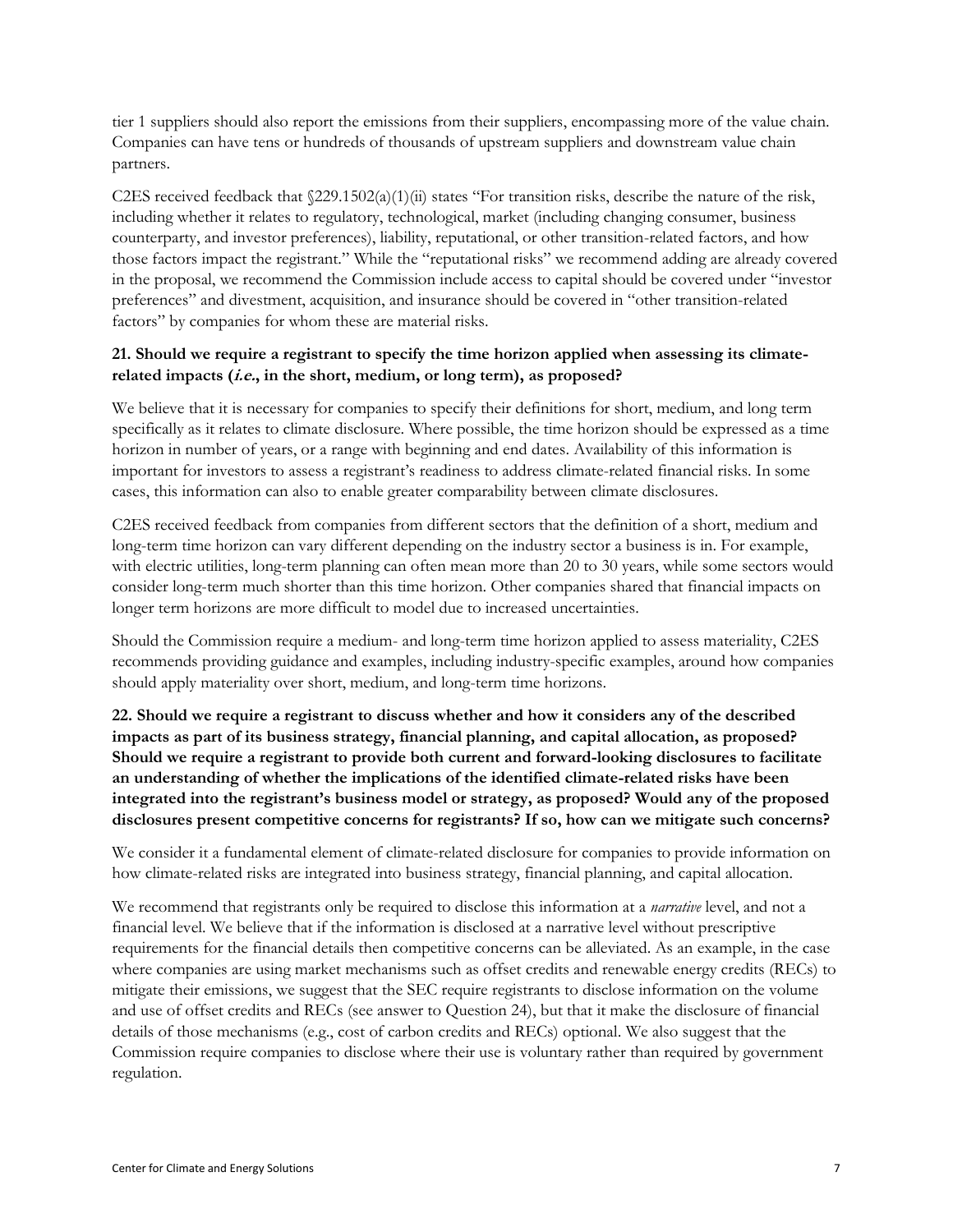**23. Should we require the disclosures to include how the registrant is using resources to mitigate climate-related risks, as proposed? Should the required discussion also include how any of the metrics or targets referenced in the proposed climate-related disclosure subpart of Regulation S-K or Article 14 of Regulation S-X relate to the registrant's business model or business strategy, as proposed? Should we require additional disclosures if a registrant leverages climate-related financing instruments, such as green bonds or other forms of "sustainable finance" such as "sustainability-linked bonds," "transition bonds," or other financial instruments linked to climate change as part of its strategy to address climate-related risks and opportunities? For example, should we require disclosure of the climate-related projects that the registrant plans to use the green bond proceeds to fund? Should we require disclosure of key performance metrics tied to such financing instruments?** 

We agree that a registrant should be required to disclose how they are planning to adapt to or mitigate risks identified, and how they will use these actions to create climate-related opportunities. We do not necessarily recommend disclosure of detailed project financing or other financial management as this may create competitive concerns among investors.

A fundamental purpose for measuring and tracking climate-related metrics and targets is so they can inform business model and strategy. Therefore, we believe that it is imperative that registrants indicate how climaterelated metrics are being used to inform strategy and planning.

**24. If a registrant has used carbon offsets or RECs, should we require the registrant to disclose the role that the offsets or RECs play in its overall strategy to reduce its net carbon emissions, as proposed? Should the proposed definitions of carbon offsets and RECs be clarified or expanded in any way? Are there specific considerations about the use of carbon offsets or RECs that we should require to be disclosed in a registrant's discussion regarding how climate-related factors have impacted its strategy, business model, and outlook?** 

Registrants should include information on their generation, purchase and use of carbon credits and RECs to provide a comprehensive view for investors on how they are addressing their climate risks and opportunities though use of such market instruments.

For clarification, where companies are using offset credits and RECs in their strategies to reduce net carbon emissions, registrants should disclose information on the volume and use of offset credits and RECs to provide a comprehensive view for investors on how they are addressing their climate risks and opportunities though use of such market instruments. The disclosure of financial details of those mechanisms (e.g., cost of carbon credits and RECs) should be optional. We also suggest that the commission require companies to disclose where their use is voluntary rather than required by government regulation.

**25. Should we require a registrant to provide a narrative discussion of whether and how any of its identified climate-related risks have affected or are reasonably likely to affect its consolidated financial statements, as proposed? Should the discussion include any of the financial statement metrics in proposed 17 CFR 210.14-02 (14-02 of Regulation S-X) that demonstrate that the identified climate-related risks have had a material impact on reported operations, as proposed? Should the discussion include a tabular representation of such metrics?** 

We agree that there should be a narrative discussion of how climate-related risks have impacted or are reasonably likely to affect consolidated financial statements.

Further discussion of inclusion in financial statements is in Section F. Feedback from companies noted that the financial statement metric requirements appear unworkable in their current form.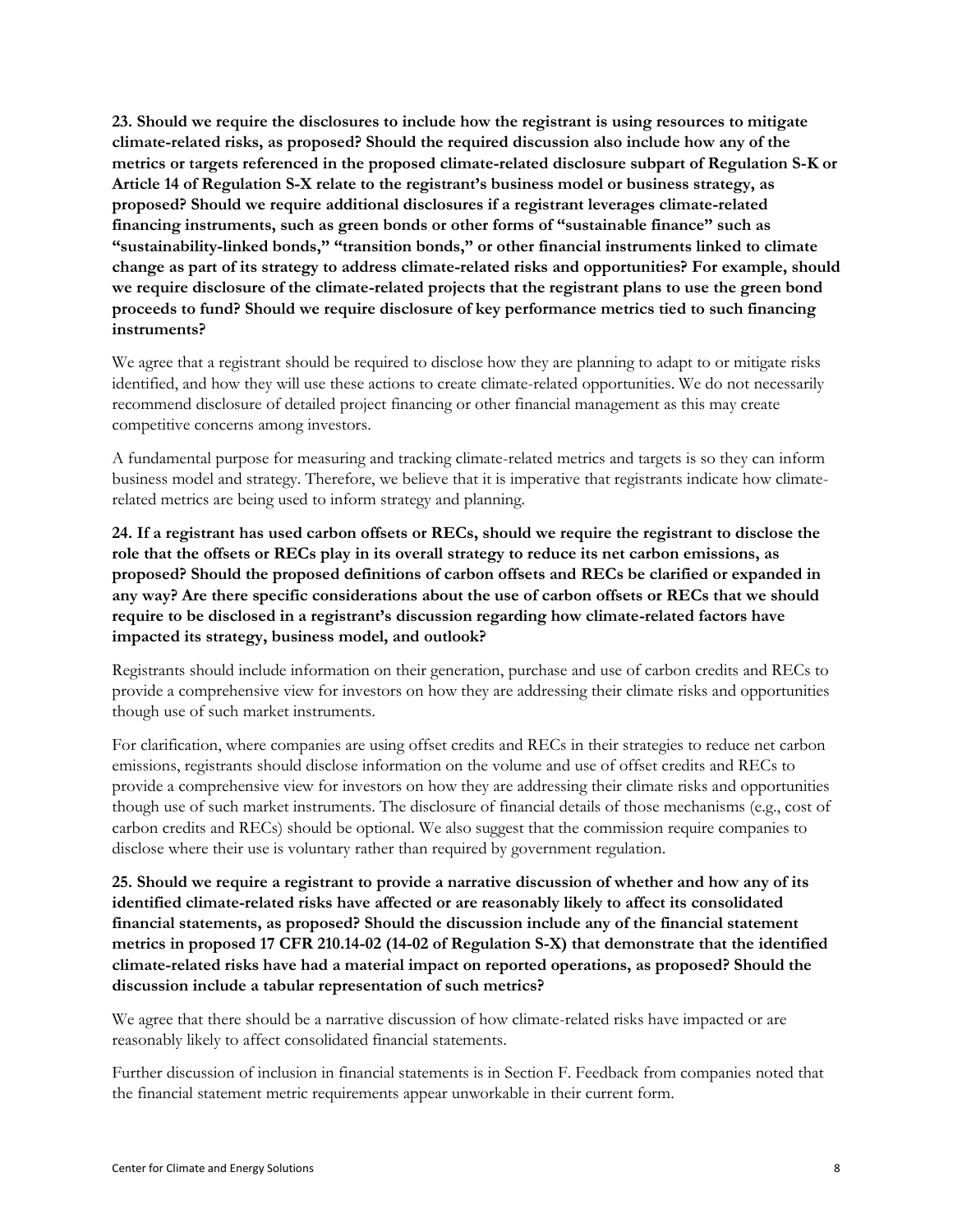**26. Should we require registrants to disclose information about an internal carbon price if they maintain one, as proposed? If so, should we require that the registrant disclose:** 

- **The price in units of the registrant's reporting currency per metric ton of CO2e**
- **The total price**
- **The boundaries for measurement of overall CO2e on which the total price is based if different from the greenhouse gas emission organizational boundary required pursuant to 17 CFR 210.14-03(d)(4)**
- **The rationale for selecting the internal or shadow carbon price applied, as proposed?**
- **Should we also require registrants to describe the methodology used to calculate its internal carbon price?**

Registrants should not be required to disclose specifics of an internal carbon price (i.e., expressed in per dollar per ton) if they have implemented such a policy. Companies across different sectors provided feedback that disclosure of this information may present a competitive risk, potentially putting them at a competitive disadvantage if the information were made public. At the same time, several companies relayed that this information is not directly required for investor decision making.

**27. Should we also require a registrant to disclose how it uses the described internal carbon price to evaluate and manage climate-related risks, as proposed? Should we further require a registrant that uses more than one internal carbon price to provide the above disclosures for each internal carbon price, and disclose its reasons for using different prices, as proposed? Are there other aspects regarding the use of an internal carbon price that we should require to be disclosed? Would disclosure regarding any internal carbon price maintained by a registrant elicit important or material information for investors? Would requiring the disclosure of the registrant's use of an internal carbon price raise competitive harm concerns that would act as a disincentive from the use of an internal carbon price? If so, should the commission provide an accommodation that would mitigate those concerns? For example, are there exceptions or exemptions to an internal carbon price disclosure requirement that we should consider?** 

We agree with the proposal for requiring disclosure for how an internal price is used, as the use of a carbon price can signal a way for a company to demonstrate how it assesses its climate risk. Companies should be required to disclose, in narrative form, if they use an internal carbon price, and if so how they use it (e.g., as a guide to internal investment decisions, in scenario planning, as a means of achieving internal emissions reductions, etc.)

SEC should not require disclosure of the actual carbon price (expressed in per dollar per ton) due to the competitive concerns noted in question 26.

Of note, in 2017, C2ES released its report, T*he Business of Pricing Carbon: How Companies are Pricing Carbon to Mitigate Risks and Prepare for a Low-Carbon Future*, demonstrating how businesses are developing and using internal carbon prices [\(https://www.c2es.org/document/the-business-of-pricing-carbon-how-companies](https://www.c2es.org/document/the-business-of-pricing-carbon-how-companies-are-pricing-carbon-to-mitigate-risks-and-prepare-for-a-low-carbon-future/)[are-pricing-carbon-to-mitigate-risks-and-prepare-for-a-low-carbon-future\)](https://www.c2es.org/document/the-business-of-pricing-carbon-how-companies-are-pricing-carbon-to-mitigate-risks-and-prepare-for-a-low-carbon-future/).

**28. To the extent that disclosure that incorporates or is based on an internal carbon price constitutes forward-looking information, the PSLRA safe harbors would apply. Should we adopt a separate safe harbor for internal carbon price disclosure? If so, what disclosures should such a safe harbor cover and what should the conditions be for such a safe harbor?** 

C2ES recommends a safe harbor where information on internal carbon price constitutes forward-looking information. We would suggest a safe harbor that prevents private rights of action or vastly limits the scope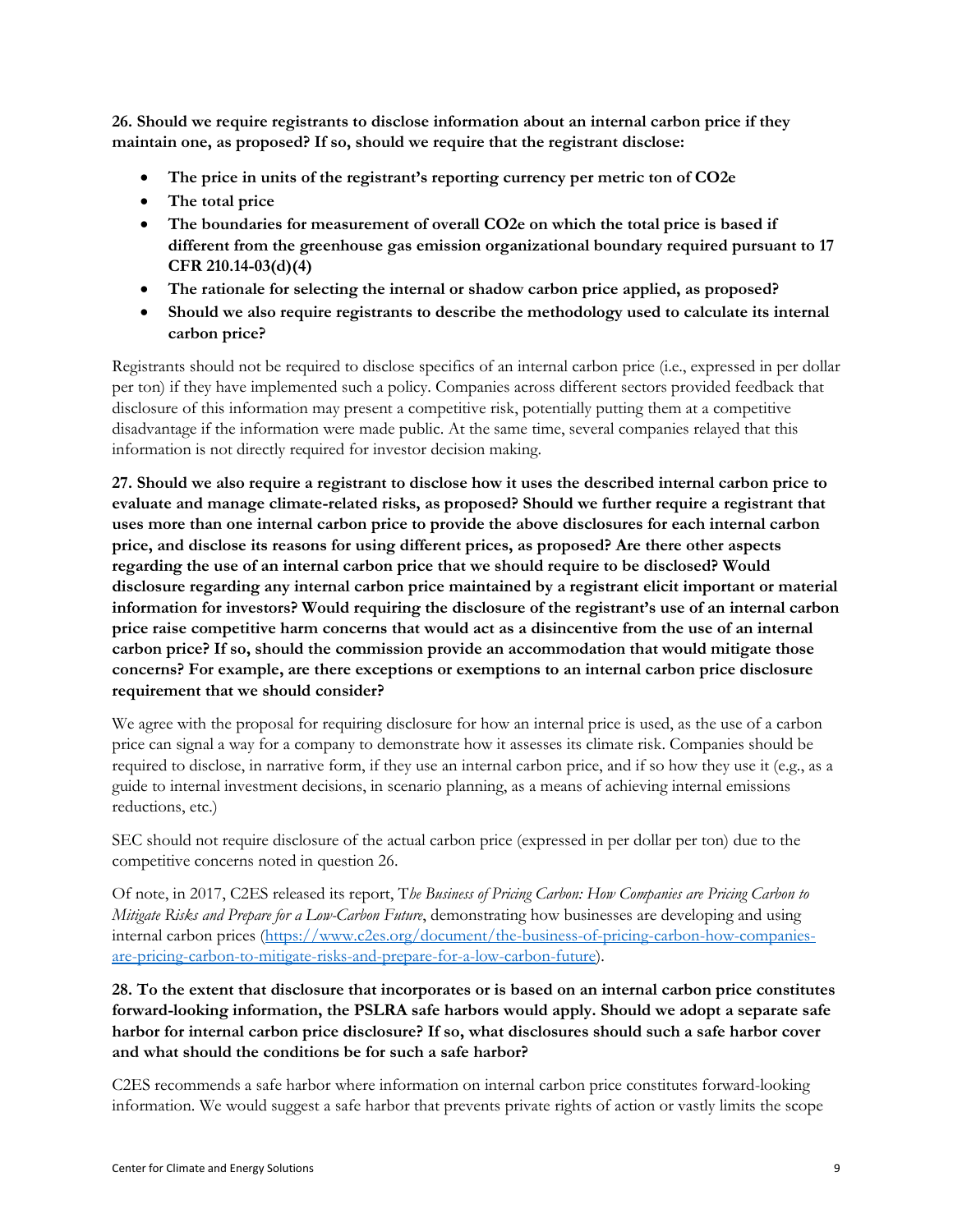of possible litigation/actionable claims and provides certainty for issuers around what they could and could not be sued for.

We also believe an expanded safe harbor should cover all forward-looking climate information (e.g., climate targets, use of scenarios analysis) and not just for internal carbon pricing or the safe harbor around Scope 3 emissions. The safe harbor should go beyond the PSLRA and limit private rights of action and SEC enforcement to basically fraud.

### **29. Should we require all registrants to disclose an internal carbon price and prescribe a methodology for determining that price? If so, what corresponding disclosure requirements should we include in connection with such mandated carbon price? What methodology, if any, should we prescribe for calculating a mandatory internal or shadow carbon price? Would a different metric better elicit disclosure that would monetize emissions?**

We do not agree that all registrants should be required to disclose an internal carbon price. Several industries – especially in the energy sector-- use an internal carbon price to assess their energy price risk and for other reasons (i.e., raising funds to cover the costs of greenhouse gas emissions reduction projects). C2ES considers setting an internal carbon price as leading practice for companies across sectors. However, not all companies use an internal carbon price and should not be subject to being required to develop one.

#### **30.**

# **1. Should we require a registrant to disclose analytical tools, such as scenario analysis, that it uses to assess the impact of climate-related risks on its business and consolidated financial statements, and to support the resilience of its strategy and business model, as proposed?**

We believe it is a fundamental requirement of a climate disclosure framework to disclose how a registrant is addressing resilience within the organization. While climate change is occurring now, per the latest IPCC assessment reports, its effects are felt more strongly and become more apparent over time. As such, testing resilience is necessarily a forward-looking exercise, and scenario analysis is the core tool to conducting a forward-looking analysis. We would therefore recommend that all companies be required to conduct some form of scenario analysis.

We recommend the SEC provide guidance on the use and meaning of scenario analysis. Scenario planning defines possible future environments that companies might face over a time horizon. By engaging in scenario analysis, companies explore a wide range of economic, regulatory, technological, and societal conditions, and consider how business and strategies might fare under varying operating environments. Companies recognize that individual countries' efforts to mitigate climate change and unexpected technological innovations introduce additional uncertainty into the range of outcomes for regulations and consumer behaviors. Because of today's uncertain context, companies do not assign probabilities to scenarios nor plan to a probable scenario; rather, they examine the resilience of strategies to differing futures and adjust accordingly. Therefore, it is key that it is understood that scenarios are not predictions of the future and do not represent forecasts.

However, as developed further in our response to this question, we do not suggest that the SEC require specific elements of the scenario analysis for disclosure. Different companies may conduct scenario analysis at varying levels of detail, depending on the maturity and materiality of climate risks, and some may produce quantitative or only qualitative information.

Scenario analysis is also a fundamentally personal effort for the organization. Every company should conduct scenario analysis in a way that is most decision useful for their strategy and operations, and true to the size and complexity of the organization. Small or new registrants should not be required to conduct analyses at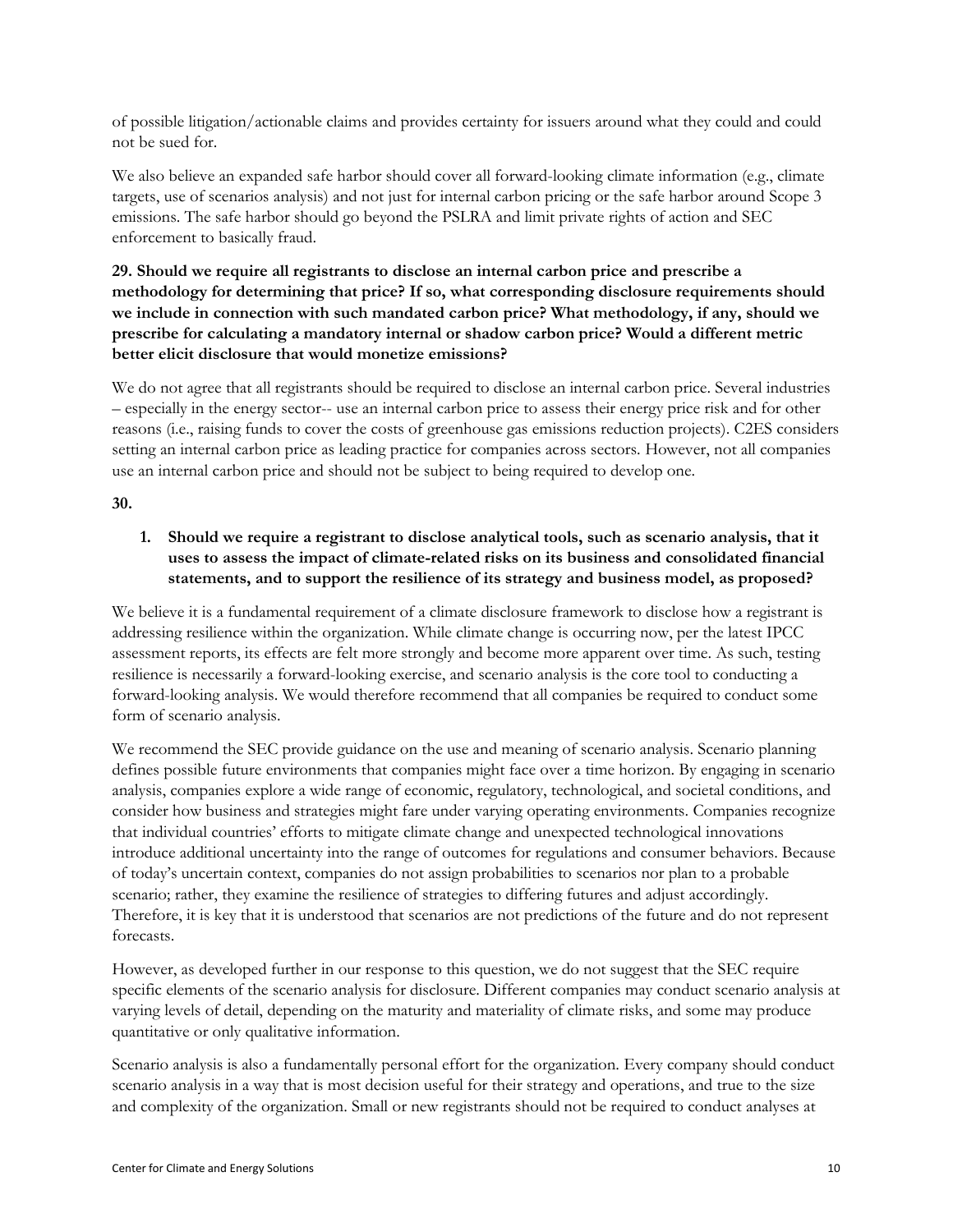the same level of rigour as large or mature registrants, but they should be required to conduct some exercise to test resilience and it is the responsibility of the market to judge whether the analysis conducted and disclosed was sufficient to address concerns related to risk.

To require prescriptive scenario analysis and scenario analysis disclosure may deter companies to conduct this valuable exercise. We therefore recommend that the SEC require the companies disclose narrative details as to the type of scenario analysis conducted (qualitative or quantitative), the scenarios applied, methodological choices, and narrative results. Forward-looking financial impacts should not be required.

#### **2. What other analytical tools do registrants use for these purposes, and should we require disclosure of these other tools?**

Scenario analysis is the core tool for conducting forward looking analysis.

**3. Are there other situations in which some registrants should be required to conduct and provide disclosure of scenario analysis?** 

We do not have a response to this question at this time.

**4. Alternatively, should we require all registrants to provide scenario analysis disclosure?** 

As discussed above, we would recommend requiring all registrants to provide some form of scenario analysis disclosure. However, we would not recommend that the SEC require registrants to provide detailed financial outcomes of scenario analysis or prescribe specific forms of scenario analysis.

**5. If a registrant does provide scenario analysis disclosure, should we require it to follow certain publicly available scenario models, such as those published by the IPCC, the IEA, or NGFS and, if so, which scenarios?** 

Providing scenario details as part of disclosure will be useful for investors to compare scenario analysis between registrants. However, we do not agree that the scenarios should be prescribed. New scenarios are being released, including sector-specific scenarios, that companies may find beneficial to use.

**6. Should we require a registrant providing scenario analysis disclosure to include the scenarios considered (e.g., an increase of global temperature of no greater than 3 degrees, 2 degrees, or 1.5 degrees C above pre-industrial levels), the parameters, assumptions, and analytical choices, and the projected principal financial impacts on the registrant's business strategy under each scenario, as proposed?** 

We agree with the proposal for a registrant to provide disclosure related to parameters, assumptions, and analytical choices as part of scenario analysis. We suggest that registrants be required to provide only narrative descriptions of these considerations as part of their disclosure.

We do not agree that companies should be required to disclose principal financial future risk impacts. While it is noted that the financial impacts will be protected under safe harbor, given the lack of standards for conducting scenario analysis, financial impact calculation approaches may vary between registrants, which may create confusion among the investor community and undue focus on the financial outputs of scenario analysis as opposed to general conclusions related to risk and resilience. We believe the narrative outcomes and core input assumptions are sufficient disclosure, provided registrants are providing accurate disclosure of the outcomes.

Further, the SEC should recognize that a scenario analysis does not necessarily produce financial impact analysis, but that many companies conduct a scenario analysis considering only qualitative outputs and conclusions. A financially quantitative scenario analysis is a difficult and sometimes impossible undertaking,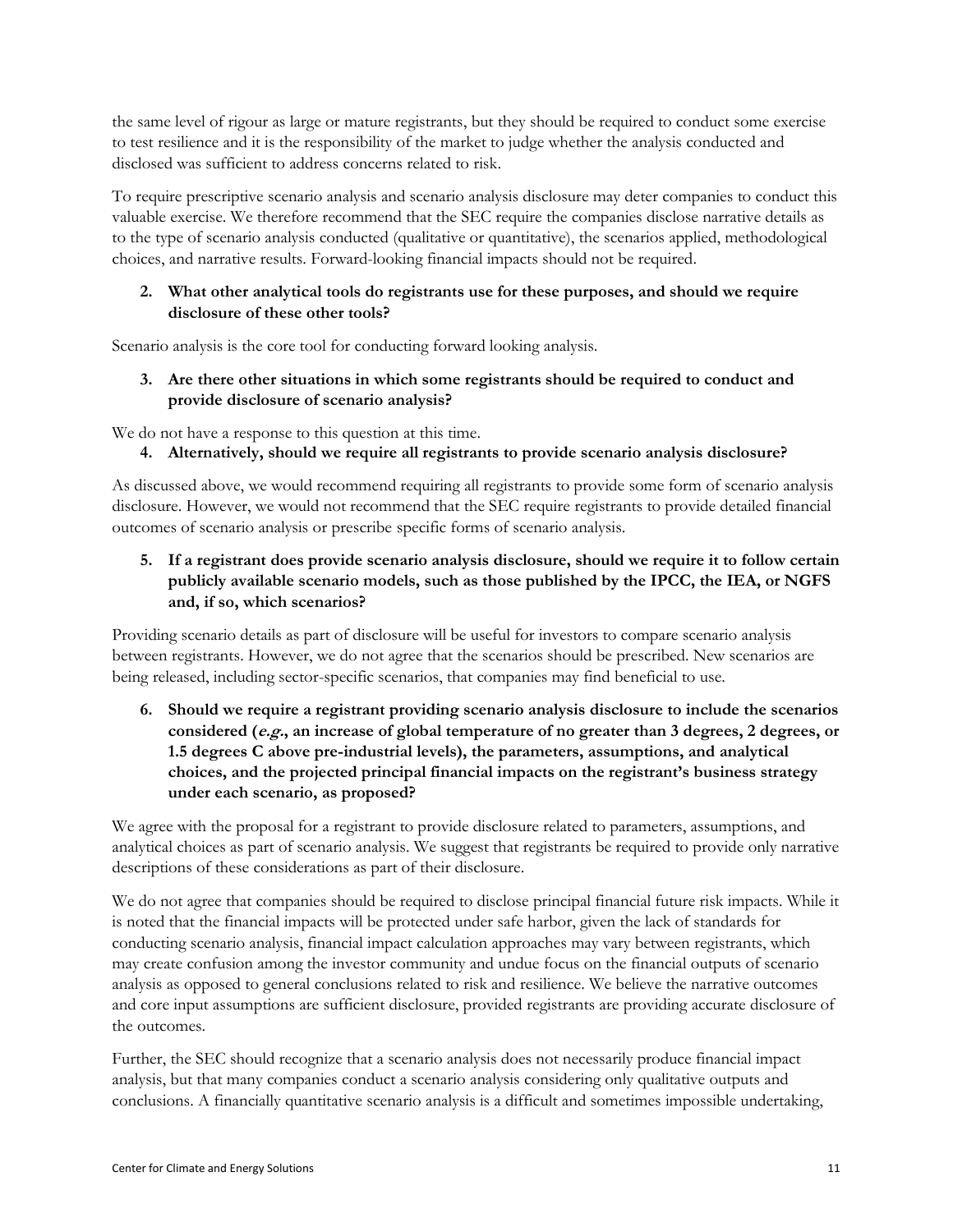and the SEC regulations should allow room for these registrants to describe how they have understood their resilience, and let investors determine whether deeper analysis is required.

#### **7. Are there any other aspects of scenario analysis that we should require registrants to disclose?**

We recommend that the following aspects of scenario analysis should be disclosed:

- 1. How the scenario analysis aligns with the company's noted short, medium, and long time horizons.
- 2. How the company determined the sensitivity of their assets, operations, revenue, and business model to climate impacts.
- 3. What risks and opportunities were assessed, and against which parts of the business. For example, a registrant should disclose where in the operations heat stress was examined, or which revenue streams are most sensitive to a low carbon transition.
- 4. The fiscal year in which the scenario analysis was conducted, and the frequency with which scenario analysis will be conducted. In addition, we recommend that companies disclose if there have been major changes to the business since the last disclosure was made.

#### **8. For example, should we require a registrant using scenario analysis to consider a scenario that assumes a disorderly transition?**

We would recommend encouraging that registrants assess a disorderly transition. However, we would not necessarily require such disclosure given the ill-defined nature of a disorderly transition. Parameters such as the time period when the disorderly transition begins, what aspects of the transition are most disordered, are not well established.

#### **9. Is there a need for us to provide additional guidance regarding scenario analysis?**

As noted above, we would suggest that the SEC produce guidance, especially if there is to be mandatory disclosure. We would not recommend that the SEC standardize scenario analysis, as there are a number of diverse approaches to scenario analysis and a standardized approach may limit a company's ability to faithfully apply scenario analysis to their company's context.

#### **10. Are there any aspects of scenario analysis in our proposed required disclosure that we should exclude?**

We would not recommend that the SEC require the financial results of a scenario analysis, and only require narrative summaries. While it is noted that the financial impacts will be protected under safe harbor, given the lack of standards for conducting scenario analysis, financial impact calculation approaches may vary significantly between registrants, which may create confusion among the investor community and undue focus on the financial outputs of scenario analysis. We believe the narrative outcomes and core input assumptions are sufficient disclosure, provided registrants are providing accurate disclosure of the outcomes.

Further, the SEC should recognize that a scenario analysis does not necessarily produce financial impact analysis, but that many companies conduct a scenario analysis considering only qualitative outputs and conclusions. A financially quantitative scenario analysis is a difficult and sometimes impossible undertaking, and the SEC regulations should allow room for these registrants to describe how they have understood their resilience, and let investors determine whether deeper analysis is required.

The process of climate scenario analysis is evolving, and the approaches and data quality are expected to improve over time, which will contribute to a better understanding of climate risks and opportunities. As such, C2ES recommends that all scenario analysis to be covered under safe harbor.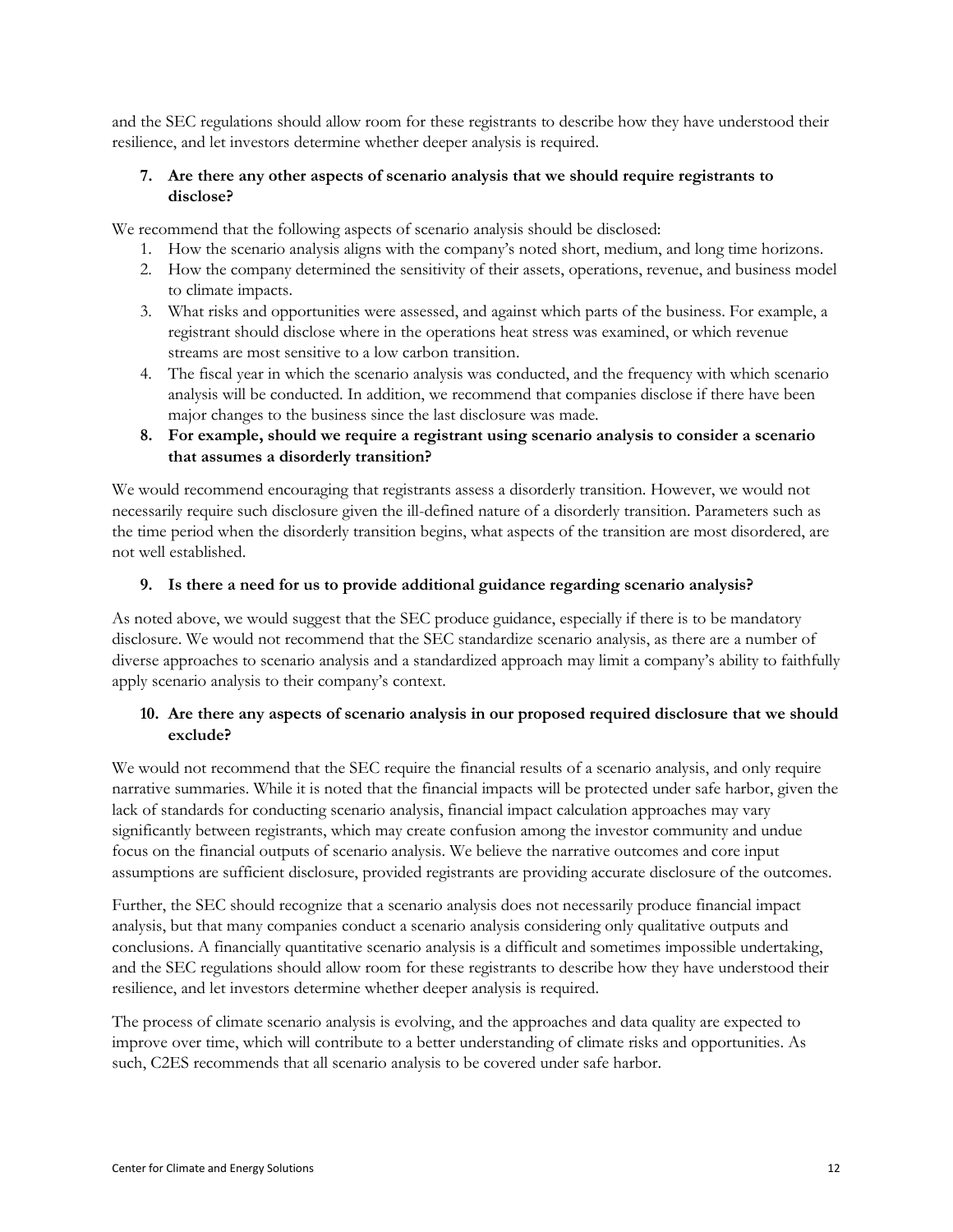#### **11. Should we also require a registrant that does not use scenario analysis to disclose that it has not used this analytical tool? Should we also require a registrant to disclose its reasons for not using scenario analysis?**

As discussed above, we would recommend that all registrants be required to conduct scenario analysis. However, as outlined, the SEC should allow registrants to conduct scenario analysis to a level of detail that is relevant for their organization (e.g. qualitative or quantitative).

### **12. Will requiring disclosure of scenario analysis if and when a registrant performs scenario analysis discourage registrants from conducting scenario analysis? If so, and to the extent scenario analysis is a useful tool for building strategic resilience, how could our regulations prevent such consequences?**

We believe it is possible that if registrants conducting scenario analysis are required to disclose scenario analysis financial outputs, it can likely result in registrants choosing not to conduct a scenario analysis. For this reason, we have recommended that the SEC only require narrative outputs with respect to scenario analysis, as companies will not be comfortable disclosing detailed and speculative financial outputs.

**31. Would the PSLRA forward-looking statement safe harbors provide adequate protection for the proposed scenario analysis disclosure? Should we instead adopt a separate safe harbor for scenario analysis disclosure? If so, what disclosures should such a safe harbor cover that would not be covered by the PSLRA safe harbors and what should the conditions be for such a safe harbor?** 

We would suggest that the safe harbor provided related to scenario analysis be expanded. Issuers need comfort that statements incorporated by reference into registration statements (so all 10-K and 10-Q disclosures and any new filings that might be developed for climate information) would be protected and would be able to maintain the defenses if sued under the Section 11 strict liability standard.

If the above suggestion cannot be adopted, we request that a similar provision to 17 CFR 229-305(a) be adopted that would apply to all scenario analyses, transition plans, targets, goals and other forward-looking statements, providing that for purposes of the PSLRA, they will be deemed to be subject to the PSLRA (so no need to identify them as forward-looking statements) and accompanied by reasonable cautionary statements if they are prepared and provided in accordance with the new rules.

**32. Should we adopt a provision similar to 17 CFR 229.305(d) that would apply the PSLRA forwardlooking statement safe harbor to forward-looking statements made in response to specified climaterelated disclosure items, such as proposed Item 1502 and Item 1505 (concerning targets and goals) of Regulation S-K? If so, which proposed items should we specifically include in the safe harbor?** 

See response to question 31.

### **33. As proposed, a registrant may provide disclosure regarding any climate-related opportunities when responding to any of the provisions under proposed 17 CFR 229.1502 (Item 1502). Should we require disclosure of climate-related opportunities under any or all of the proposed Item 1502 provisions?**

C2ES received feedback from several companies across sectors that disclosing climate-related opportunities in their financial filings potentially subjects them to legal liability from investors if opportunities do not materialize. Requiring quantitative disclosures of the potential financial impact of opportunities could also pose a risk to confidential business information. Many companies currently disclose climate-related opportunities in their climate reports and CDP disclosures. C2ES recommends that any required disclosures of opportunities should be narrative, not quantitative, in nature. Other companies strongly oppose required disclosure of opportunities, noting that disclosure should be optional instead.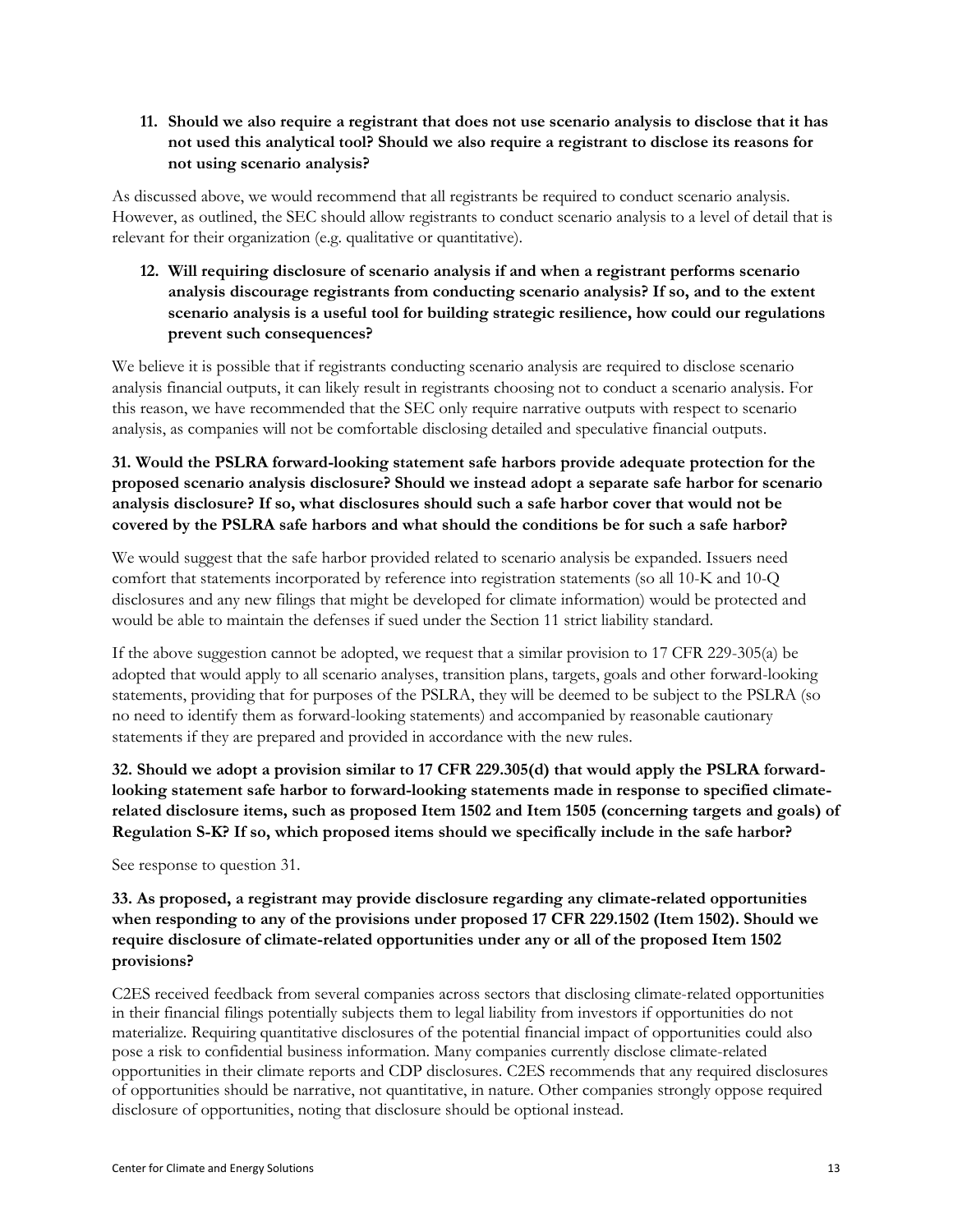#### <span id="page-13-0"></span>*Section D. Governance Disclosure*

**34. Should we require a registrant to describe, as applicable, the board's oversight of climate-related risks, as proposed? Should the required disclosure include whether any board member has expertise in climate-related risks and, if so, a description of the nature of the expertise, as proposed? Should we also require a registrant to identify the board members or board committee responsible for the oversight of climate-related risks, as proposed? Do our current rules, which require a registrant to provide the business experience of its board members, elicit adequate disclosure about a board member's or executive officer's expertise relevant to the oversight of climate-related risks?** 

Yes, registrants should describe, as applicable, the board's oversight of climate-related risks. We do not think board members should be required to have climate expertise.

On whether board members have expertise on climate-related risks, it would be helpful to disclose if a least one board member has a background in climate change based on reputable experience or training regarding climate-related risks in alignment with the TCFD recommendations. Given that it is unlikely that there will be at least one board member with climate expertise at all publicly traded companies, registrants should describe how board members are initially-- and then continually-- trained on the latest climate science and climaterelated risks, and the sources used in trainings to ensure that board members are informed of the latest information on climate-related issues. The climate-related certifications, trainings, educations, and experiences all vary considerably across climate change professionals and at this time there is not an official, accredited standard or certification that people can take and apply to their roles as a board member.

We believe the entire board should be responsible for the oversight of climate-related risks – not just one board member. To ensure that climate change is truly mainstreamed across the company, it will be important for a board committee to demonstrate how it prioritizes and supports assessing, managing, and addressing climate change from the bottom-up (management) and top-down (board) across critical business functions (e.g., finance, risk management, human resources, operations, legal, real estate).

#### **35. Should we require a registrant to disclose the processes and frequency by which the board or board committee discusses climate-related risks, as proposed?**

We do not have a strong view on the processes and frequency by which the board or board committee discusses climate-related risks, only that they adhere to their processes in place and timelines for doing so.

**36. Should we require a registrant to disclose whether and how the board or board committee considers climate-related risks as part of its business strategy, risk management, and financial oversight, as proposed? Would the proposed disclosure raise competitive harm concerns? If so, how could we address those concerns while requiring additional information for investors about how a registrant's board oversees climate-related risks?** 

Yes. This is consistent with the TCFD Recommendations. More transparency on how the board or board committee considers climate-related risks as part of its business strategy, risk management, and financial oversight is useful for several reasons and could also be seen as a competitive advantage as investors will want to invest in climate-ready companies: (1) to hold the board accountable, (2) understand how the company is mainstreaming climate considerations across these critical business processes and functions that climate change will impact and vice versa, and (3) incorporate metrics to assess progress of this integration across the company and its impact on climate action.

If all publicly traded companies were required to disclose this information, this could overcome any competitive harm concerns. It would also be important for companies to receive specific guidance from the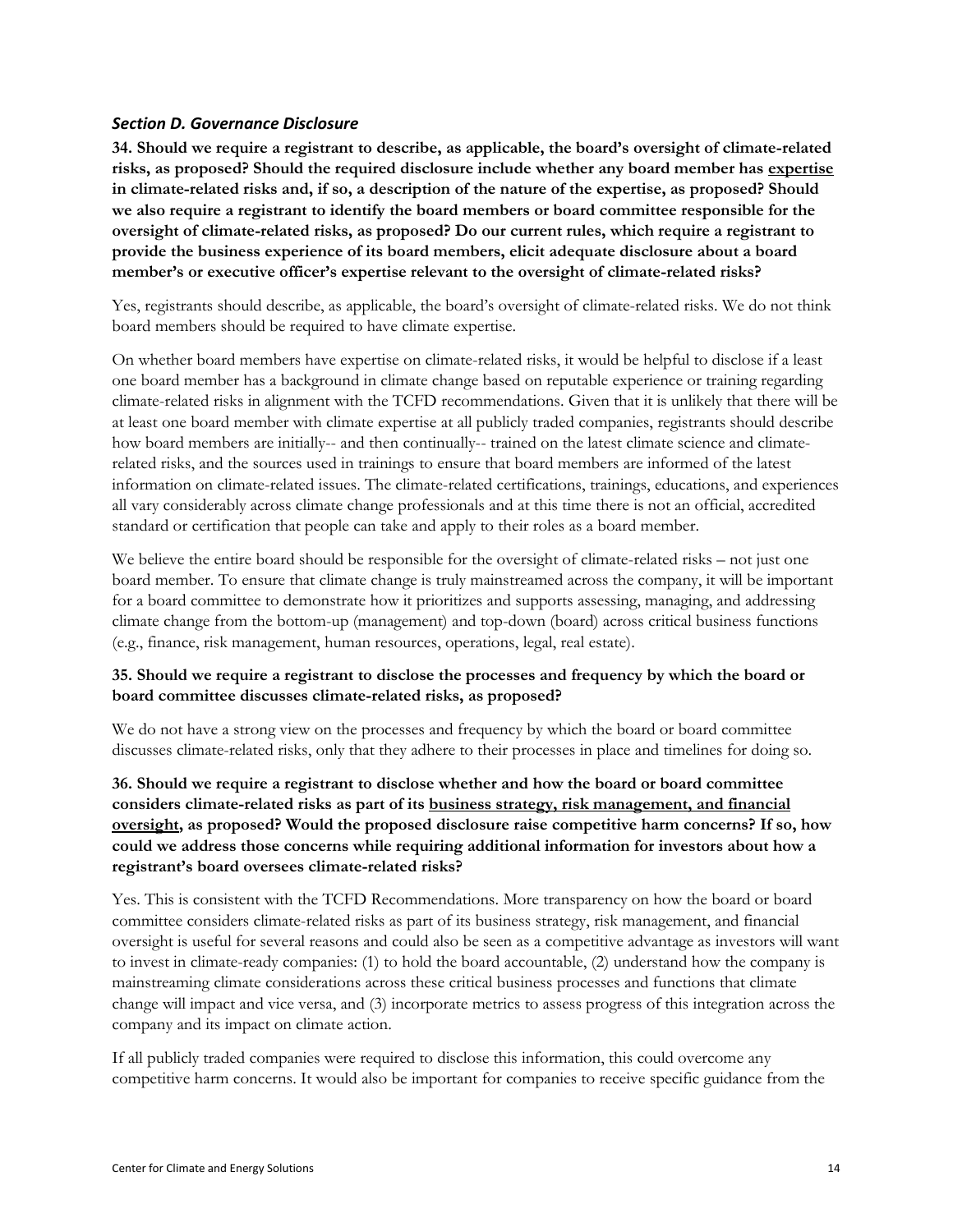Commission on how to determine whether a climate risk is material to the company (both financially and non-financial).

**37. Should we require a registrant to disclose whether and how the board sets climate-related targets or goals, as proposed? Should the required disclosure include how the board oversees progress against those targets or goals, including whether it establishes any interim targets or goals, as proposed? Would the proposed disclosure raise competitive harm concerns? If so, how could we address those concerns while requiring additional information for investors about how a registrant's board oversees the setting of any climate-related targets or goals?** 

A registrant should disclose how, as a company, it approaches setting a climate-related target. While the board should have oversight in approving those targets, not all boards set the targets and goals and not all boards have the expertise to do so. Registrants should describe the extent to which boards approve the process for setting targets and goals and how they oversee progress against targets and goals. A brief narrative of how the board approaches goal setting should not, by itself, raise competitive harm concerns.

**38. Should we require a registrant to describe, as applicable, management's role in assessing and managing climate-related risks, as proposed? Should the required disclosure include whether certain management positions or committees are responsible for assessing and managing climate-related risks and, if so, the identity of such positions or committees, and the relevant expertise of the position holders or members in such detail as necessary to fully describe the nature of the expertise, as proposed? Should we require a registrant to identify the executive officer(s) occupying such position(s)? Or do our current rules, which require a registrant to provide the business experience of its executive officers, elicit adequate disclosure about management's expertise relevant to the oversight of climate-related risks?** 

Yes, registrants should describe, as applicable, management's role in assessing and managing climate-related risks, and describe which management positions or committees are responsible for assessing and managing those risks. Doing so enables the investor to understand the extent to which climate risks are considered throughout key decision-making roles that may also oversee critical business units responsible for, or impacted by, climate-related risks.

However, more guidance would be useful on what the commission deems as climate-related expertise. Disclosing how and where managers are educated and trained on climate-related risks and how they have used their training and experience to act on climate will be critical. Where managers themselves do not have climate-expertise, registrants should disclose how they are engaging with experts to inform their efforts to mitigate climate-related risks. Of note, the climate-related certifications, trainings, educations, and experiences all vary considerably across climate change professionals as there is not an official, accredited standard or certification that people can take and apply to their roles as managers. Most climate change professionals today have acquired their expertise by working on climate issues over an extended time.

C2ES recommends that there be added a liability safe harbor for any member of the board of directors designated as a climate expert, consistent with the proposed rule for cybersecurity experts and the final rule for audit committee financial experts.

Of note, companies that provided feedback expressed concern that if this disclosure were to be expanded across other special issues, such disclosures would become burdensome. The SEC's current rules, which require registrants to provide the business experience of their executive officers, could elicit adequate disclosure about management's expertise relevant to the oversight of climate-related risks. If the Commission agrees, we still consider that there should be guidance to ensure that such information is included when describing the business experience of executive officers. Where executive officers may not have climate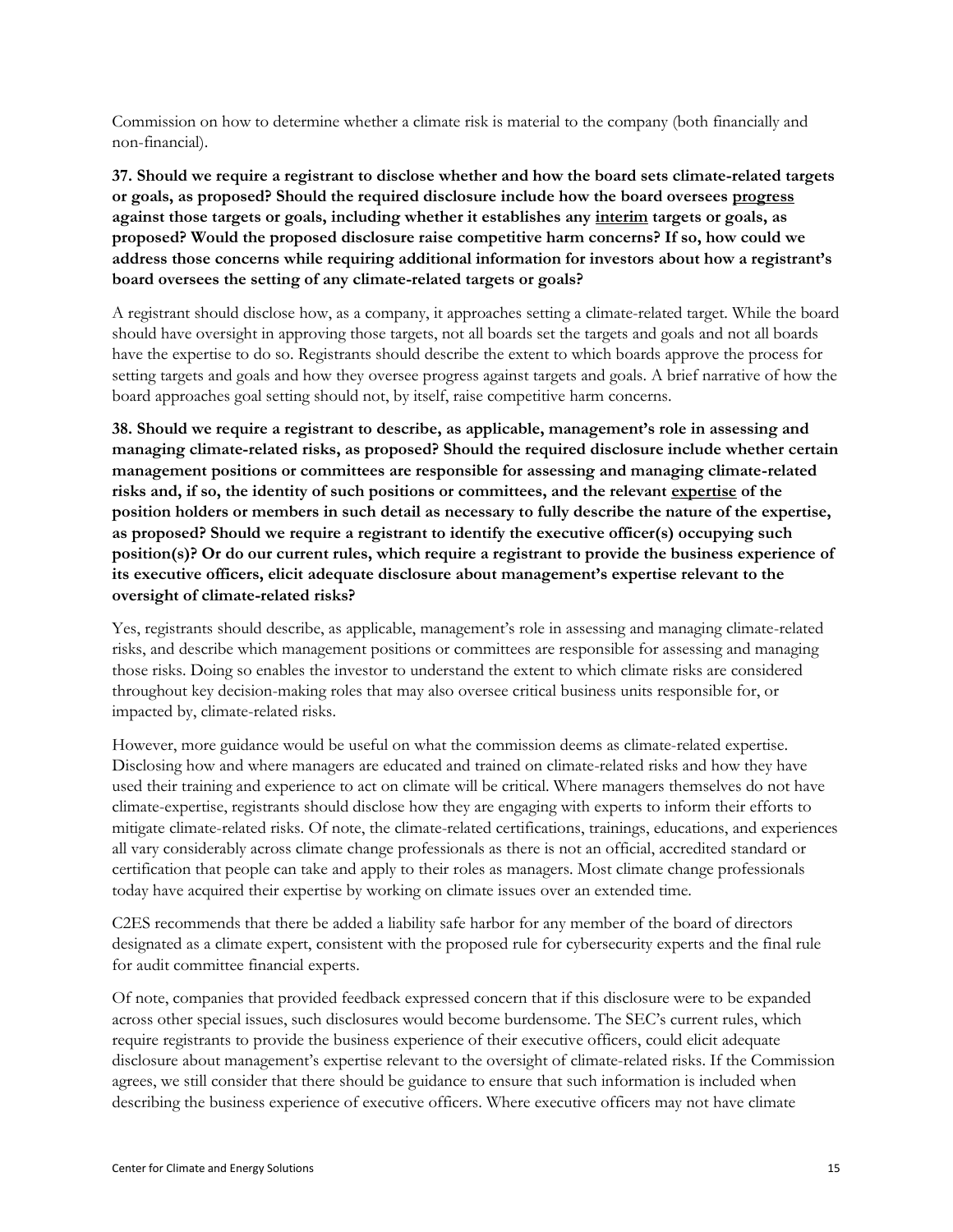experience, the commission's reporting requirement would provide information to investors on where climate expertise is located within management.

**39. Should we require a registrant to describe the processes by which the management positions or committees responsible for climate-related risks are informed about and monitor climate-related risks, as proposed? Should we also require a registrant to disclose whether and how frequently such positions or committees report to the board or a committee of the board on climate-related risks, as proposed?** 

C2ES supports this proposed requirement because it is consistent with the TCFD Recommendations. Continual monitoring of climate-related risks and the measures in place to reduce these risks is important to disclose progress on the effectiveness of these measures or investments and/or how the company plans to adjust its measures to address climate-related risks if the risks change or increase.

However, C2ES received feedback from companies that the commission is too prescriptive in requiring registrants to describe the processes by which management or the board are informed about and monitor climate-related risks and how frequently such reports are made. Companies note there are no other matters about which the commission requires similar disclosure, such as company financials, litigation, and strategy, and the SEC doesn't mandate disclosure about how often the board and management reviews those risks. There are also already rules in place that require companies to disclose their risk management processes in the proxy statement. Companies consider that such detailed disclosure about climate is too prescriptive and duplicative. Should the commission remove the requirement, C2ES recommends issuing guidance that companies include such information in their existing risk management processes.

### **40. Should we specifically require a registrant to disclose any connection between executive remuneration and the achievement of climate-related targets and goals? Is there a need for such a requirement in addition to the executive compensation disclosure required by 17 CFR 229.402(b)?**

Yes. Connecting executive and management level remuneration and the achievement of climate-related targets and goals can accelerate action of executives and managers are held accountable for achieving these targets and goals. Some leading companies have instilled this practice, as noted in CDP's annual questionnaire. Disclosing such information would be useful to investors to understand internal incentives for companies to achieve their stated climate targets.

C2ES received feedback disclosure to describe executive compensation metrics is already required in proxy rules and this requirement would be duplicative and unnecessarily single out climate above other issues. If the commission removes the requirement, we recommend the commission issue guidance that such information should be included in disclosures required by 17 CFR 229.402(b).

# **41. As proposed, a registrant may disclose the board's oversight of, and management's role in assessing and managing, climate-related opportunities. Should we require a registrant to disclose these items?**

Though this recommendation is consistent with the TCFD Recommendations, C2ES recommends that disclosures of management's role in assessing and managing climate-related opportunities should be at a high narrative level to reduce any risk to confidential business information.

#### <span id="page-15-0"></span>*Section E. Risk Management Disclosure*

**42. Should we require a registrant to describe its processes for identifying, assessing, and managing climate-related risks, as proposed?**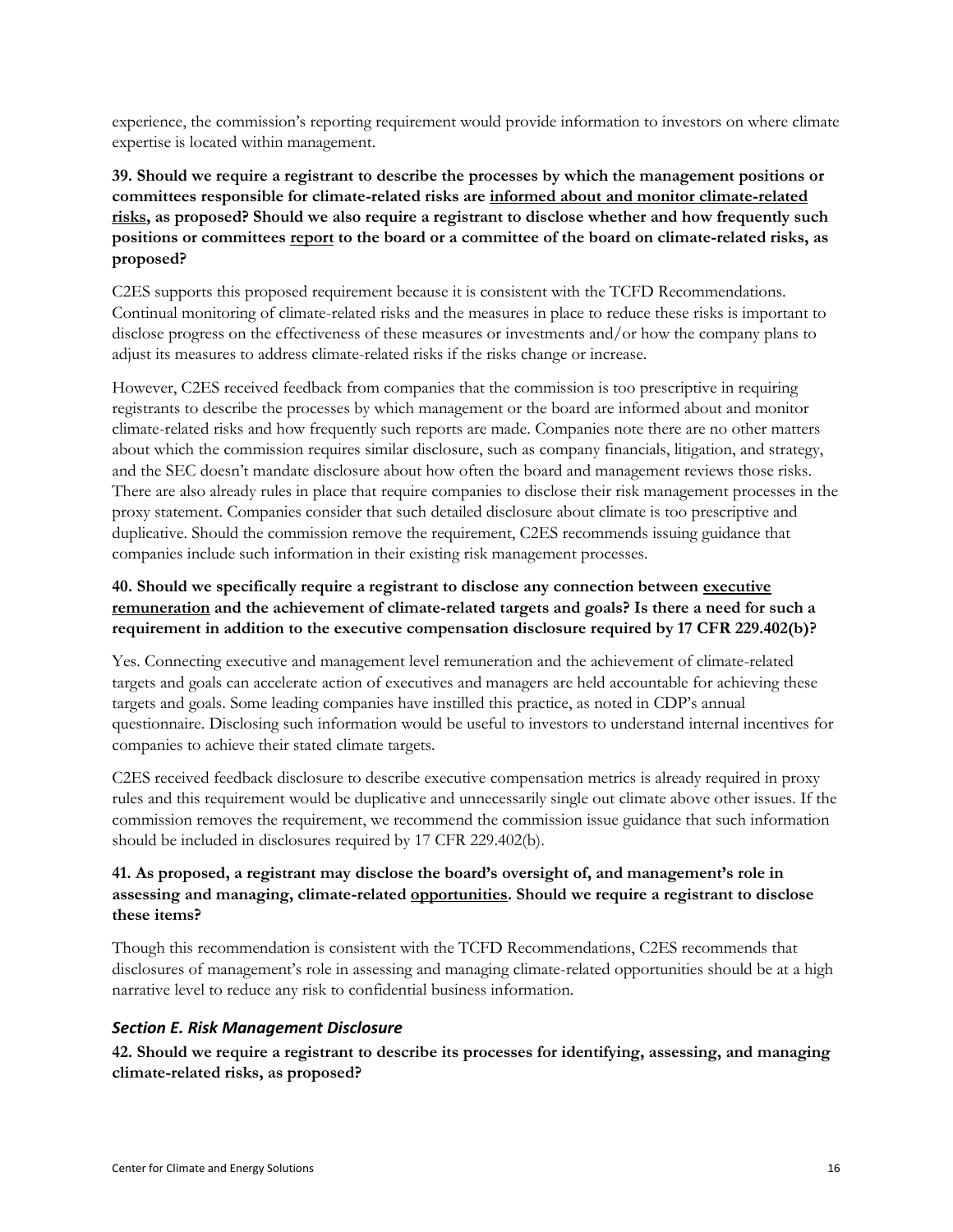Yes. This is consistent with the TCFD Recommendations. However, the commission should provide additional guidance on what is considered "climate-related."

#### **43. When describing the processes for identifying and assessing climate-related risks, should we require a registrant to disclose, as applicable, as proposed:**

- **How the registrant determines the relative significance of climate-related risks compared to other risks?** Yes, for how how material climate-related risks are compared to other risks the registrant is preparing for or has experienced. We recommend registrants also have the option to disclose a description (e.g, roadmap) for how these climate-related risks are being managed, minimized, tracked, and reported regularly in conjunction with other risks the registrant incudes in its risk taxonomy.
- **How it considers existing or likely regulatory requirements or policies, such as emissions limits, when identifying climate-related risks?** Yes. We recommend registrants also have the option to describe of how these climate-related regulatory risks are being managed, minimized, tracked over time, and reported regularly.
- **How it considers shifts in customer or counterparty preferences, technological changes, or changes in market prices in assessing potential transition risks?** Yes. We recommend registrants also have the option to describe how these climate-related around risks technological and customer shifts are being managed, minimized, tracked over time, and reported regularly.
- **How the registrant determines the materiality of climate-related risks, including how it assesses the potential size and scope of an identified climate-related risk? Are there other items relevant to a registrant's identification and assessment of climate-related risks that we should require it to disclose instead of or in addition to the proposed disclosure items?** Yes, though the commission should continue to indicate and emphasize that materiality for purposes of the proposed reporting and disclosure rules would be viewed consistently with the interpretation of materiality set out in the securities laws.

We recommend that the commission provide more guidance to registrants on how to assess the financial and non-financial materiality of climate-related risks and opportunities. This is an area that causes much confusion for registrants and puts the onus on the registrant to deem a risk material based on their own internal methodology. Without this type of consistent guidance for registrants to follow and align with, investors will continue to get varying degrees of disclosure from these companies on what they consider to be material (or what their materiality threshold is and why) when it comes to climate-related risk.

#### **44. When describing the processes for managing climate-related risks, should we require a registrant to disclose, as applicable, as proposed:**

- **How it decides whether to mitigate, accept, or adapt to a particular risk?** Yes.
- **How it prioritizes climate-related risks?** Yes. In particular, how it prioritizes climate-related risks compared to other risks the registrant is managing.
- **How it determines to mitigate a high priority risk?** Yes.

# **Are there other items relevant to a registrant's management of climate-related risks that we should require it to disclose instead of or in addition to the proposed disclosure items?**

Yes. Their materiality methodology should be disclosed so investors understand why or why not a registrant deemed climate-related risks material or not. Materiality for purposes of the proposed reporting and disclosure rules would be viewed consistently with the interpretation of materiality set out in the securities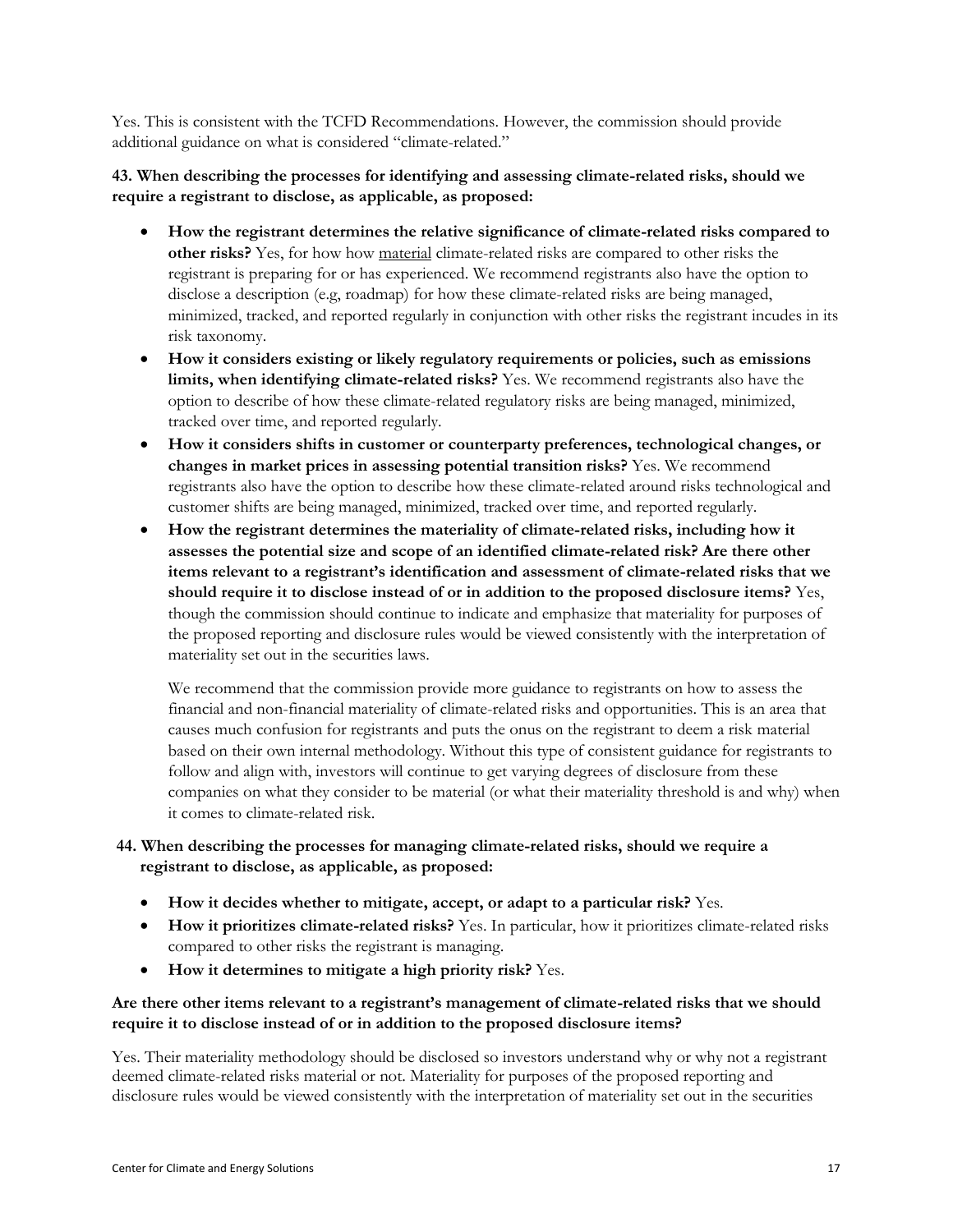laws. Materiality should be determined based on the commission's long-standing approach to materiality, as confirmed by the U.S. Supreme Court in TSC vs. Northway and Basic vs. Levinson, 426 U.S. 438 (1976). Specifically, information is material for purposes of federal securities regulation if "there is a substantial likelihood that a reasonable shareholder would consider it important in deciding how to vote" or invest. Id. at 449.

In addition, disclosing the diversity of management across the company could help ensure equity in climaterelated decisions and that a variety of perspectives are offered at the management and board levels. Such disclosure of diversity of management across the company could already be included in any existing requirements related to disclosure of human capital management

**45. Should we require a registrant to disclose whether and how the processes described in response to proposed 17 CFR 229.1503(a) are integrated into the registrant's overall risk management system or processes, as proposed? Should we specify any particular aspect of this arrangement that a registrant should disclose, such as any interaction between, and corresponding roles of, the board or any management committee responsible for assessing climate-related risks, if there is a separate and distinct committee of the board or management, and the registrant's committee in charge, generally, of risk assessment and management?** 

Yes because this is consistent with the TCFD Recommendations, however reporting should occur at a summary level. Climate change is a threat multiplier and understanding how climate-related risks are being managed in the context of other risks the registrant is managing through its existing risk management system or processes will help the registrant understand the interactions of and compounding effects that climate change may have on other risks the company faces. In addition, solutions to address certain risks like cyber security threats, water stress, or natural disasters may offer co-benefits to addressing and enhancing the resilience of the registrant to climate change. If a registrant discloses how climate risks are being managed, investors will better understand the level of attention climate change is receiving and the actions and controls being taken to minimize climate-related risks in the context of other risks.

However, according to some companies, item 407 of Regulation S-K already requires disclosure in the proxy statement of the board's oversight of risk, such as whether there is a separate risk committee. Companies are concerned that requiring this level of detail on disclosure of climate risk management singles out climate as compared to all other issues facing a company. To strike a balance between TCFD's recommendations and to reduce reporting burden, C2ES recommends a summary description of how climate risks are being managed.

**46. If a registrant has adopted a transition plan, should we require the registrant to describe the plan, including the relevant metrics and targets used to identify and manage physical and transition risks, as proposed? Would this proposed disclosure requirement raise any competitive harm concerns and, if so, how can we mitigate such concerns? Would any of the proposed disclosure requirements for a registrant's transition plan act as a disincentive to the adoption of such a plan by the registrant?** 

Yes. Requiring registrants to disclose the details of their transition plan or roadmap will help investors understand what actions and investments the registrant is taking to achieve the transition to a low-carbon economy and how the registrant is managing any risks they may face in this transition. It will be important for the commission to provide guidance on what it expects to see in such a transition plan (e.g., just climaterelated transition information or transition and physical information, how this plan is different or similar to a net zero plan or carbon neutrality plan) so these plans are consistent in what they disclose and at what granularity across all sectors and industries.

If the commission intends for climate-related physical risks and adaptation or resilience measures to be included in this transition plan, explicitly stating or requiring that in the guidance or final rule will ensure that information describing how the registrant plans to reduce physical risks by building resilience are not omitted.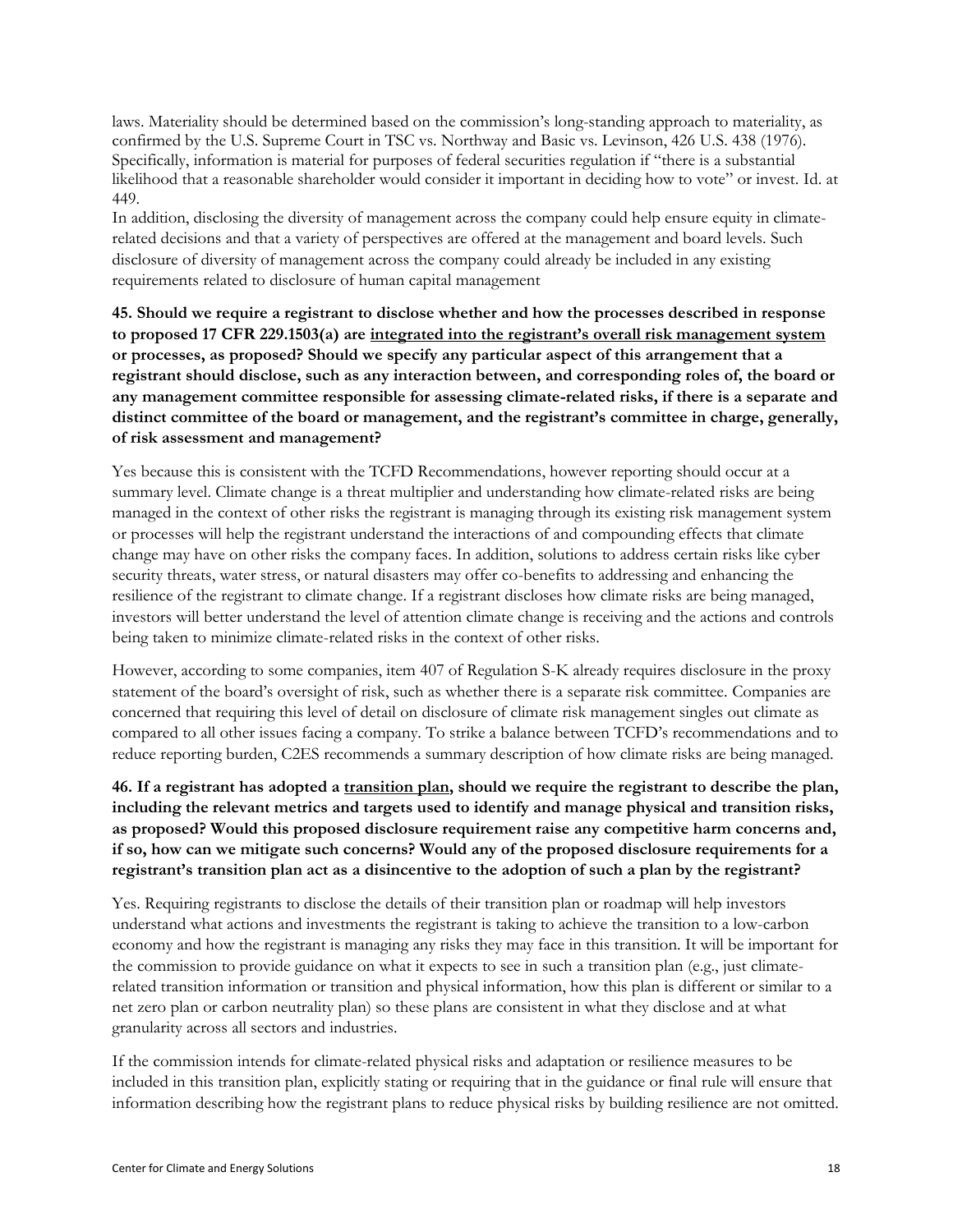If the commission does not intend for climate-related physical risks and adaptation or resilience measures to be included in a transition plan but in a different or separate plan, explicitly stating or requiring that in the guidance or final rule will be important so physical risks can be managed and disclosed at the same level as transition risks and plans but with a focus on adaptation and resilience.

Importantly, the commission should provide flexibility and safe harbor in disclosing details of a transition plan as many factors that impact these plans are constantly evolving.

**47. If a registrant has adopted a transition plan, should we require it, when describing the plan, to disclose, as applicable, how the registrant plans to mitigate or adapt to any identified physical risks, including but not limited to those concerning energy, land, or water use and management, as proposed? Are there any other aspects or considerations related to the mitigation or adaption to physical risks that we should specifically require to be disclosed in the description of a registrant's transition plan?** 

Yes. If the commission intends for the transition plan to include physical risks, we recommend calling these "Transition and Adaptation (or Resilience) Plans," so that investors understand that these plans include the disclosure of and management measures for both climate-related transition and physical risks and opportunities. Registrants today are primarily preparing transition plans focused on reducing greenhouse gas (greenhouse gas) emissions, instead of also including how they plan to build resilience for physical impacts of climate change (acute and chronic).

### **48. If a registrant has adopted a transition plan, should we require it to disclose, if applicable, how it plans to mitigate or adapt to any identified transition risks, including the following, as proposed:**

**Laws, regulations, or policies that:**

- **Restrict greenhouse gas emissions or products with high greenhouse gas footprints, including emissions caps; or**
	- o **Require the protection of high conservation value land or natural assets?**
- **Imposition of a carbon price?**
- **Changing demands or preferences of consumers, investors, employees, and business counterparts?**
- **Are there any other transition risks that we should specifically identify for disclosure, if applicable, in the transition plan description? Are there any identified transition risks that we should exclude from the plan description?**

Yes. A registrant should be required to provide information on how it plans to address its different transition and physical risks. Such disclosure is key to providing investors with insights on how a company is managing its preparedness for and reducing its climate-related risks, which can translate into reducing financial risks. The transition risks that the commission proposed to highlight are useful examples of common transition risks that most companies across industry sectors face. The commission should require that registrants provide a response to the most common transition risks on whether they are considering or addressing them. Registrants that do not face those specific risks can indicate so in their response. Ensuring that some response is required will enable greater consistency in disclosure across and within industries. Registrants should have flexibility to include additional transition risks specific to their company and/or industry. Registrants should also be provided flexibility in what information they disclose, as there could be competitive risks depending on the level of detail in reporting.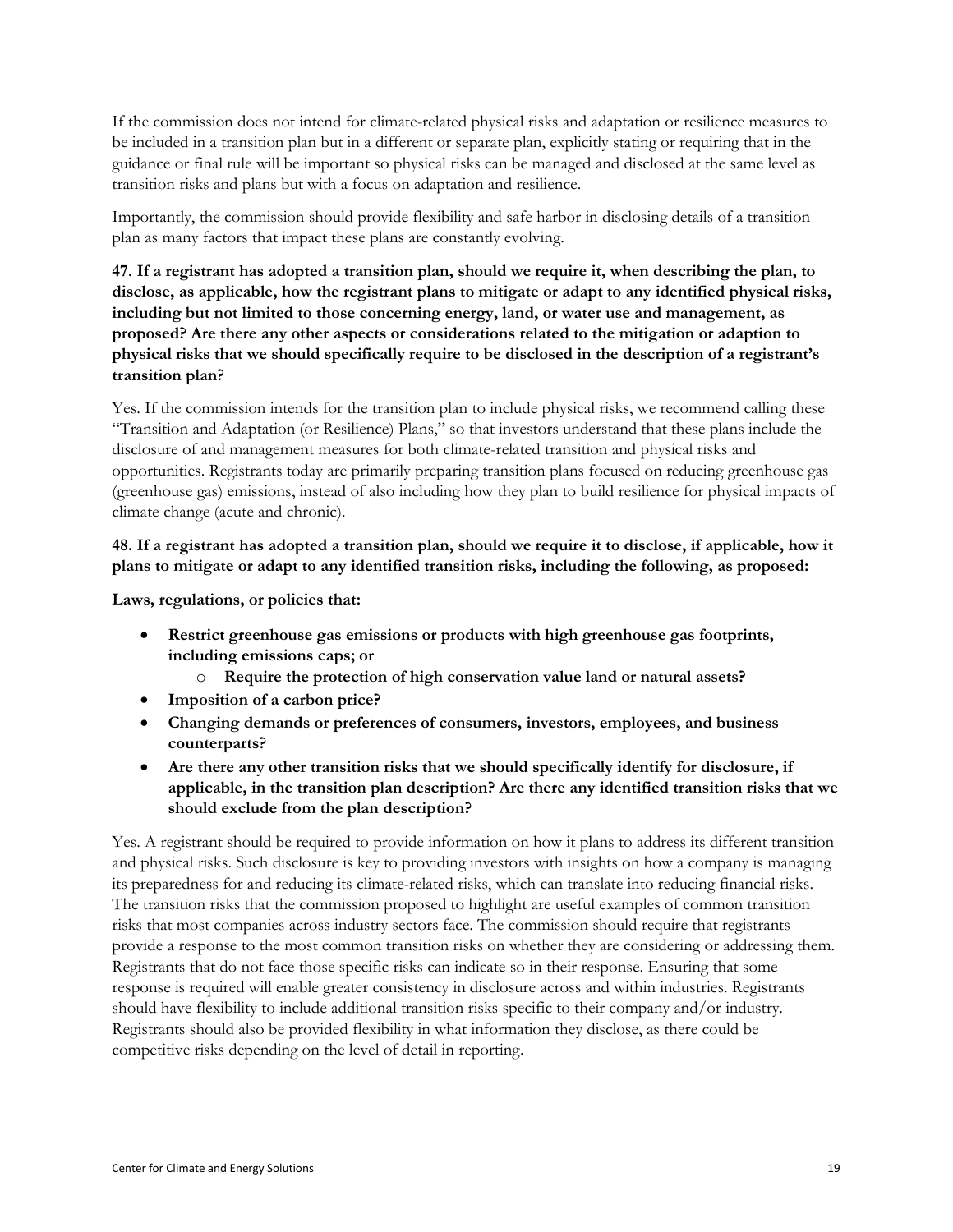**49. If a registrant has adopted a transition plan, when describing the plan, should we permit the registrant also to discuss how it plans to achieve any identified climate-related opportunities, including, as proposed:**

- **The production of products that facilitate the transition to a lower carbon economy, such as low emission modes of transportation and supporting infrastructure?**
- **The generation or use of renewable power?**
- **The production or use of low waste, recycled, or environmentally friendly consumer products that require less carbon intensive production methods?**
- **The setting of conservation goals and targets that would help reduce greenhouse gas emissions?**
- **The provision of services related to any transition to a lower carbon economy?**

### **Should we require a registrant to discuss how it plans to achieve any of the above, or any other, climate-related opportunities when describing its transition plan?**

Yes. A registrant should have the option to include information on how it plans to achieve any climate related opportunities. Such disclosure can provide investors with key insights on how a company is positioning itself to benefit from a transition to a low carbon economy. Building upon the 2021 TCFD guidance on disclosing climate-related opportunities for select industrial sectors, in March 2022 C2ES issued *[Recommendations for](https://www.c2es.org/document/recommendations-for-improving-disclosure-of-climate-related-opportunities/)  [Improving Disclosure of Climate-Related Opportunities](https://www.c2es.org/document/recommendations-for-improving-disclosure-of-climate-related-opportunities/)*.

# **50. If a registrant has disclosed its transition plan in a Commission filing, should we require it to update its transition plan disclosure each fiscal year by describing the actions taken during the year to achieve the plan's targets or goals, as proposed? Should we require a registrant to provide such an update more frequently, and if so, how frequently? Would the proposed updating requirement act as a disincentive to the adoption of a transition plan by the registrant?**

We recommend updates to a transition plan annually or every 2-3 years to allow sufficient progress to be made for measurement and disclosure. It can take companies several years to implement changes, depending on the level of investment needed. Not every company will have efforts that can be implemented each year to demonstrate progress as some investments take longer to begin to yield progress. It will be important for the commission to clarify where and how these plans are disclosed and what is expected in these plans so they are consistent across sectors and industries. As an alternative approach, we would encourage the commission to explore where transition plans and updates to these plans and progress tracking can be done through existing systems, filings, or reports so the amount of work to develop these transition plans, update them, and report out on progress is minimized and streamlined.

# **51. To the extent that disclosure about a registrant's transition plan constitutes forward-looking information, the PSLRA safe harbors would apply. Should we adopt a separate safe harbor for transition plan disclosure? If so, what disclosures should such a safe harbor cover and what should the conditions be for such a safe harbor?**

We recommend that safe harbors should apply to the presence and dedication to a transition plan to provide companies with the flexibility to adjust the transition plan without fear of litigation, either by a private third party or subject to action from the commission. Registrants should be required to submit a transition plan, though under the recognition that transition plans can be fluid and may change depending on new scientific fundings, new commitments from business leaders, new technological developments that reduce costs or provide new market opportunities. A transition plan is an important document for companies to communicate to investors their plans to align to and thrive in a low carbon economy. If a company discloses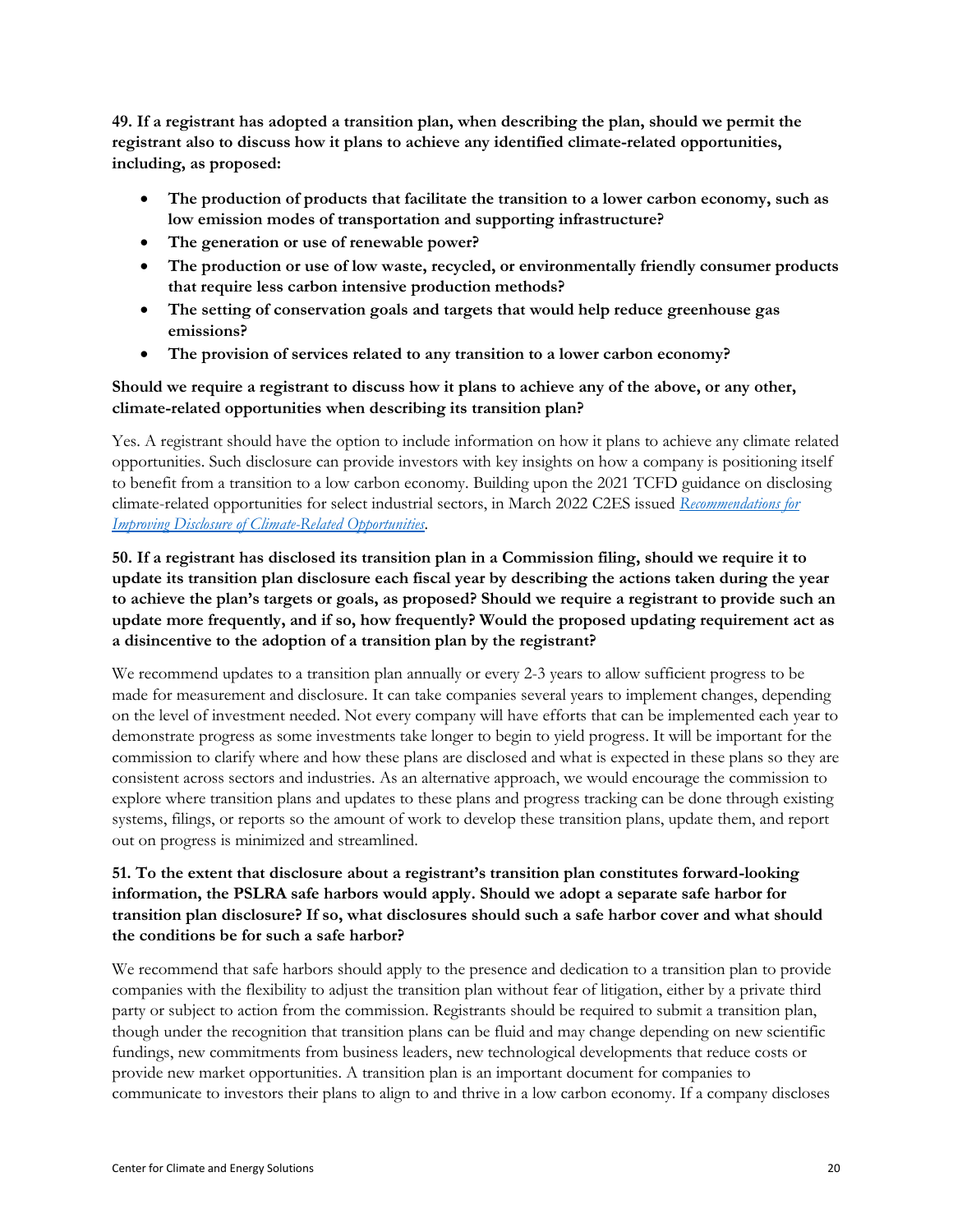a plan that they do not faithfully adhere to or revise with new information, then an investor may experience impacts if a low carbon transition occurs. However, without being under a safe harbor that protects registrants from regulatory action or private litigation, companies may experience a chilling effect and be reluctant to adjust their transition plans to accelerate or amend them to become more ambitious.

Safe harbors should also apply to forward-looking assumptions that underly the plan – the timing of a transition, implementation of carbon pricing, availability of low carbon alternatives, for example. This would be in alignment with safe harbors applying to scenario analysis outcomes, for instance. Investors need assurance that companies are faithfully implementing transition plans to the best of their knowledge and ability. A transition plan should be the basis of a discussion between investors and companies on progress towards those plans, aided by required transparency on climate-disclosures in financial reporting.

# <span id="page-20-0"></span>*Section F. Financial Statement Metrics* **Financial Statement Metrics**

**52. Should we require a registrant to provide contextual information, including a description of significant inputs and assumptions used, and if applicable, policy decisions made by the registrant to calculate the specified metrics, as proposed? Should we revise the proposed requirement to provide contextual information to require specific information instead? We provide some examples of contextual information disclosure in Sections II.F.2 and II.F.3 below. Would providing additional examples or guidance assist registrants in preparing this disclosure?**  We do not have a response to this question at this time.

**53. The proposed rules would specify the basis of calculation for the climate-related financial statement metrics. Is it clear how to apply these accounting principles when calculating the proposed climate-related financial statement metrics, or should we provide additional guidance? Should we require a registrant to report these metrics with reference to its consolidated financial statements, as proposed? If not, how should registrants report these metrics? If we were to establish accounting principles (e.g., the basis for reporting these metrics) in a manner that differs from the principles applicable to the rest of the consolidated financial statements, would the application of those principles to the proposed metrics make climate-related disclosures less clear, helpful, or comparable for investors?** 

It would be helpful for the commission develop guidance that can help companies understand the calculation of climate-related financial impacts, including the definition of which impacts are considered climate related. Companies might approach estimates or calculate actual impact from severe weather events and natural conditions differently, potentially counteracting the commission's intent to increase standardization and comparability. A uniform set of principles for climate-related disclosures could help with comparability of the disclosure if every company were to choose the same set of standards. In addition, by creating a common standard or guidance, companies would be more aligned with what counted as part of climate-related financial impact, particularly given that there may be confusion around what could be considered severe weather and natural conditions and whether these incidents involve either acute and chronic risks.

Overall, we believe it may be very difficult, at present, for registrants to produce the proposed information. We would suggest that the commission perhaps not require the information at this time, but work with accounting standards boards and other sectoral-level stakeholder groups to develop clear standards for reporting climate-related financial impacts.

Most of the companies that provided feedback pushed back strongly against such a requirement, recommending that, at minimum, FASB, which sets accounting standards to develop accounting principles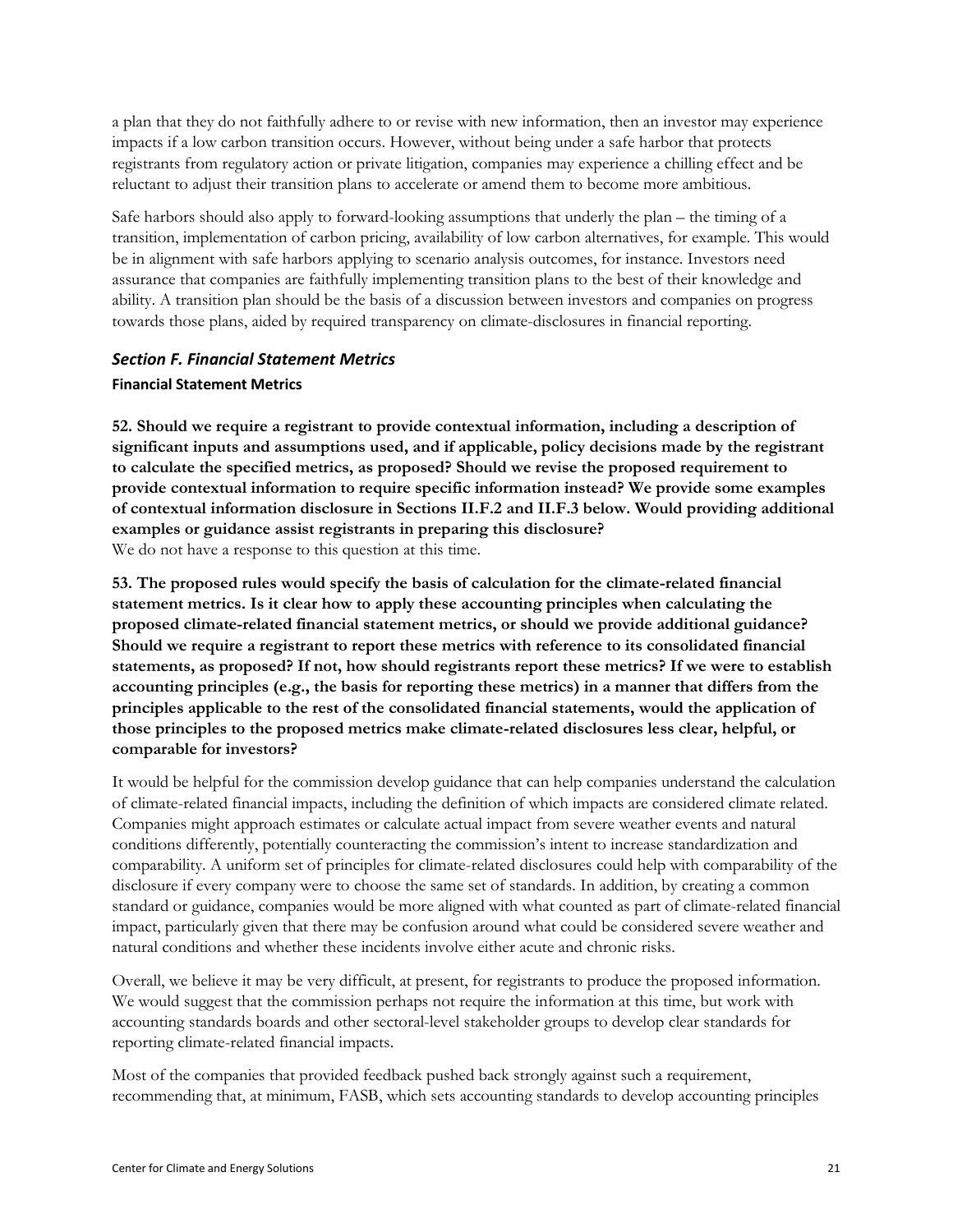for climate-related disclosures in financial statements. Companies also cited challenges to identify expenditures specifically associated with climate-related events and transition activities, including incrementality. C2ES agrees that the commission should work closely with the FASB to drive comprehensive guidance around this topic.

Since the issue of financial impacts attributed to extreme weather events came up in different discussions with stakeholders, C2ES recommends that that the commission clarify that it is not requiring companies to conduct a climate-related financial attribution analysis for every weather event. The registrant should look at whether there were material impacts from weather events they must evaluate and report, though as noted, further guidance and accounting principles are needed.

**54. Should we also require such metrics to be calculated at a reportable segment level when a registrant has more than one reportable segment (as defined by the FASB ASC Topic 280 Segment Reporting)? In addition, should we require such metrics to be presented by geographic areas that are consistent with the registrant's reporting pursuant to FASB ASC Topic 280-10-50- 41? How would investors use such information?** 

The reporting of climate-related financial metrics should not be required at the segment or geographic level at the present time. The commission may wish to encourage – but not require – registrants to disclose metrics at the segment or geographic level if this level of disclosure would be material to investors.

**55. The proposed rules would require disclosure for the registrant's most recently completed fiscal year and for the corresponding historical fiscal years included in the registrant's consolidated financial statements in the filing. Should disclosure of the climate-related financial statement metrics be required for the fiscal years presented in the registrant's financial statements, as proposed? Instead, should we require the financial statement metrics to be calculated only for the most recently completed fiscal year presented in the relevant filing? Would requiring historical disclosure provide important or material information to investors, such as information allowing them to analyze trends? Are there other approaches we should consider?** 

To the extent that climate related financial statement metrics are feasible, disclosure of historical information should not be required at adoption, in order to reduce the reporting burden. Over time, an historical disclosure view will develop as the company reports on its climate-related risks each year

56. Should information for all periods in the consolidated financial statements be required for registrants that are filing an initial registration statement or providing climate-related financial statement metrics disclosure for historical periods prior to the effective date or compliance date of the rules? Would the existing accommodation in Rules 409 and 12b-21 be sufficient to address any potential difficulties in providing the proposed disclosures in such situations?

We do not have a response to this question at this time.

#### **57. Should we provide additional guidance as to when a registrant may exclude a historical metric for a fiscal year preceding the current fiscal year?**

We do not have a response to this question at this time.

**58. In several instances, the proposed rules specifically point to existing GAAP and, in this release, we provide guidance with respect to the application of existing GAAP. Are there other existing GAAP requirements that we should reference? Are there instances where it would be preferable to require an approach based on TCFD guidance or some other framework, rather than requiring the application of existing GAAP?**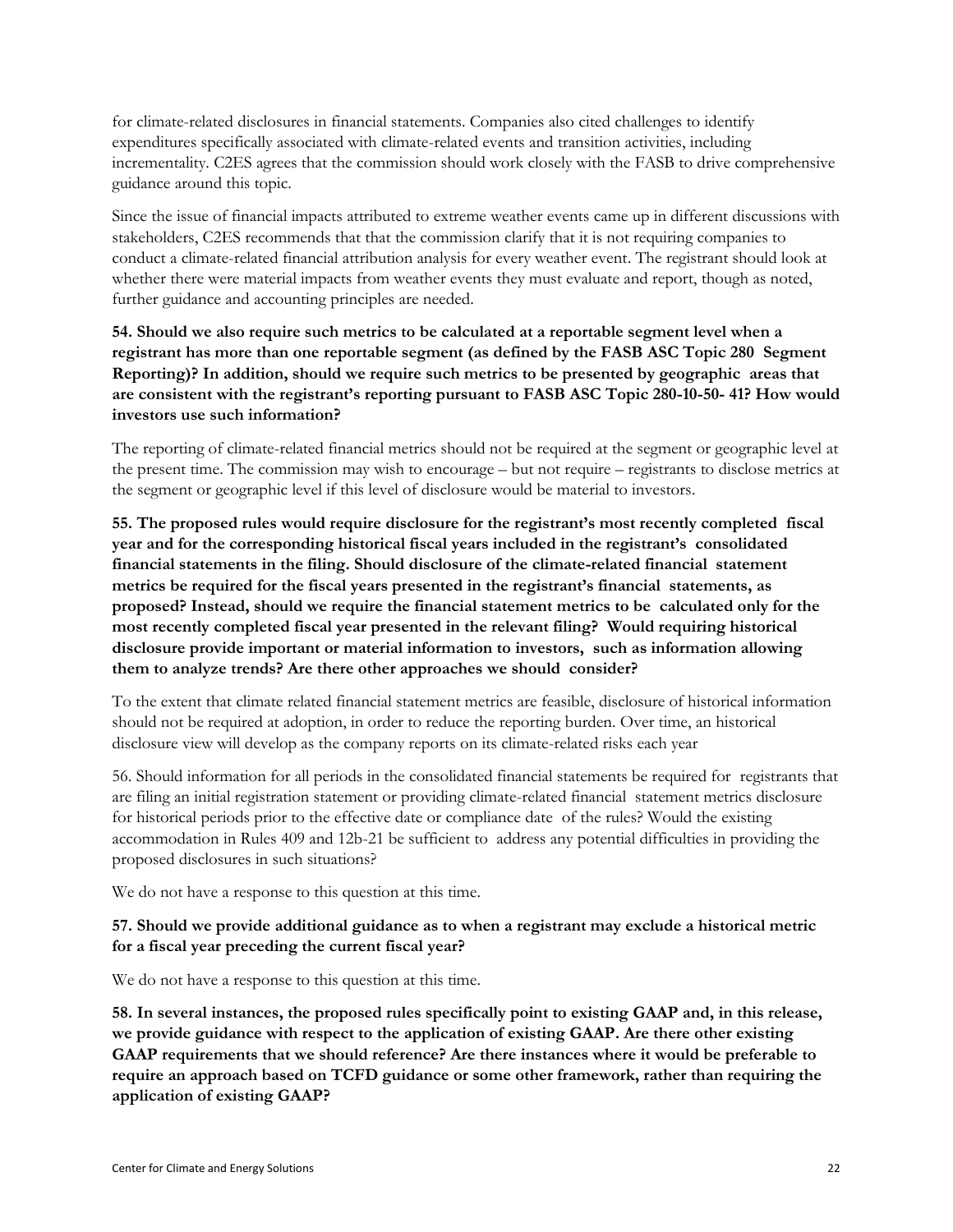We do not have a response to this question at this time.

#### **Financial Impact Metrics**

**59. Should we require registrants to disclose the financial impact metrics, as proposed? Would presenting climate-specific financial information on a separate basis based on climate-related events (severe weather events and other natural conditions and identified physical risks) and transition activities (including identified transition risks) elicit decision-useful or material information for investors? Are there different metrics that would result in disclosure of more useful information about the impact of climate-related risks and climate-related opportunities on the registrant's financial performance and position?**

While climate-specific financial information based on climate-related events could provide investors with insights on a company's climate resilience and preparedness, the financial impacts of climate-related events is currently not quantified, and indeed may not be quantifiable into a point metric. Climate opportunities may not always be correlated with a specific event. Where a clear link between the costs of climate-related events and opportunities exists, or where an event has directly correlated costs associated with it, then companies could determine and report financial impact metrics. However, where the costs and opportunities are less clear, implementing the proposed requirement will be difficult. Therefore, a calculation framework is needed; the commission should engage FASB, and other relevant stakeholders, in helping to develop such a framework.

**60. Would the impact from climate-related events and transition activities yield decision-useful information for investors? Would the climate-related events (including the examples provided) and transition activities result in impacts that are easier to quantify or disaggregate than climate-related risks more generally? Would a registrant be able to quantify and provide the proposed disclosure when the impact may be the result of a mixture of factors (e.g., a factory shutdown due to an employee strike that occurs simultaneously with a severe weather event)? If there are situations where disaggregation would not be practicable, should we require a registrant to disclose that it was unable to make the required determination and why, or to make a reasonable estimate and provide disclosure about the assumptions and information that resulted in the estimate?** 

More guidance on the quantification of transition impacts would be needed to yield decision-useful information because the methodology for transition risk assessment and quantification are less robust compared to physical climate-related events. A clearly defined scope of transition activities would benefit investors and facilitate comparison across different registrants.

Additionally, in a transition impact assessment, many aspects of transition activities could be covered such as market, legal and policy, and reputational risk. How would a registrant differentiate a transition activity (e.g., an impact) from general market trend? For example, in the automotive industry, the market is shifting to electric vehicles (EVs), how much financial impact could a car manufacturer attribute to climate changerelated transition risk versus changing consumer preferences in response to the cost differences between internal combustion engine and EV vehicles? In this example, it is a gradual market shift that could be hard to quantify in terms of actual dollar impacts. On the other hand, the financial impact of an event-based type of transition activity – such as introducing a new law, or increased price on carbon – may be easier to quantity and disclose.

**61. Alternatively, should we not require disclosure of the impacts of identified climate-related risks and only require disclosure of impacts from severe weather events and other natural conditions? Should we require a registrant to disclose the impact on its consolidated financial statements of only**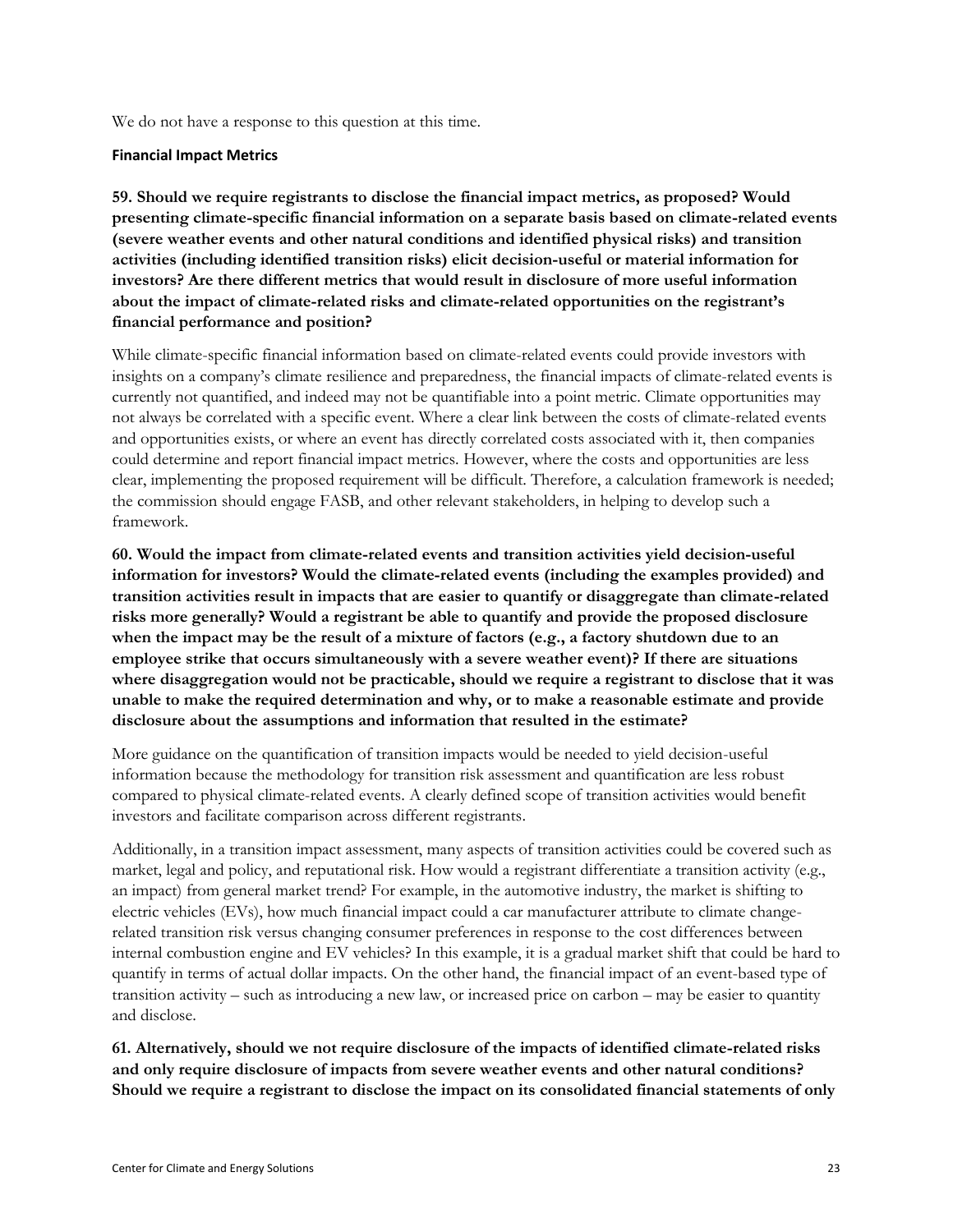**certain examples of severe weather events and other natural conditions? If so, should we specify which severe weather events and other natural conditions the registrant must include? Would requiring disclosure of the impact of a smaller subset of climate-related risks be easier for a registrant to quantify without sacrificing information that would be material to investors?** 

The disclosure of climate-related risks on financial statements is not clear. Financial statements include data on the current and recent fiscal years according to the individual entity's disclosure requirements, as well as forward-looking statements. As such, reporting financial information is primarily a backward-looking exercise, reporting on actual financial data.

We believe that tracking and reporting of past climate-related incident data would be helpful though it may be difficult for many registrants (e.g., if such incidents were not identified at the time as climate-related or if the registrant did not record the impact separately from other incidents during the reporting period.).

Risks are inherently forward looking. As such, it is recommended to limit the financial statement data to include actual climate-related events/incidents/impacts which have been realized and have had an impact.

Additionally, it may be challenging for registrants to track chronic climate-related damages and may not be separately identified from other hazards. Chronic impacts such as sea level rise and gradual increase in temperature eventuate over time, in contrast to acute incidents such as flooding and extreme weather events whose impacts may be easier to track and for which financial impacts may be more straightforward to identify and therefore disclose. Finally, it is also impractical to require companies to analyze all weather events and natural conditions.

C2ES recommends that the commission should define what is considered a severe weather event and provide guidance on what is considered climate events and climate-change related events. Such efforts should be connected to accounting principles for assessing the financial impacts of climate-related risks.

**62. Should impact from climate-related opportunities be required, instead of optional, as proposed? We are proposing to require a registrant that elects to disclose the impact of an opportunity to do so consistently (e.g., for each fiscal year presented in the consolidated financial statements, for each financial statement line item, and for all relevant opportunities identified by the registrant). Are there any other requirements that we should include to enhance consistency? Should we only require consistency between the first fiscal period in which opportunities were disclosed and subsequent periods?** 

Disclosure of the financial impacts of climate-related opportunities should be optional. If companies chose to disclose such information, similar to comments in question #60, how would registrants quantify and differentiate the impacts of transition activities such as market, legal and policy, reputation from general market trends? In the example of the automotive industry, the market is shifting to electric vehicles, how much financial impact could a car manufacturer attribute to a climate change-related transition activity?

C2ES supports disclosing the financial impacts of climate-related opportunities, as that information is key for investors to understand how a company is reducing its climate-related financial risks, however, such information should remain optional given competitiveness concerns, and may be better presented in narrative form, rather than via line item reporting.

**63. Is it clear which climate-related events would be covered by "severe weather events and other natural conditions"? If not, should we provide additional guidance or examples about what events would be covered? Should we clarify that what is considered "severe weather" in one region may differ from another region? For example, high levels of rainfall may be considered "severe weather" in a typically arid region.**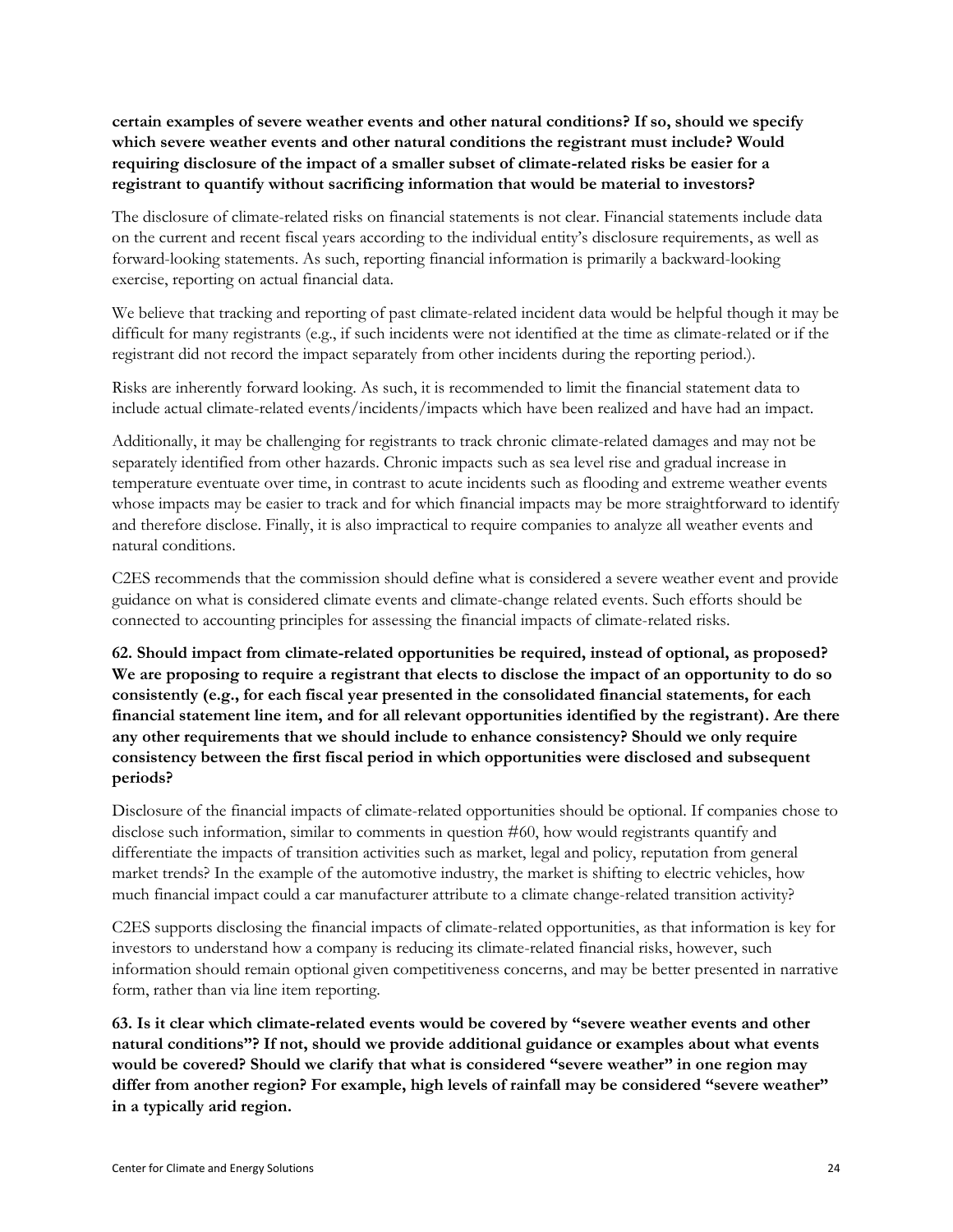While the concept of severe weather events and other natural conditions is generally clear, when applied to this proposed rule, further guidance is needed on which acute severe weather events and natural conditions are to be associated with climate change, and thus warranting climate-related financial risk disclosure .

As the proposed rule reads, any type of severe weather or other natural condition would fall under the definition – e.g., a tornado event in the Midwest as well as decade-long drought conditions in the Southwest. To reduce the reporting burden, greater clarity is needed on what the commission expects. More guidance would also clarify how best to calculate the impacts from chronic-related conditions. For example, the commission could indicate that a company must disclose when major capital investment is required due to a change in climate patterns e.g. relocating production away from a coastal location that may be exposed to sea level rise over the long-term).

Some companies have suggested providing narrative of climate events and aggregated financial impact if material in MD&A of the relevant periodic report and that the commission look to the development of FASB financial statement standards.

# **64. Are the proposed requirements for calculating and presenting the financial impact metrics clear? Should the analysis be performed and disclosed in a manner other than on a line-by-line basis referring to the line items of the registrant's consolidated financial statements?**

Based on stakeholder input, the proposed requirements are not clear. Companies relayed that building processes to aggregate and disclose potential impacts at one percent of every financial statement line item would be excessive and would result in focus on immaterial information. In addition, though companies need to understand the potential impacts of climate-related risks on their business and operations, including their financial statements, assigning financial impacts on a line-by-line basis would not necessarily provide useful information to investors and would contribute to reporting burden.

### **65. We are proposing to allow a registrant to aggregate the absolute value of negative and positive impacts of all climate-related events and, separately, transition activities on a financial statement line item. Should we instead require separate quantitative disclosure of the impact of each climaterelated event or transition activity? Should we require separate disclosure of the impact of climaterelated opportunities that a registrant chooses to disclose?**

We support aggregating the absolute value of negative and positive impacts of climate-related events and, separately, transition activities rather than a separate quantitative disclosure to reduce reporting burden, and to recognize the difficulty in attributing financial metrics to each activity. Where providing an absolute value is not feasible, the commission should propose a path for registrants to be able to disclose an estimated range of financial impacts, with an indication of the relevant timeframe.

Of note, for companies reporting impacts for their supply chain, especially in cases of large companies with multiple tiers and thousands of suppliers, metrics for entire value chain reporting is not practical.

**66. The proposed financial impact metrics would not require disclosure if the absolute value of the total impact is less than one percent of the total line item for the relevant fiscal year. Is the proposed threshold appropriate? Should we use a different percentage threshold (e.g., three percent, five percent) or use a dollar threshold (e.g., less than or greater than \$1 million)? Should we use a combination of a percentage threshold and a dollar threshold? Should we only require disclosure when the financial impact exceeds the threshold, as proposed, or should we also require a determination of whether an impact that falls below the proposed quantitative threshold would be material and should be disclosed?**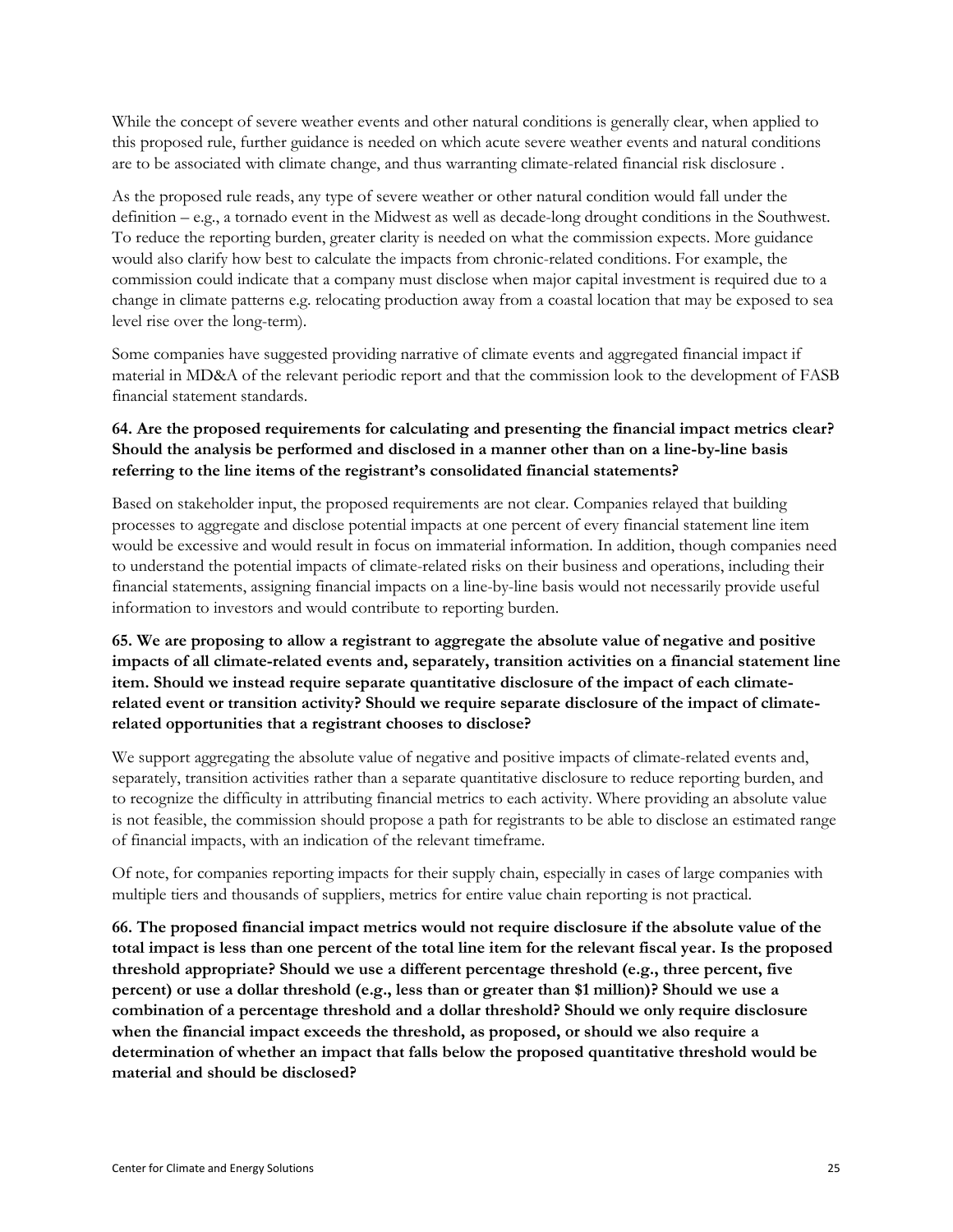While we would generally agree with the idea of a low percent threshold to ensure that all climate-related financial impacts are disclosed, in discussions with several companies in our Business Environmental Leadership Council, operationalizing a one percent requirement will be highly burdensome and currently, not feasible. As noted in responses to earlier questions, it is often difficult to quantify climate impacts on a lineitem basis, and one percent threshold is problematic. C2ES agrees with companies who note that the proposed one percent threshold as it is too low to reflect a true materiality assessment- from an investor's standpoint.

**67. For purposes of determining whether the disclosure threshold has been met, should impacts on a line item from climate-related events and transition activities be permitted to offset (netting of positive and negative impacts), instead of aggregating on an absolute value basis as proposed? Should we prescribe how to analyze positive and negative impacts on a line item resulting from the same climate-related event or the same transition activity (e.g., whether or not netting is permitted at an event or activity level)? Should we permit registrants to determine whether or not to offset as a policy decision (netting of the positive and negative impact within an event or activity) and provide relevant contextual information? Should we require the disclosure threshold to be calculated separately for the climate-related events and transition activities, rather than requiring all of the impacts to be aggregated as proposed?** 

We do not have a response to this question at this time.

# **68. Instead of including a quantitative threshold, as proposed, should we require disaggregated disclosure of any impact of climate-related risks on a particular line item of the registrant's consolidated financial statements? Alternatively, should we just use a materiality standard?**

The commission should use the existing definition of materiality when determining climate-related financial risks. However, for reasons noted about, disaggregated disclosure will be highly burdensome for registrants and therefore further guidance would need to be developed for effective and efficient implementation.

### **69. Should we require a registrant to disclose changes to the cost of capital resulting from the climate-related events? If so, should we require a registrant to disclose its weighted average cost of capital or any internal cost of capital metrics? Would such disclosure elicit decision-useful or material information for investors?**

This may be helpful information to investors if a registrant already discloses a cost of capital or hurdle rate for decision-making, but the internal cost of capital for registrants that do not disclose this number or range may be deemed as a commercially sensitive matter.

### **70. We have not proposed defining the term "upstream costs" as used in the proposed examples for the financial impact metrics and elsewhere. Should we define that term or any others? If so, how should we define them?**

We do not have a response to this question at this time.

**71. Are the proposed examples in the financial impact metrics helpful for understanding the types of disclosure that would be required? Should we provide different or additional examples or guidance?**

We do not have a response to this question at this time.

#### **Expenditure Metrics**

**72. Should we require registrants to disclose the expenditure metrics, as proposed? Would presenting the expenditure metrics separately in one location provide decision-useful information to**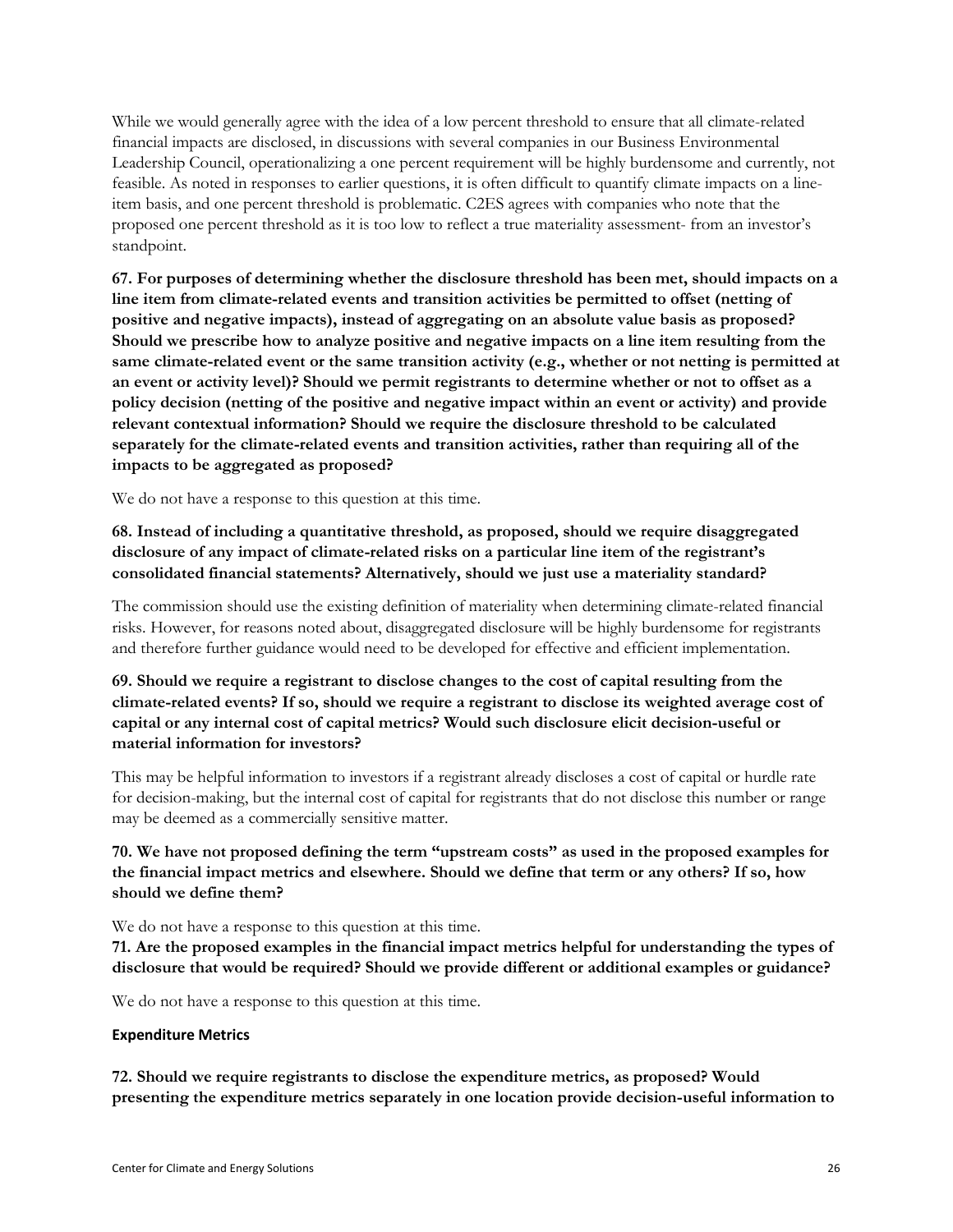**investors? Is there a different type of metric that would result in more useful disclosure of the expense or capitalized costs incurred toward climate-related events and transition activities or toward climate-related risks more generally?** 

We do not have a response to this question at this time.

**73. Would the disclosure required by the expenditure metrics overlap with the disclosure required by the financial impact metrics? If so, should we require the disclosure to be provided pursuant to only one of these types of metrics?** 

We do not have a response to this question at this time, however some companies have noted that disclosure required by the expenditure metrics and the financial impact metrics will very likely overlap.

**74. Should the same climate-related events (including severe weather events and other natural conditions and identified physical risks) and transition activities (including identified transition risks) that we are proposing to use for the financial impact metrics apply to the expenditure metrics, as proposed? Alternatively, should we not require a registrant to disclose expenditure incurred towards identified climate-related risks and only require disclosure of expenditure relating to severe weather events and other natural conditions? Should we require a registrant to disclose the expenditure incurred toward only certain examples of severe weather events and other natural conditions? If so, should we specify which severe weather events and other natural conditions the registrant must include? Would requiring disclosure of the expenditure relating to a smaller subset of climate-related risks be easier for a registrant to quantify without sacrificing information that would be material to investors?** 

We do not have a response to most of these questions at this time.

However, C2ES would agree that requiring disclosure of the expenditure relating to a smaller subset of climate-related risks could be easier for a registrant to quantify without sacrificing information that would be material to investors. As stated earlier, disclosure of expenditures related to climate-related risks should be limited to those that are material.

#### **75. Should the proposed rules instead require a registrant to disclose the aggregate amounts of expensed and capitalized costs incurred toward any climate-related risks? Should expenditures incurred towards climate-related opportunities be optional based on a registrant's election to disclose such opportunities, as proposed?**

To the extent that registrants are able to disclose the aggregate amounts of expensed and capitalized costs toward climate-related risks, however expenditures incurred towards opportunities should remain optional due to competitiveness concerns.

**76. Should we apply the same disclosure threshold to the expenditure metrics and the financial impact metrics? Is the proposed threshold for expenditure metrics appropriate? Should we use a different percentage threshold (e.g., three percent, five percent) or use a dollar threshold (e.g., less than or greater than \$1 million)? Should we use a combination of a percentage threshold and a dollar threshold? Should we only require disclosure when the amount of climate-related expenditure exceeds the threshold, as proposed, or should we also require a determination of whether an amount of expenditure that falls below the proposed quantitative threshold would be material and should be disclosed? Should we require separate aggregation of the amount of expense and capitalized costs for purposes of the threshold, as proposed? Should we require separate aggregation of expenditure relating to the climate-related events and transition activities, as proposed?**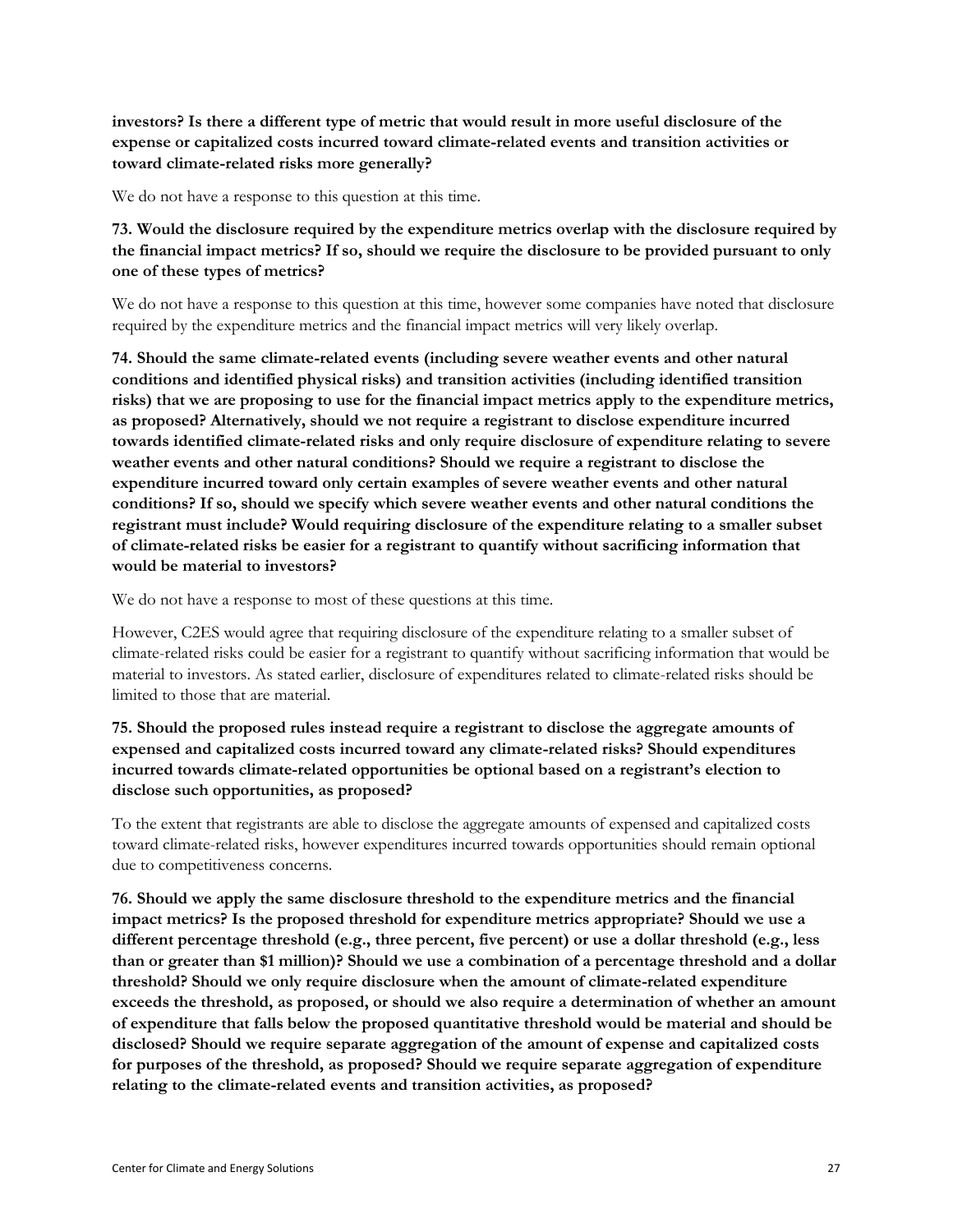As noted in responses to earlier questions, it is often difficult to quantify climate impacts on a line-item basis, which also applies to disclosure of a threshold on expenditure metrics. Disclosure of expenditures related to climate-related risks should be limited to those that are material.

### **77. Instead of including a quantitative threshold, as proposed, should we require disaggregated disclosure of any amount of expense and capitalized costs incurred toward the climate-related events and transition activities, during the periods presented? Alternatively, should we just use a materiality standard?**

As noted in response to question # 68, the commission should use the existing definition of materiality when determining climate-related financial risks. However, for reasons noted about, disaggregated disclosure will be highly burdensome for registrants and guidance would need to be developed for implementation.

**78. Are the proposed requirements for calculating and presenting the expenditure metrics clear? Should the analysis be performed and disclosed in a different manner, other than separately based on capitalized costs and amount of expenditure expensed and separately based on the climaterelated events and transition activities? Should disclosure of expenditure incurred be required for both the amount of capitalized costs and the amount of expenditure expensed if only one of the two types of expenditure meets the disclosure threshold? Should we require separate disclosure of expenditure incurred toward each climate-related event and transition activity?**

We do not have a response to this question at this time.

**79. The proposed rule does not specifically address expensed or capitalized costs that are partially incurred towards the climate-related events and transition activities (e.g., the expenditure relates to research and development expenses that are meant to address both the risks associated with the climate-related events and other risks). Should we prescribe a particular approach to disclosure in such situations? Should we require a registrant to provide a reasonable estimate of the amount of expense or capitalized costs incurred toward the climate-related events and transition activities and to provide disclosure about the assumptions and information that resulted in the estimate?** 

#### We do not have a response to this question at this time.

**80. Are the proposed terms and examples used in the expenditure metrics helpful for understanding the types of disclosures that would be required? Should we provide different or additional examples?**

We do not have a response to this question at this time.

#### **Financial Estimates and Assumptions**

81. Should we require disclosure of financial estimates and assumptions impacted by the climate-related events and transition activities (including disclosed targets), as proposed? How would investors use this information?

Yes, registrants should disclose financial statement estimates and assumptions with a focus on those that are deemed material. Investors would use this information to assess when and to what extent a is exposed to climate impacts, whether there is a potential trend towards increasing climate-related impacts, and what actions the company is taking to mitigate impacts.

82. Should we instead require disclosure of only significant or material estimates and assumptions that were impacted by the climate-related events and transition activities? Alternatively, should we require disclosure of only estimates and assumptions that were materially impacted by the climate-related events and transition activities?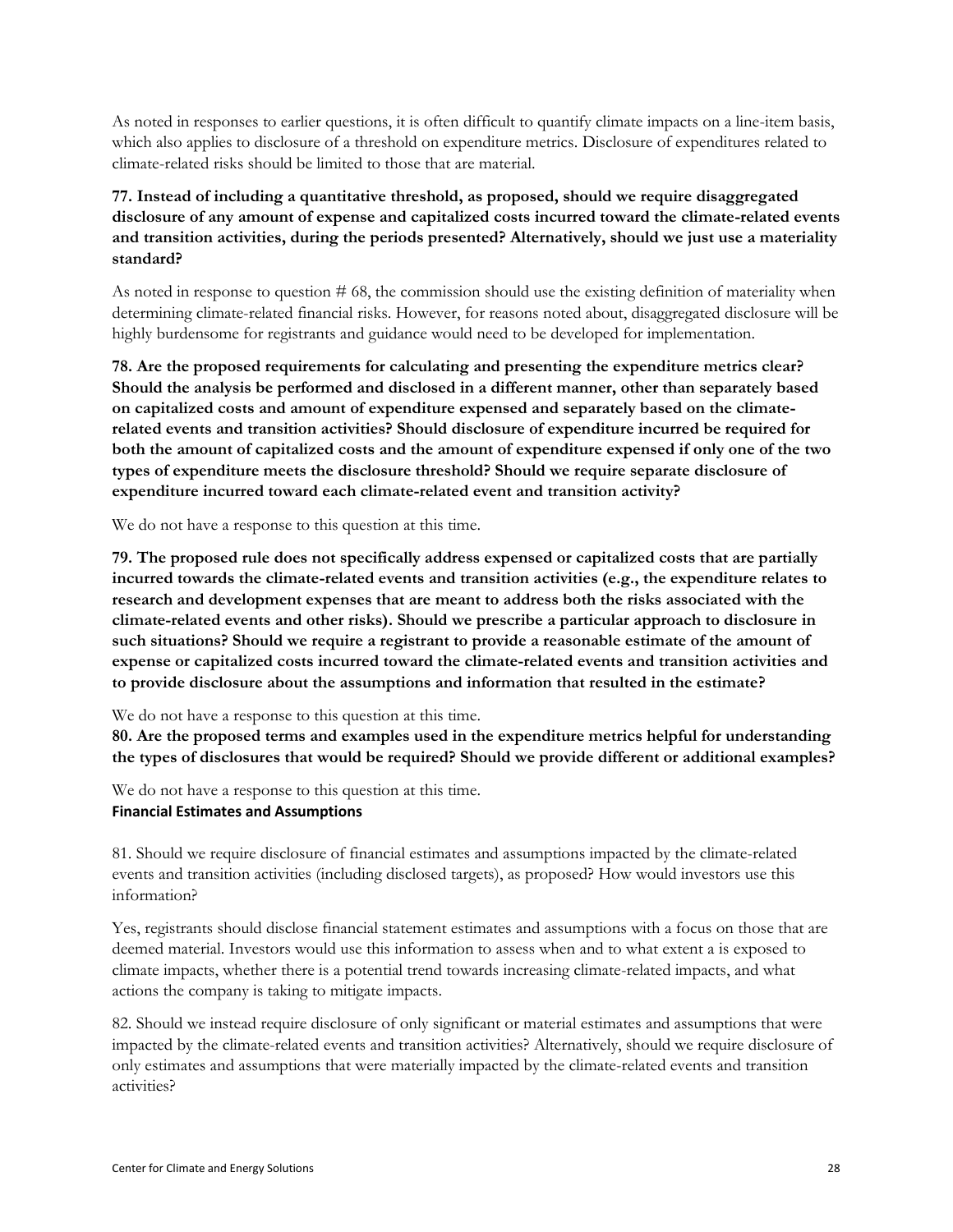See question 81.

### **83. Should we instead require disclosure of financial estimates and assumptions impacts by a subset of climate-related events and transition activities, such as not requiring disclosure related to identified climate-related risks or only requiring disclosure with respect to a subset of severe weather events and natural conditions? If so, how should the subset be defined?**

We do not have a response to this question at this time.

84. Should we instead utilize terminology and thresholds consistent with the critical accounting estimate disclosure requirement in 17 CFR 229.303(b)(3), such as "estimates made in accordance with generally accepted accounting principles that involve a significant level of estimation uncertainty and have had or are reasonably likely to have a material impact on the financial condition or results of operations of the registrant"? If so, should we only require disclosures of whether and how the climate-related events and transition activities impacted such critical accounting estimates? Should we require only a qualitative description of how the estimates and assumptions were impacted by the climate-related events and transition activities, as proposed? Should we require quantitative disclosures as well? If so, should we require such disclosure only if practicable or subject to another qualifier?

We do not have a response to this question at this time.

#### **85. Should the disclosure of financial estimates and assumptions impacted by climate-related opportunities be optional, as proposed?**

We would recommend that if registrants are required to address climate-related opportunities, they should do so in narrative form only. While it may be feasible for all companies to disclose significant opportunities, investors will need to understand whether companies' strategies are resilient to climate change. Several companies voiced competitiveness and liability concerns over disclosing opportunities, and propose that such disclosure be optional.

**86. For the proposed financial statement metrics, should we require a registrant to disclose material changes in estimates, assumptions, or methodology among fiscal years and the reasons for those changes? If so, should we require the material changes disclosure to occur on a quarterly, or some other, basis? Should we require disclosure beyond a discussion of the material changes in assumptions or methodology and the reasons for those changes? Do existing required disclosures already elicit such information? What other approaches should we consider?**

Generally, we support the proposed requirement to disclose any material changes in estimates, assumptions or methodologies used and reasons for those changes to ensure consistency, comparability, and transparency in climate related financial disclosures. We recommend implementing this requirement in the least burdensome way that provides sufficient consistent, comparable, and transparent information, such as in a narrative statement.

#### **Inclusion of Climate-Related Metrics in the Financial Statements**

**87. We are proposing to require the financial statement metrics to be disclosed in a note to the registrant's audited financial statements. Should we require or permit the proposed financial statement metrics to be disclosed in a schedule to the financial statements? If so, should the metrics be disclosed in a schedule to the financial statements, similar to the schedules required under Article 12 of Regulation S-X, which would subject the disclosure to audit and ICFR requirements? Should we instead require the metrics to be disclosed as supplemental financial information, similar to the disclosure requirements under FASB ASC Topic 932-235-50-2 for registrants that have significant oil-**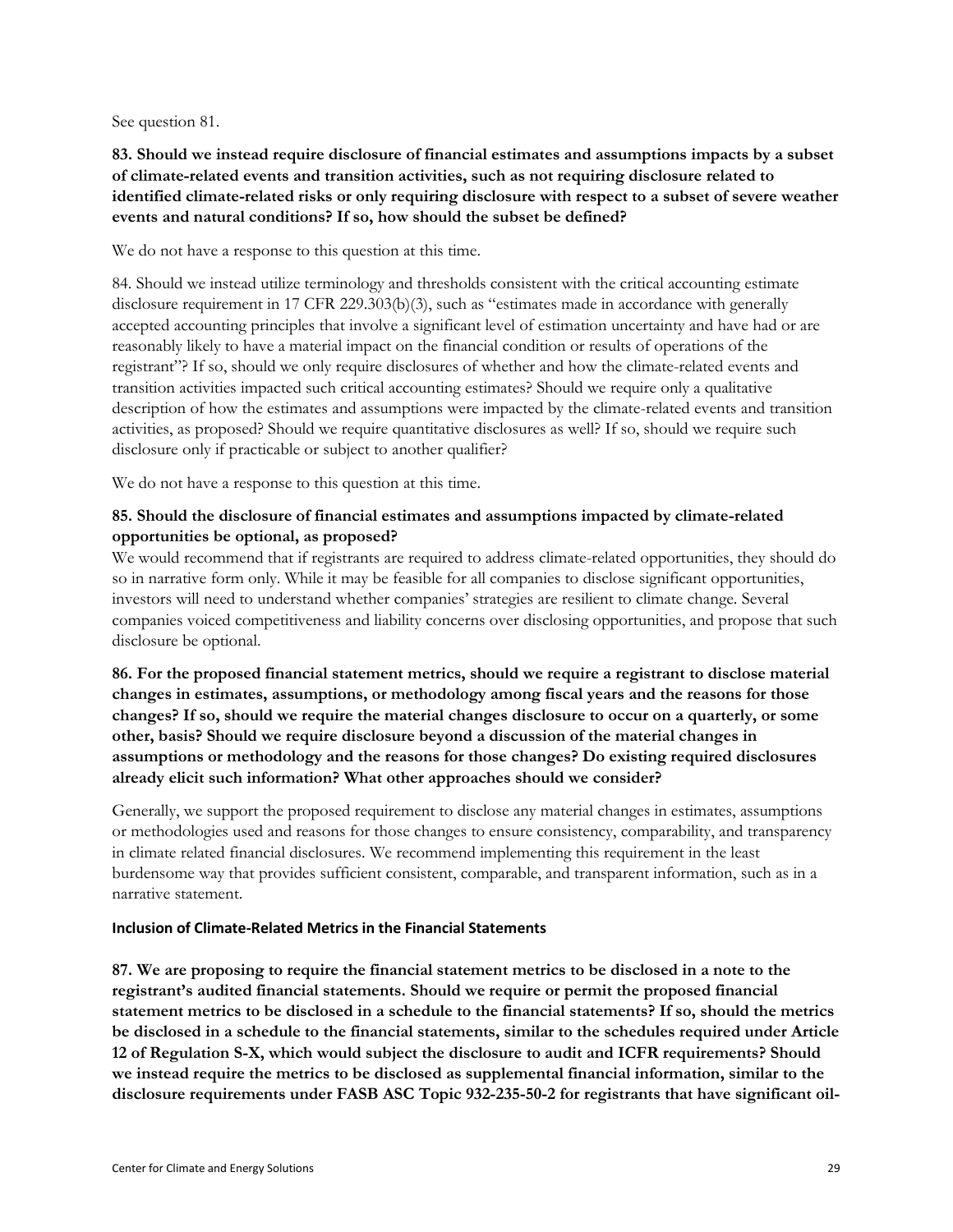#### **and gas-producing activities? If so, should such supplemental schedule be subject to assurance or ICFR requirements?**

Given the lack of clear and present methodological approach for determining the proposed financial statement metrics, we would not propose including these metrics under regulation S-X. The metrics may be more relevant under a section devoted to supplemental financial information.

At present, few companies would have the processes in place to meet ICFR requirements for financial statement metrics. If the commission were to require these metrics to be subject to assurance or ICFR requirements, further guidance and a grace period may be required.

**88. Instead of requiring the financial statement metrics to be disclosed in a note to the registrant's audited financial statements, should we require a new financial statement for such metrics? For example, should a "consolidated climate statement" be created in addition to the consolidated balance sheets, statements of comprehensive income, cash flows, and other traditional financial statements? Would including the proposed metrics in a new financial statement provide more clarity to investors given that the metrics are intended to follow the structure of the existing financial statements (including the line items)? What complications or unintended consequences may arise in practice if such a climate statement is created?** 

For simplicity and transparency purposes, where feasible over time, we would suggest maintaining the climate-related impacts in the same consolidated financial statement rather than creating a separate "consolidated climate statement." Doing so could help avoid confusion and to enable investors to see all financial impacts in one statement.

However, C2ES received input from companies that such financial statement metrics should not be included in the consolidated financial statements, as the one percent threshold is currently unworkable and the metrics should not be included in the audited financial statements.

C2ES agrees that the one percent threshold is unworkable and financial metrics should be developed as a next step before inclusion in required reporting.

### **89. Should we require the disclosure to be provided outside of the financial statements? Should we require all of the disclosure to be provided in the proposed separately captioned item in the specified forms?**

See response to question # 88.

**90. Should we require any additional metrics or disclosure to be included in the financial statements and subject to the auditing and ICFR requirements as described above? For example, should any of the disclosures we are proposing to require outside of the financial statements (such as greenhouse gas emissions metrics) be included in the financial statements? If so, should such metrics be disclosed in a note or a schedule to the financial statements? If in a schedule, should such schedule be similar to the schedules required under Article 12 of Regulation S-X and subject to audit and ICFR requirements? Should we instead require the metrics to be disclosed as supplemental financial information in a supplemental schedule? If so, should such supplemental schedule be subject to assurance or ICFR requirements?** 

See response to question #87.

**91. Under the proposed rules, PCAOB auditing standards would be applicable to the financial statement metrics that are included in the audited financial statements, consistent with the rest of the audited financial statements. What, if any, additional guidance or revisions to such standards**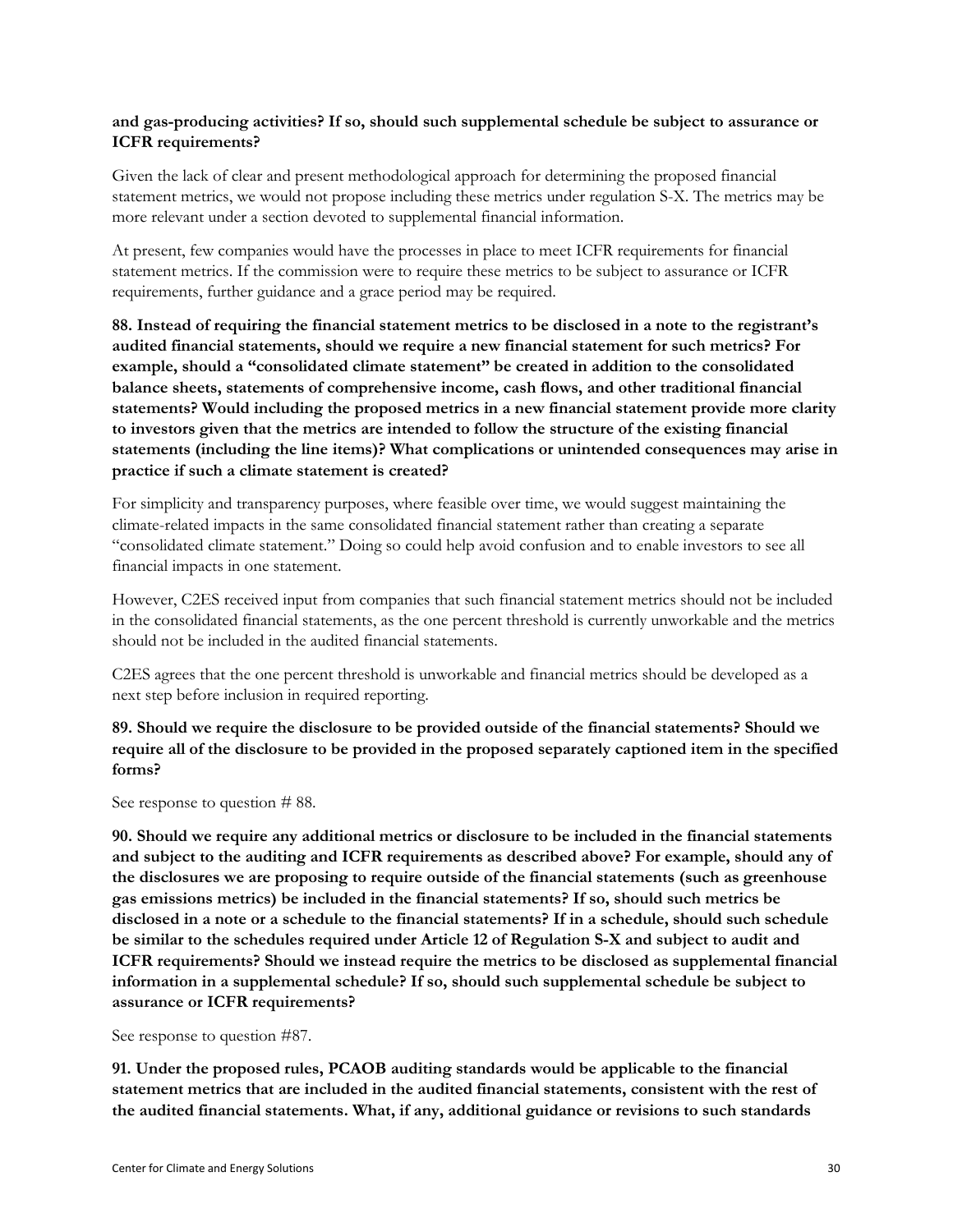**would be needed in order to apply PCAOB auditing standards to the proposed financial statement metrics? For example, would guidance on how to apply existing requirements, such as materiality, risk assessment, or reporting, be needed? Would revisions to the auditing standards be necessary? What additional guidance or revisions would be helpful to auditors, preparers, audit committee members, investors, and other relevant participants in the audit and financial reporting process?**

New guidance or revisions to auditing standards would be needed to apply PCAOB auditing standards to the proposed financial statement metrics; climate-related financial impact disclosure is still emerging field.

As we noted in our submission in June 2021 in response to the commission's request for information, "the SEC should explore designating a climate disclosure standards board under, or horizontal to, FASB, and ensure the PCAOB can eventually monitor and oversee auditing and assurance. Auditing and assurance concerns requiring attention may include…ensuring that climate-related risk information is correct and verifiable. As disclosure requirements are phased in, the PCAOB will need to develop additional standards and/or guidance for assurance or auditing of these new disclosure requirements."

**92. Would it be clear that the climate-related financial statement metrics would be included in the scope of the audit when the registrant files financial statements prepared in accordance with IFRS as issued by the IASB? Would it be clear that the proposed rules would not alter the basis of presentation of the financial statements as referred to in an auditor's report? Should we amend Form 20-F, other forms, or our rules to clarify the scope of the audit or the basis of presentation in this context? For example, should we amend Form 20-F to state specifically that the scope of the audit must include any notes prepared pursuant to Article 14 of Regulation S-X? What are the costs for accounting firms to provide assurance with respect to the financial statement metrics? Would those costs decrease over time?**

See response to question #91.

Of note, regarding the costs to accounting firms to provide assurance with respect to financial statement metrics, C2ES received feedback from companies that cost estimates pose a significant cost burden to companies and that such estimates may underestimate actual costs as they are based on relative costs of assurance for financial statements, and assurance on emissions may differ in important ways. Companies note that these figures could increase given the additional process of requiring assurance over greenhouse gas emissions disclosures (see section H), which are themselves an input to a company's climate risk assessment.

# <span id="page-30-0"></span>*Section G. Greenhouse Gas Emissions Metrics Disclosure*

**93. How would investors use greenhouse gas emissions disclosures to inform their investment and voting decisions? How would such disclosures provide insight into a registrant's financial condition, changes in financial condition, and results of operations? How would such disclosures help investors evaluate an issuer's climate risk-related exposure? Would such disclosures enable investors to better assess physical risks associated with climate-related events, transition risks, or both types of risks?** 

As the proposed rules references comments submitted, some commenters supported requiring disclosure of emissions, especially quantitative greenhouse gas emissions data, because the data can be useful is assessing a registrant's (a company's) exposures to climate-related risks and accordingly its ability to transition to a lower carbon economy. C2ES agrees that greenhouse gas emissions data can provide insights on the extent to which a company would be financially liable should a sector-wide or economy-wide price or other regulatory measures become enacted. A company's reported greenhouse gas emissions would indicate how much exposure it has to any future regulatory requirements, but also to any future market changes and shifts in consumer preferences for goods and services made with lower carbon footprints. Therefore, greenhouse gas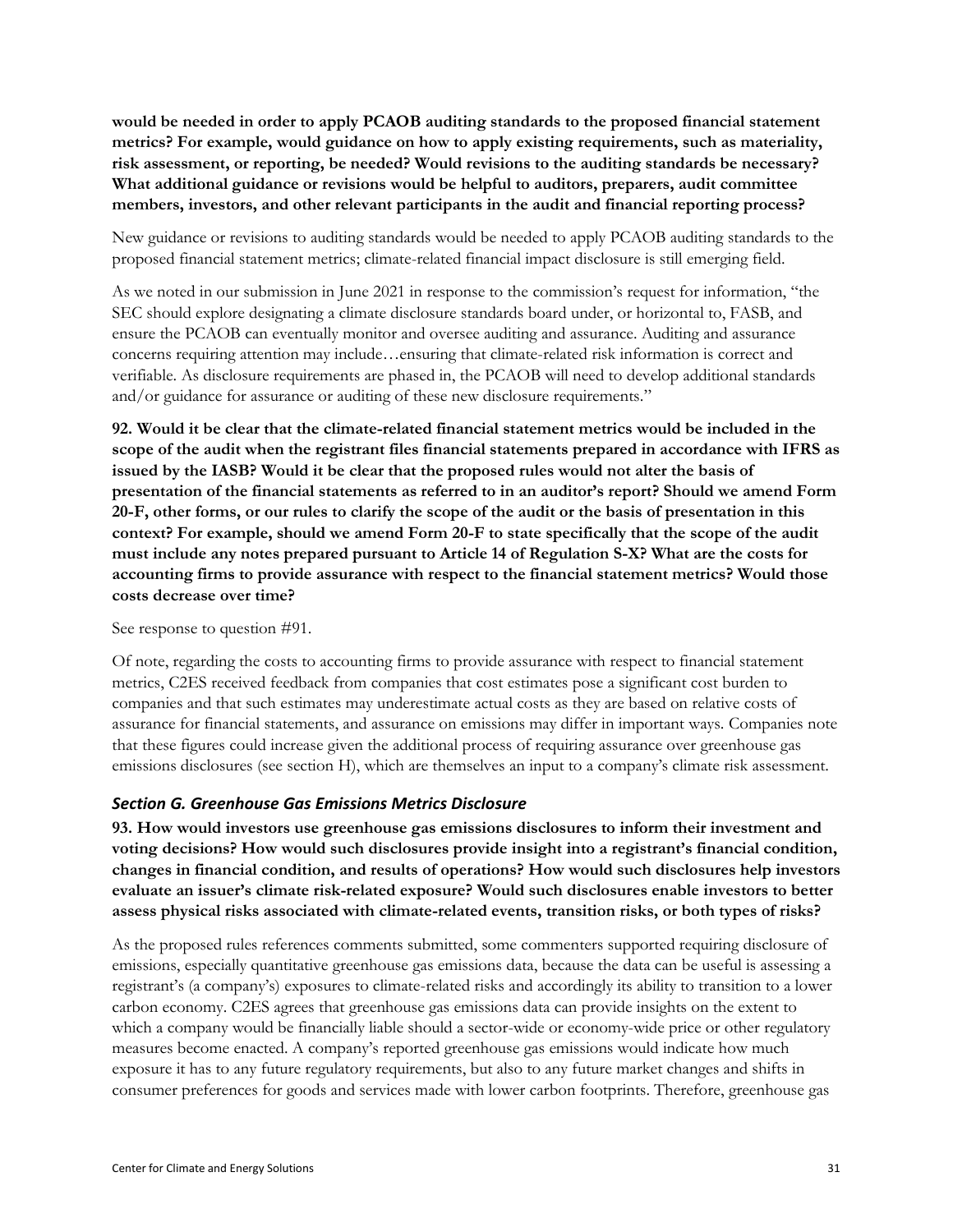emissions data can serve as an indicator of transition risks, especially when paired with information on whether a company maintains an internal carbon price, how it is developing its carbon transition plan, and how it is taking steps to reduce its greenhouse gas emissions. Such a narrative, compiled with quantitative and qualitative data can provide insight into a company's current and future financial condition under different transition scenarios. Greenhouse gas emissions data, as reported over time, can also help guard against reputational risk, should companies make progress against their emission reduction goals.

Greenhouse gas emissions data, however, is less useful for assessing physical risks associated with climaterelated events, given that climate impacts are difficult to pinpoint back to individual actors, but are experienced in the aggregate.

**94. Should we require a registrant to disclose its greenhouse gas emissions both in the aggregate, per scope, and on a disaggregated basis for each type of greenhouse gas that is included in the commission's proposed definition of "greenhouse gases," as proposed? Should we instead require that a registrant disclose on a disaggregated basis only certain greenhouse gases, such as methane (CH4) or hydrofluorocarbons (HFCs), or only those greenhouse gases that are the most significant to the registrant? Should we require disaggregated disclosure of one or more constituent greenhouse gases only if a registrant is obligated to separately report the individual gases pursuant to another reporting regime, such as the EPA's greenhouse gas reporting regime or any foreign reporting regime? If so, should we specify the reporting regime that would trigger this disclosure?** 

Registrants should disclose its greenhouse gas emissions, both in aggregate, per scope and on a disaggregated basis for scope 1 and 2, as included in the SEC's proposed definition of 'greenhouse gases,' which also aligns with how the EPA and IPCC define greenhouse gases. First, companies must measure their different greenhouse gas emissions in a disaggregated manner before under scopes 1 and 2 before aggregating them; thus it is not a significantly greater amount of work to aggregate the emissions. Different gasses may provide different vulnerabilities under different future regulatory regimes (i.e. HFCs, methane), and therefore providing a full picture of a company's greenhouse gas emissions can provide investors with the greatest clarity around different transition risks.

Companies must first conduct a full assessment to be able to determine if some greenhouse gas emissions are de minimus. The EPA's Greenhouse Gas Reporting Program, (GHGRP) already requires companies with facilities directly emitting (scope 1) more than 25,000 MTCO2e to report their emissions and provides companies with guidance and a reporting platform. Therefore, companies that already report these emissions can include them in their scope 1 inventories, thereby leveraging data calculations for both EPA and SEC reporting. However, those reported emissions serve a different purpose- to help the public understand where the largest emitters are located- rather than to help investors understand the full breadth of transition risks that a company may face. Not all of a company's scope 1 emissions are included when companies report to the GHGRP, as some smaller facilities that emit less than 25,000 MTCO2e are excluded. The SEC should allow companies to signal which scope 1 emissions were reported to EPA's GHGRP, as they are subject to EPA's data assurance requirements, which may differ, and may be more stringent, from other data assurance schemes.

Scope 3 emissions should not be required to be reported by gas. Scope 3 emission factors are not widely available by greenhouse gas, and are commonly already aggregated into units of  $CO<sub>2</sub>e$ . As data quality and sources improve over time this may become more feasible. Where value chains have a specific greenhouse gas that can be pinpointed this should be disclosed by the gas type, or included in the narrative.

**95. We have proposed defining "greenhouse gases" as a list of specific gases that aligns with the Greenhouse Gas Protocol and the list used by the EPA and other organizations. Should other gases be included in the definition? Should we expand the definition to include any other gases to the**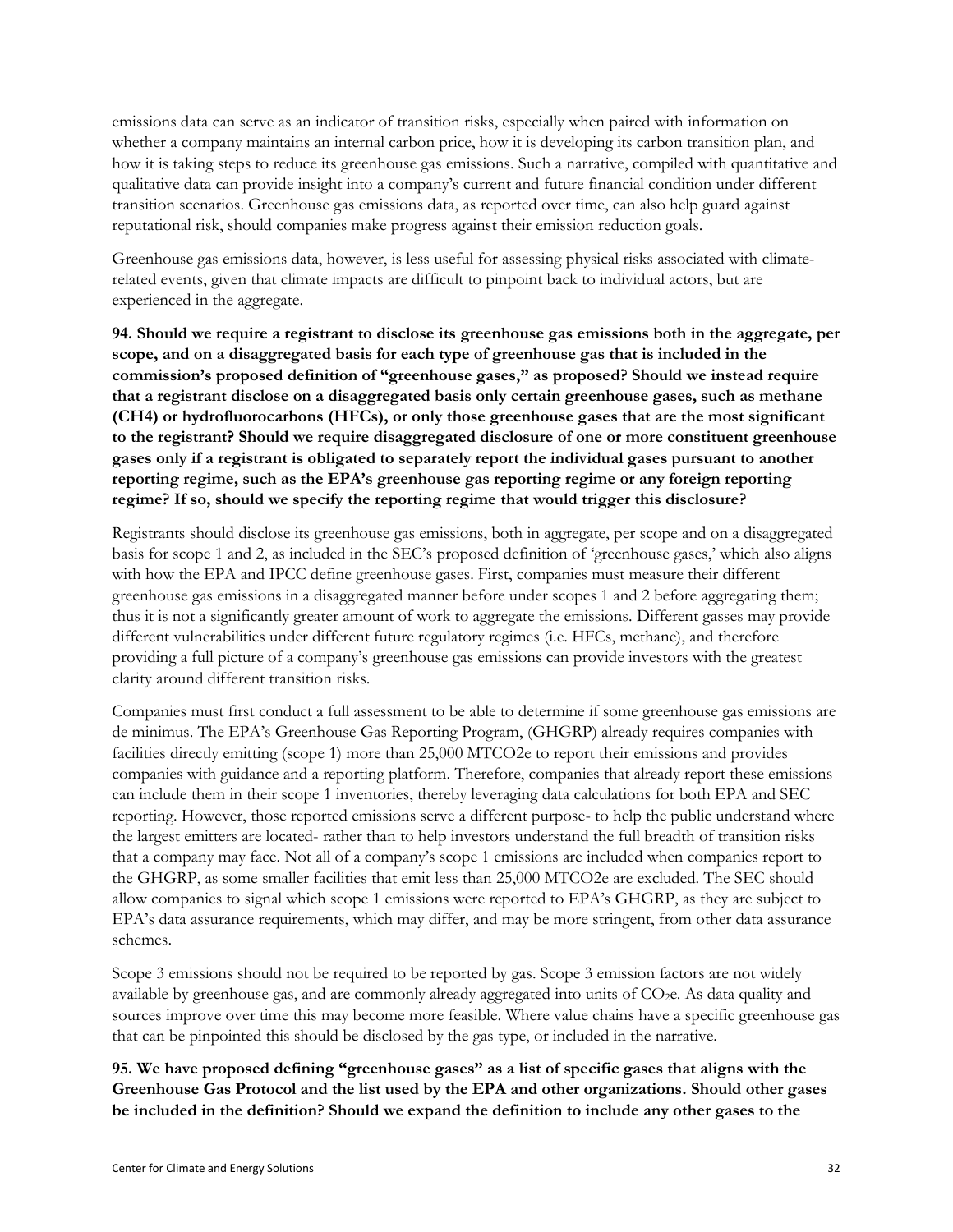#### **extent scientific data establishes a similar impact on climate change with reasonable certainty? Should we require a different standard to be met for other greenhouse gases to be included in the definition?**

At this time, the commission should align with most recent advances in climate science, as supported by the IPCC and other reputable scientific sources. If they include other gases into the definition of 'greenhouse gases,' then the commission can harmonize accordingly to include them. Until then, the commission should maintain the list of gases that leading expert organization such as the IPCC and EPA currently reference as 'greenhouse gases.'

### **96. Should we require a registrant to express its emissions data in CO2e, as proposed? If not, is there another common unit of measurement that we should use? Is it important to designate a common unit of measurement for emissions data, as proposed, or should we permit registrants to select and disclose their own unit of measurement?**

Registrations should express emissions data in CO2e. Doing so maintains a widely used, global practice of reporting aggregate corporate greenhouse gas emissions inventories and enables comparability across aggregate emissions inventories. In addition, registrants should disclose which global warming potentials (GWP) are used and what time horizon in alignment with the GHG Protocol (e.g., Fifth Assessment Report 100-year time horizon).

# **97. Should we require a registrant to disclose its total scope 1 emissions and total scope 2 emissions separately for its most recently completed fiscal year, as proposed? Are there other approaches that we should consider?**

Registrants should disclose total scope 1 and scope 2 emissions for its most recent year where data are available, either fiscal or calendar year. Many companies have, for years, been reporting their greenhouse gas emissions data according to either their calendar or fiscal years, as allowed by the Greenhouse Gas Protocol. Since greenhouse gas emissions data is not likely to change substantially from within a few months' times, companies should be allowed to report their emissions data according to how they have been reporting them for years. Many companies' climate goals are also pegged to a specific end date, sometimes the end of a calendar year, not fiscal year. Companies new to reporting their scope 1 and scope 2 emissions could be encouraged to align their data reporting with their financial reporting cycles for ease.

It is common for companies to report emissions six months after the end of the reporting period, and for some, attestation of emissions that include scope 3 emissions can take up to nine months. For example, the deadline for CDP is late July, with no extensions. Originally this deadline was in May, but over time has been extended to July likely due to the number of companies requesting-and being granted-extensions. With more registrants reporting, and the proposal to require a reasonable level of assurance, this timeline is likely to extend. We recommend a larger time lag for greenhouse gas emission reporting to allow for sufficient data collection, emissions quantification and third party assurance. This could be in a separate filed greenhouse gas emissions data submissions form, or simply in the next year's annual forms. Requiring reporting in an annual 10-K filings before all calculations of emissions are complete, and restating differences will introduce an increase in the level of effort and increase the likelihood of confusion with multiple numbers.

Of note, some stakeholders have noted that estimating Q4 emissions should be allowed since much of the data is estimated. However, C2ES maintains that there is a difference between estimating emissions due to lack of data vs. estimating aggregated emissions that will then need to be revised once the full data of both estimated and calculated data becomes available a few months later.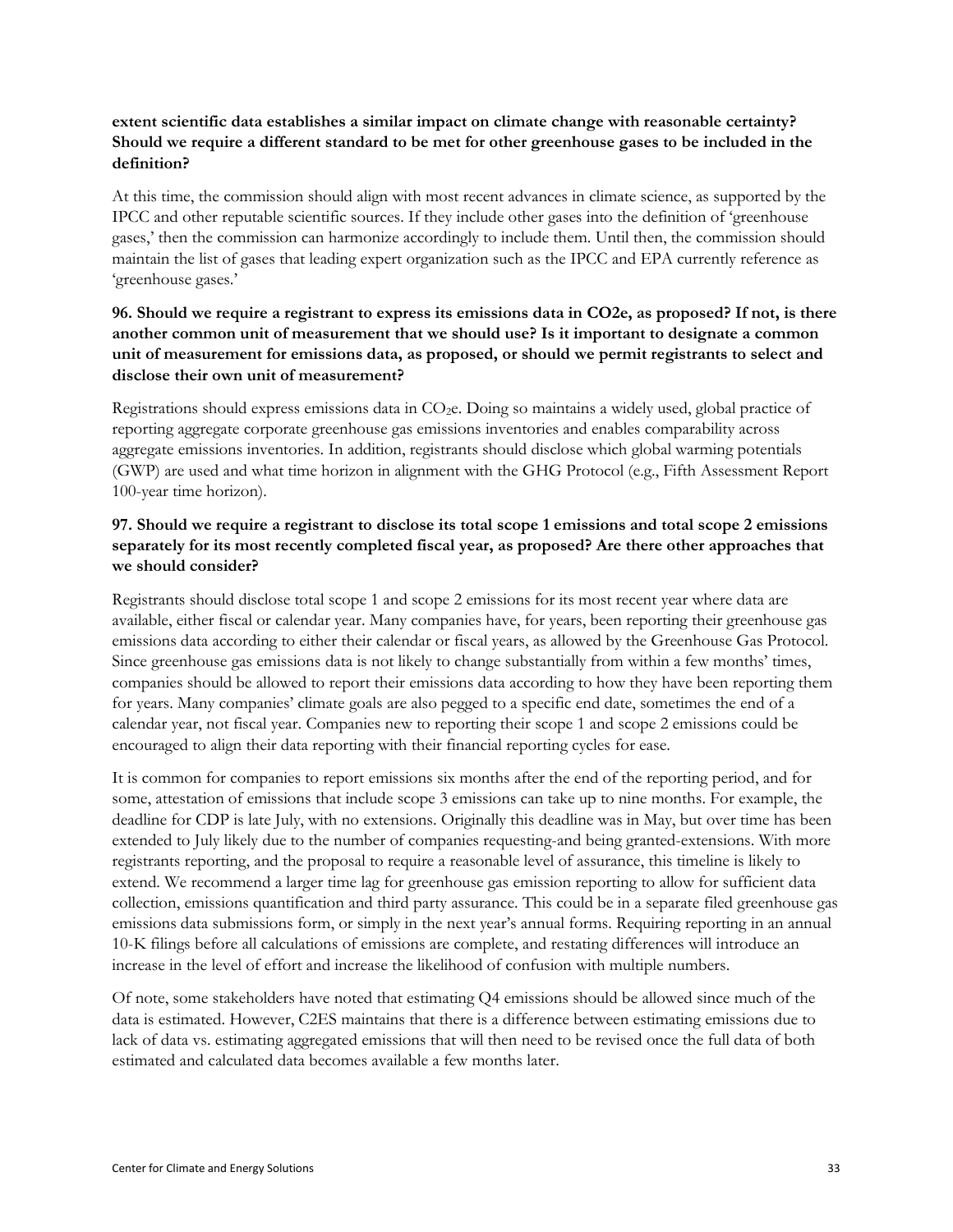**98. Should we require a registrant to disclose its scope 3 emissions for the fiscal year if material, as proposed? Should we instead require the disclosure of scope 3 emissions for all registrants, regardless of materiality? Should we use a quantitative threshold, such as a percentage of total emissions (e.g., 25%, 40%, 50%) to require the disclosure of scope 3 emissions? If so, is there any data supporting the use of a particular percentage threshold? Should we require registrants in particular industries, for which scope 3 emissions are a high percentage of total emissions, to disclose scope 3 emissions?**

C2ES agrees with the commission's proposal requiring registrants to disclose its scope 3 emissions for the fiscal year if they are material. The commission should use a quantitative threshold (e.g., 40 percent) as a guide, but not to serve as an absolute number, because some greenhouse gas emissions in the supply chain may be smaller than an agreed upon threshold (e.g., percent) for its overall greenhouse gas emissions footprint, but could reflect a type of transition risk that could be material, such as reputational risk. As of this writing, companies with emission reduction targets under certain programs, most notably the Science Based Targets Initiative, are required to include scope 3 emissions in their overall target if they comprise at least 40 percent of the total aggregate emissions inventory of scopes 1, 2, and 3 emissions combined. C2ES considers 40 percent to be a reasonable threshold, but not an absolute one. The commission should, however, require certain sectors where scope 3 emissions are known to comprise a high percentage of total emissions, such as the transportation and fuels sectors, disclose scope 3 emissions. Doing so would level the playing field to ensure that all companies in known sectors with high scope 3 emissions disclose them. As noted before, companies should only report those scope 3 emissions that are deemed material.

C2ES emphasizes the difficulties and lack of standardized methodologies in calculating and reporting scope 3 emissions. Scope 3 methodologies and data are still evolving and, at present, do not reflect robustness of other standards, such financial accounting standards, found in SEC filings.

**99. Should we require a registrant that has made an emissions reduction commitment that includes scope 3 emissions to disclose its scope 3 emissions, as proposed? Should we instead require registrants that have made any emissions reduction commitments, even if those commitments do not extend to scope 3, to disclose their scope 3 emissions? Should we only require scope 3 emissions disclosure if a registrant has made an emissions reduction commitment that includes scope 3 emissions?**

A company that has made a greenhouse gas emissions reduction commitment that includes scope 3 emissions has done so, ostensibly, because those value chain emissions are material. If this is the case, then a company's scope 3 emissions can, as noted in question #93, indicate transition risk. Registrants that have made a greenhouse gas emissions reduction commitment that includes scope 3 emissions should be required to disclose them, as proposed, if those emission are material. If registrants have opted to not include scope 3 emissions in their greenhouse gas emissions reduction goals, they should still be required to disclose them, again, if they are deemed material; not all companies with climate targets elect to include scope 3 in voluntary emission reduction goals.

**100. Should scope 3 emissions disclosure be voluntary? Should we require scope 3 emissions disclosure in stages, e.g., requiring qualitative disclosure of a registrant's significant categories of upstream and downstream activities that generate scope 3 emissions upon effectiveness of the proposed rules, and requiring quantitative disclosure of a registrant's scope 3 emissions at a later date? If so, when should we require quantitative disclosure of a registrant's scope 3 emissions?** 

Scope 3 emissions disclosures should be required if scope 3 emissions are material to a registrant's climaterelated financial risks and/or opportunities. That said, companies currently have different ways of calculating their scope 3 emissions, some qualitatively and some quantitatively. Given that quantifying scope 3 emissions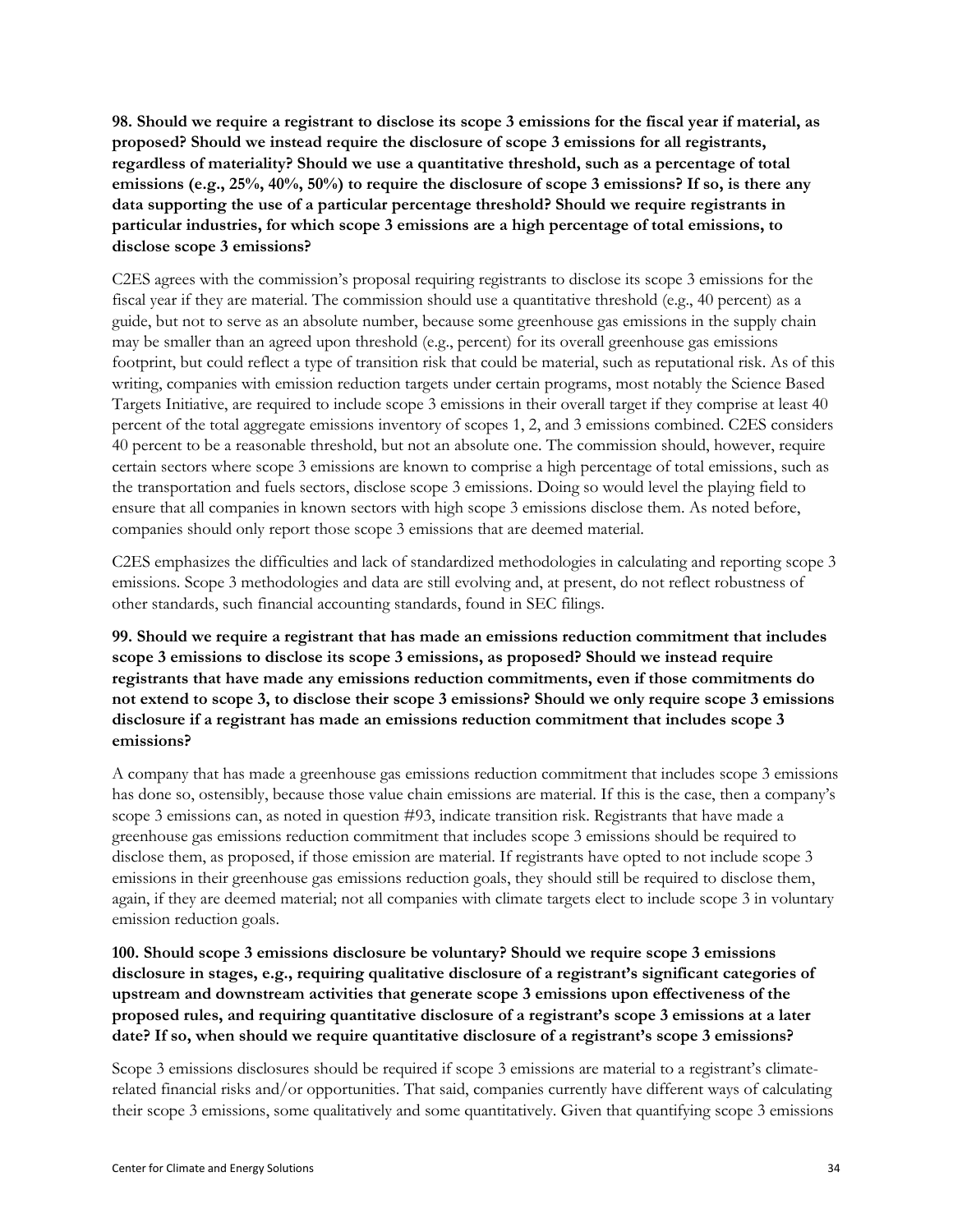remains challenging and fragmented, due to difficulties in gathering the data from suppliers, or needing to amass data from tens of thousands of suppliers (a near-impossible task), or the lack of metrics available to estimate scope 3 emissions data, the commission should provide flexibility and guidance for how registrants can disclose their scope 3 emissions and scope 3 disclosures should be protected by safe harbor.

As C2ES has noted in its responses to the commission's request for information in June 2021, options for flexibility that the SEC should consider include:

- Companies could report the most material scope 3 greenhouse gas emissions, with noted data sources/estimates.
- For companies that do not track and report their scope 3 emissions, they could describe how they estimate their overall scope 3 greenhouse gas emissions. Many companies have hundreds of thousands of upstream suppliers and data collection remains a challenge. Downstream data collection also presents a challenge to companies in different sectors. For example, in the categories of "use of sold products" where the use location is unknown, or "downstream transportation and distribution" where data are not centrally located, registrants must use assumptions and estimates."

The commission should provide guidance on which emissions metrics/data companies could use to estimate their scope 3 emissions. To improve transparency and understanding among investors, companies should be required to denote which scope 3 emissions were estimated using activity or otherwise directly reported data from suppliers and which emissions were estimated using emission factors or other assumptions. To assist registrants in better assessing their scope 3 emissions data, the commission should work in tandem with other government agencies (e.g., the Environmental Protection Agency) to develop default emission factors that sectors can apply to their scope 3 emissions calculations or estimates.

### **101. Should we require a registrant to exclude any use of purchased or generated offsets when disclosing its scope 1, scope 2, and scope 3 emissions, as proposed? Should we require a registrant to disclose both a total amount with, and a total amount without, the use of offsets for each scope of emissions?**

The use of carbon credits, RECs, and other market instruments can provide a fuller picture to investors of how registrants are contributing to climate solutions and/or seeking to mitigate their climate impacts in the context of their full greenhouse gas inventories. Such contributions can potentially reduce reputational risk or other transition risks. Accordingly, registrants should be required to disclose use of purchased or generated carbon credits, as proposed.

However, disclosure of such instruments should not inhibit providing investors with transparency on scopes 1, 2, and 3 emissions. To that end, registrants should be required to disclose carbon credits and other marketbased instruments separately for each scope of emissions, as is common practice in developing corporate greenhouse gas inventories, according to the widely used Greenhouse Gas Protocol. The Greenhouse Gas Protocol provides two options for calculating scope 2 emissions- located based (without use of RECs) and market based (with use of RECs). Scope 1 and 2 GHG emissions should be calculated without carbon credits as is current practice; carbon credits are reported separately.

**102. Should we require a registrant to disclose its scope 3 emissions for each separate significant category of upstream and downstream emissions as well as a total amount of scope 3 emissions for the fiscal year, as proposed? Should we only require the disclosure of the total amount of scope 3 emissions for the fiscal year? Should we require the separate disclosure of scope 3 emissions only for certain categories of emissions and, if so, for which categories?**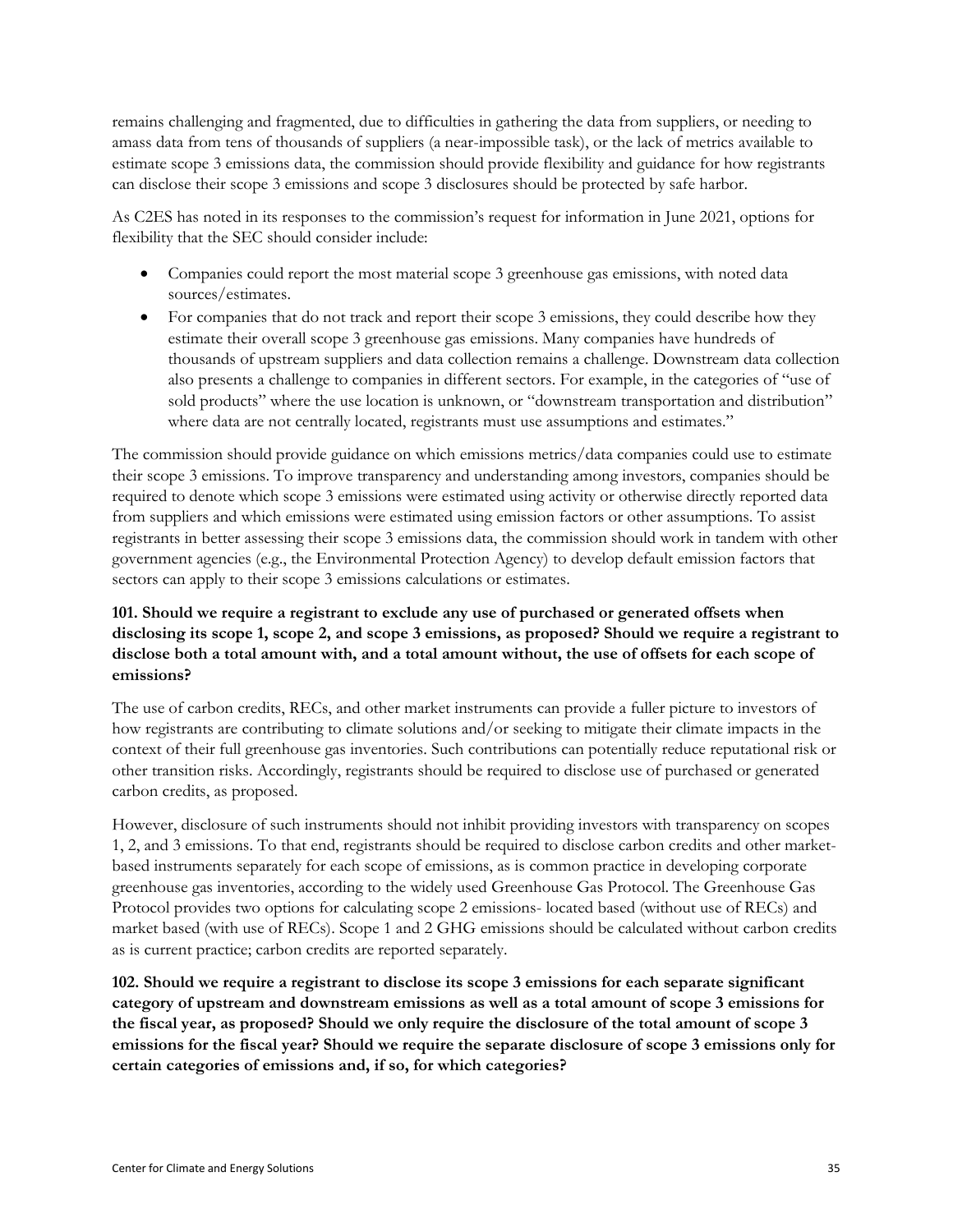For completeness to determine the extent to which companies face material climate-related financial risks throughout their value chain, companies should attempt to calculate or estimate scope 3 emissions from the 15 categories of scope 3 emissions, as defined by the scope 3 Greenhouse Gas Protocol. Any required scope 3 emissions reporting should be limited to particular categories of scope 3 emissions that are material to the reporting company. There are defined categories within scope 3 which can vary greatly in significance across different types of companies and that differ in how they are calculated. Should companies determine that certain categories of scope 3 emissions are not material -- either because they are not applicable, because emissions from those categories are de minimus in terms of size and risk, or because of any other reasons that result emissions not being material, companies should be allowed to exclude those categories from reporting. The SEC should clarify that companies only need to disclose material categories or subcategories of scope 3 emissions, not necessarily all categories within scope 3. If companies would be required to report on all categories of scope 3 emissions, they would face additional costs and potential difficulties associated with measuring and reporting the scope 3 emissions that are immaterial and that offer little value to investors.

For those categories of emissions that are deemed material, registrants must first estimate scope 3 emissions from each relevant category of upstream and downstream emissions before aggregating them. Therefore, registrants should report scope 3 emissions for each material category to enable investors to understand where climate-related financial risks and opportunities lie.

Of note, the CDP format for classifying the emissions (""relevant, calculated"", ""relevant, not yet calculated"", ""not relevant, calculated"", ""not evaluated"") could be adapted to denote which categories are material.

**103. Should the proposed rules include a different standard for requiring identification of the categories of upstream and downstream emissions, such as if those categories of emissions are significant to total emissions or total scope 3 emissions? Are there any other categories of, or ways to categorize, upstream or downstream emissions that a registrant should consider as a source of scope 3 emissions? For example, should we require a registrant to disclose scope 3 emissions only for categories of upstream or downstream activities over which it has influence or indirect control, or for which it can quantify emissions with reasonable reliability? Are there any proposed categories of upstream or downstream emissions that we should exclude as sources of scope 3 emissions?**

C2ES supports the use of the scope 3 GHG protocol. The current scope 3 greenhouse gas protocol provides categories of emissions, yet more guidance is needed for how companies should account for certain scope 3 emissions, especially certain downstream emissions. For example, in the case of companies that provide products or services that enable energy savings for end users, they can estimate or calculate the greenhouse gas emissions associated with their products.

Registrants should disclose or estimate only those scope 3 categories and emissions that are material; most companies have some nominal control over some categories of upstream emissions and little control over downstream emissions. Therefore, provisions should be enacted to enable companies to use estimated data without penalties to be able to understand broadly the climate impacts and opportunities throughout a company's value chain. Concurrently, the commission should support multistakeholder efforts to develop better methodologies, data or default metrics that companies can use when assessing their value chain emissions. Such efforts are currently evolving.

**104. Should we, as proposed, allow a registrant to provide their own categories of upstream or downstream activities? Are there additional categories, other than the examples we have identified, that may be significant to a registrant's scope 3 emissions and that should be listed in the proposed rule? Are there any categories that we should preclude, e.g., because of lack of accepted**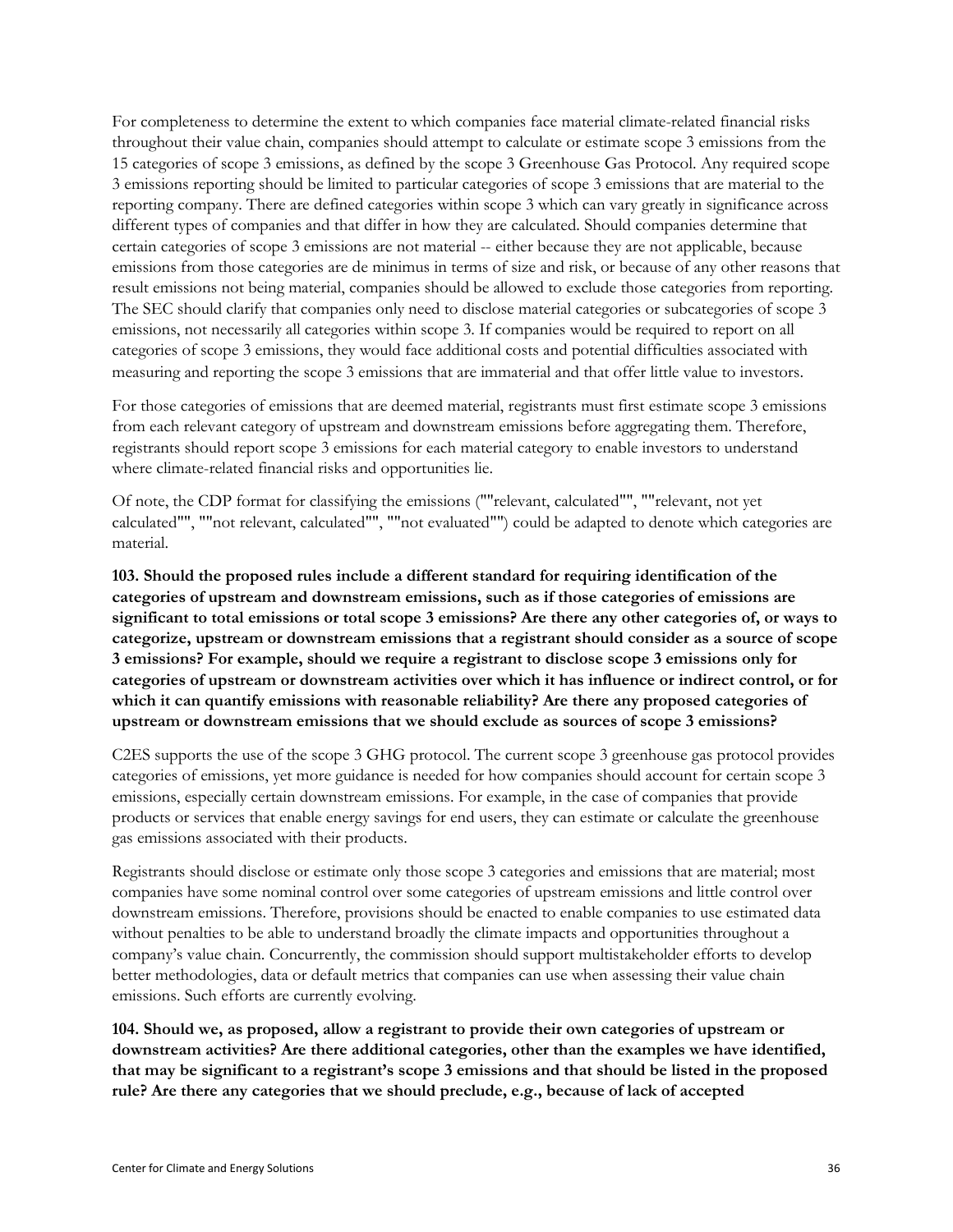**methodologies or availability of data? Would it be useful to allow registrants to add categories that are particularly significant to them or their industry, such as scope 3 emissions from land use change, which is not currently included in the Greenhouse Gas Protocol's scope 3 categories? Should we specifically add an upstream emissions disclosure category for land use?** 

C2ES does not recommend that registrants provide emissions data from their own categories of upstream and downstream activities if there are no standards or widely accepted protocols for measuring the emissions from those activities. Doing so would reduce comparability and add to confusion on the marketplace on how those emissions were measured. Instead, registrants should note where they have emissions for other categories not yet listed in the Greenhouse Gas Protocol and flag for the broader stakeholder community the need to develop methodologies. A methodology for measuring upstream emissions from land use is needed.

**105. Should we require the calculation of a registrant's scope 1, scope 2, and/or scope 3 emissions to be as of its fiscal year end, as proposed? Should we instead allow a registrant to provide its greenhouse gas emissions disclosures according to a different timeline than the timeline for its Exchange Act annual report? If so, what should that timeline be? For example, should we allow a registrant to calculate its scope 1, scope 2, and/or scope 3 emissions for a 12-month period ending on the latest practicable date in its fiscal year that is no earlier than three months or, alternatively, six months prior to the end of its fiscal year? Would allowing for an earlier calculation date alleviate burdens on a registrant without compromising the value of the disclosure? Should we allow such an earlier calculation date only for a registrant's scope 3 emissions? Would the fiscal year end calculations required for a registrant to determine if scope 3 emissions are material eliminate the benefits of an earlier calculation date? Should we instead require a registrant to provide its greenhouse gas emissions disclosures for its most recently completed fiscal year one, two, or three months after the due date for its Exchange Act annual report in an amendment to that report?** 

Most companies that have been developing their greenhouse gas inventories for several years usually calculate them for their fiscal years or for their calendar years. The commission should provide flexibility in allowing for a different calculation date, provided that the registrant's greenhouse gas emissions disclosures are within six months prior to the end of the fiscal year. Allowing for an earlier calculation date could alleviate burdens on a registrant without compromising the value of the disclosure.

**106. Should we require a registrant that is required to disclose its scope 3 emissions to describe the data sources used to calculate the scope 3 emissions, as proposed? Should we require the proposed description to include the use of: (i) emissions reported by parties in the registrant's value chain, and whether such reports were verified or unverified; (ii) data concerning specific activities, as reported by parties in the registrant's value chain; and (iii) data derived from economic studies, published databases, government statistics, industry associations, or other third-party sources outside of a registrant's value chain, including industry averages of emissions, activities, or economic data, as proposed? Are there other sources of data for scope 3 emissions the use of which we should specifically require to be disclosed? For purposes of our disclosure requirement, should we exclude or prohibit the use of any of the proposed specified data sources when calculating scope 3 emissions and, if so, which ones?** 

Registrants that disclose scope 3 emissions should be required to describe the data sources used to propose the scope 3 emissions. Data quality is inconsistent throughout scope 3 disclosures, given lack of high-quality activity data and inconsistent use of existing default emissions data. The commission should provide guidance on the types of data sources that companies can use, such as third-party primary activity data from suppliers to estimated emissions using default emission factors or other third party, unverified data. In providing such guidance, the commission would help companies newer to calculating their scope 3 emissions understand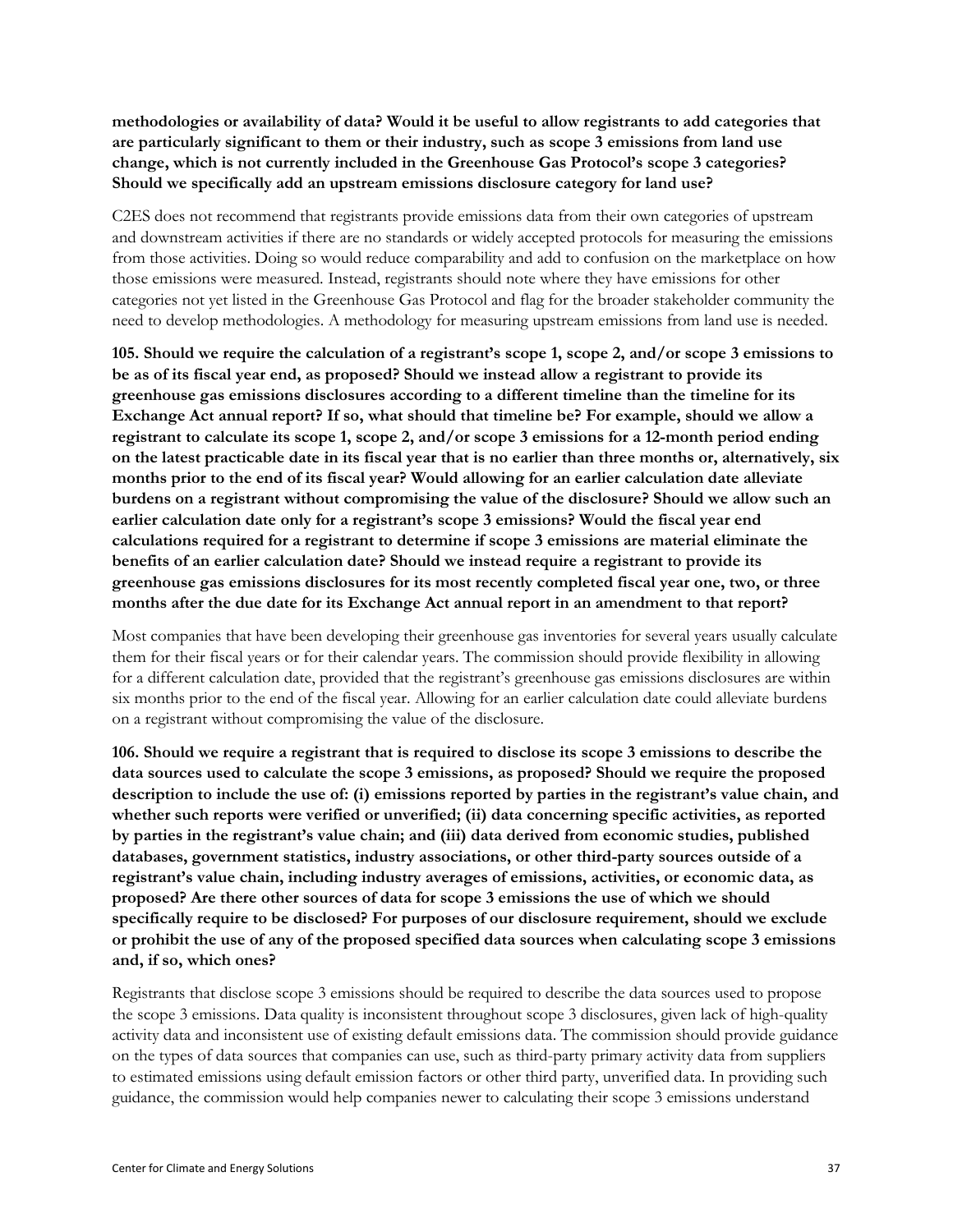how to approach using the data and provide investors with greater clarity on the type of data used to disclose scope 3 emissions. As data quality improves, companies can be encouraged to use higher quality data sources. However, for most companies, disclosure of scope 3 emissions using activity data from suppliers or widely used emission factors will be limited to specific categories from specific suppliers.

Of note, the commission should reference the US Environmental Protection Agency's Supply Chain Greenhouse Gas Emission Factors for US Industries and Commodities as one option for using default available emission factors for specific sectors and/or product categories (access emissions factors at [https://cfpub.epa.gov/si/si\\_public\\_record\\_Report.cfm?dirEntryId=349324&Lab=CESER\)](https://cfpub.epa.gov/si/si_public_record_Report.cfm?dirEntryId=349324&Lab=CESER)

**107. Should we require a registrant to provide location data for its disclosed sources of scope 1, scope 2, and scope 3 emissions if feasible? If so, should the feasibility of providing location data depend on whether it is known or reasonably available pursuant to the Commission's existing rules (Securities Act Rule 409 and Exchange Act Rule 12b-21)? Would requiring location data, to the extent feasible, assist investors in understanding climate-related risks, and in particular, likely physical risks, associated with a registrant's emissions' sources? Would a requirement to disclose such location data be duplicative of any of the other disclosure requirements that we are proposing?**

Location data for disclosed emissions is helpful for understanding transition risks, especially if the sources of emissions (i.e., stationary sources) are in regions where clean energy regulations could affect energy prices if using fossil fuels. However, providing location data is only really feasible for scope 1 emissions. Most companies will not be able to provide zip code data for the tens of thousands of upstream suppliers and downstream value chain users that comprise their scope 3 or knowing where their electricity is generated for their scope 2. Therefore, scope 2 and 3 should be removed from consideration here.

Requiring registrants to disclose such location data could be duplicative of other disclosure requirements, as registrants should already be disclosing the extent of their climate-related financial risks and their strategies for managing these risks. While location data can contextualize transition risks, it may be less useful for understanding physical risks from climate change. While the physical location of facilities can illustrate physical vulnerabilities from climate change, which should be disclosed in the narrative of how registrants are managing that risk, the emissions themselves from the location of the sources won't necessarily explain how companies are reducing their risks.

In addition, the rule as it is currently proposed, is not clear on the level of granularity of the location data. If companies were to provide data for emissions based on zip code, in the case of electric utilities, for example, would companies be required to report the location of every distribution transformer? We do not think that level of detail is the intent of the proposed rule, and may create competitive or security concerns, as would also be unnecessarily burdensome. Further clarification is needed on the level of data granularity proposed. Location data indicating sources and level of risk at a regional, state, or national level may be sufficient.

Whereas the disclosure of the location of scope 1 and scope 2 emissions could, at a very high level, provide useful information to investors that highlights company's efforts to reduce their climate impacts, similar disclosure of scope 3 emissions would likely not provide similarly useful information, given the challenges in estimating scope 3 emissions.

**108. If we require a registrant to provide location data for its greenhouse gas emissions, how should that data be presented? Should the emissions data be grouped by zip code separately for each scope? Should the disclosure be presented in a cartographic data display, such as what is commonly known as a "heat map"? If we require a registrant to provide location data for its greenhouse gas emissions, should we also require additional disclosure about the source of the emissions?**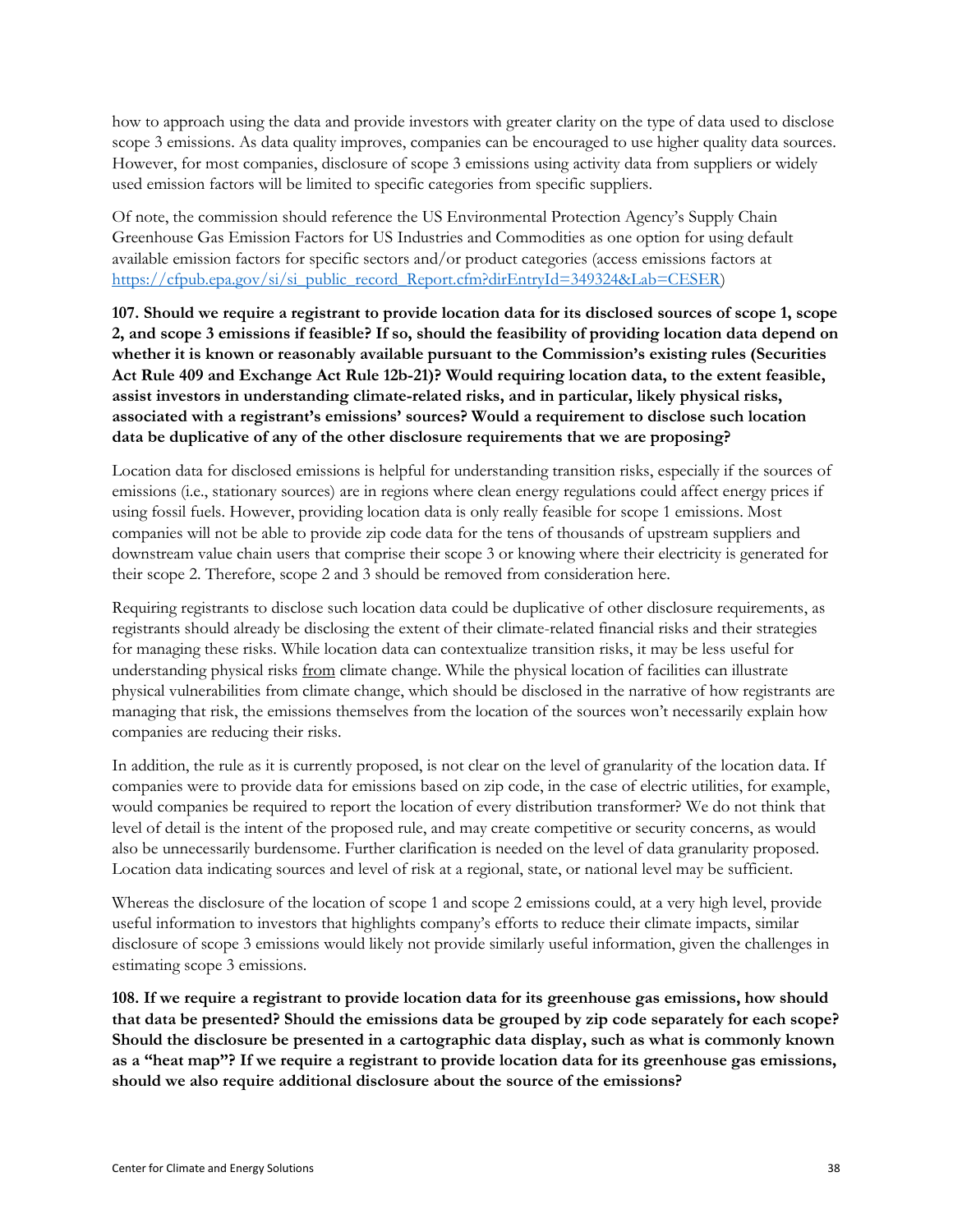Any required location data should be kept at a high level (region, state, city), and not a the zip code level to reduce reporting level and protect against confidentiality and security concerns. If registrants are required to provide location data, the commission should engage investors to determine how the presentation of data would be most decision useful so that it can be understood in tandem with other data points.

See response to Question #107. Should location data be disclosed, the sources of emissions should also be disclosed, as different sources may be subject to regulatory requirements or other market dynamics, such as increases in electricity or fuel prices.

# **109. Should we require a registrant to disclose the intensity of its greenhouse gas emissions for the fiscal year, with separate calculations for (i) the sum of scope 1 and scope 2 emissions and, if applicable (ii) its scope 3 emissions (separately from scopes 1 and 2), as proposed? Should we define greenhouse gas intensity, as proposed? Is there a different definition we should use for this purpose?**

C2ES agrees with the commission's proposed definition of "greenhouse gas intensity" (or "carbon intensity") to mean a ratio that expresses the impact of greenhouse gas emissions per unit of economic value (e.g., metric tons of CO2e per unit of total revenues, using the registrant's reporting currency) or per unit of production (e.g., metric tons of CO2e per unit of product produced).

Requiring a registrant to disclose the intensity of its greenhouse gas emissions might provide useful information depending on what information investors seek. For example, greenhouse gas emissions intensity tied to unit of production enables some comparability across the most greenhouse gas intensive processes for companies in the same section (e.g., steelmaking, glassmaking, cement production). C2ES agrees with the commission's assessment that "…the selected unit of production should be relevant to the registrant's industry to facilitate investor comparison of the greenhouse gas intensity of companies within an industry without regard to registrant size. Investors may find such a comparison to be useful to making informed investment decisions to the extent that a registrant within a particular industry that has a lower greenhouse gas intensity relative to its peers that face fewer climate-related risks." Examples of comparing emissions intensities can extend to products, such as electronics and automobiles, where companies can estimate the greenhouse gas intensity of their use phase (one of the scope 3 categories). Therefore, C2ES recommends that greenhouse gas emissions intensity is most closely identified with a unit of production for industries where the unit of production is clear and comparable, namely that intensity-based metrics should be industryspecific. A further consultation on which units of production should be used by different industries would be useful.

In addition to disclosure of per unit of production for the fiscal year, the commission proposes to standardize disclosure to facilitate comparability by requiring the disclosure of greenhouse gas intensity in terms of metric tons of CO2e per unit of total revenue. The commission notes that "total revenue is one of the most commonly used and understood financial metrics when investors analyze a registrant's financial results and applies to most registrants (depending on the nature and maturity of the business) and therefore would be a good common denominator for the intensity calculation." Emissions intensity based on revenue, would do little to enable comparability across companies that are structured differently (i.e., vertically vs those with extensive supply chains). It is also difficult to assess if the most significant emissions are being addressed when examining a revenue-based intensity metric that encompasses multiple scopes, across multiple business units in the case of conglomerates. Such a metric may also obfuscate where the transition risk lies if the emissions intensity encompasses a mix of emission sources such as mobile sources, stationary sources, and emissions from land use or other high GWP process gases.

An intensity metric based on revenue, expressed in metric tons of CO<sub>2</sub>e per unit of total revenue, would enable the investor to see greater gains in efficiency within the company itself, which is a useful metric that would show flat or decreasing emissions intensity on a per unit basis, especially if the company is growing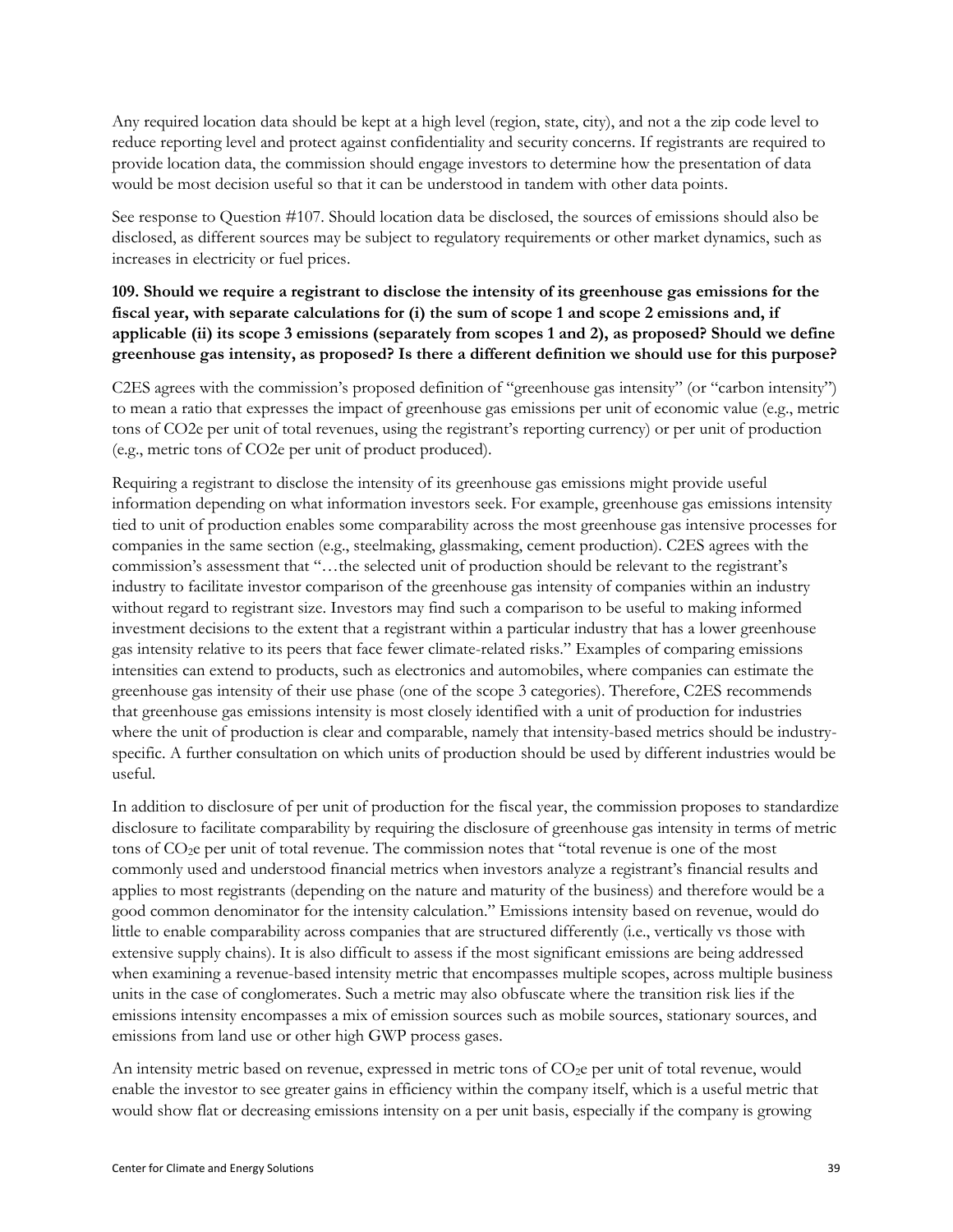organically and expects to increase absolute emissions. An intensity metric based on revenue will allow investors to assess growth companies' progress over time in achieving their greenhouse gas emissions management and reduction goals, putting into context any changes to a company's operations (e.g., organic growth, new acquisitions, and/or divestures). For this reason, C2ES would support a requirement to disclose greenhouse gas intensity based on per unit of total revenue, especially industries where an intensity-based metric based on production is not feasible. Some companies will have greater control to reduce emissions intensity, namely if it is in their scope 1 and 2. Due to low data quality across value chains, investors should anticipate estimated emissions intensities for several categories of scope 3. If registrants are required to report greenhouse gas intensity based on revenue, they should also disclose how they are mitigating absolute emissions to meet any emissions reduction targets.

C2ES recommends that the commission issue guidance for investors in how to interpret greenhouse gas emissions intensities, especially if requiring disclosure of greenhouse gas intensity expressed in metric tons of CO<sub>2</sub>e per unit of total revenue, to reduce any impulse to compare companies with different profiles. It is difficult to achieve granularity to see where a company is reducing physical and transition risks. Alternatively, a breakdown of emissions categories and sources to accompany a greenhouse gas intensity metric would be more useful for comparability, but could add to reporting burden, especially if such information is not readily available.

One stakeholder suggested that investors calculate the intensity metric that is important to them based on other metrics reported (e.g., emissions by revenue, by unit of energy, number of employees, etc). If the commission adopts this approach, the commission should provide investors guidance to understand or interpret the greenhouse gas information disclosed.

**110. Should we require the disclosed greenhouse gas intensity to be expressed in terms of metric tons of CO2e per unit of total revenue, as proposed? Should we require a different financial measure of greenhouse gas intensity and, if so, which measure? For example, should greenhouse gas intensity be expressed in terms of metric tons of CO2e per unit of total assets?** 

See response to Question #109.

**111. Should we require the disclosed greenhouse gas intensity to be expressed in terms of metric tons of CO2e per unit of production, as proposed? Would such a requirement facilitate the comparability of the disclosure? Should we require a different economic output measure of greenhouse gas intensity and, if so, which measure? For example, should greenhouse gas intensity be expressed in terms of metric tons of CO2e per number of employees? Should we require the greenhouse gas intensity to be expressed per unit of production relevant to the registrant's business (rather than its industry)? Is further guidance needed on how to comply with the proposed requirement? Would requiring greenhouse gas intensity to be expressed in terms of metrics tons of CO2e per unit of production require disclosure of commercially sensitive or competitively harmful information?** 

See response to Question #109.

Disclosing greenhouse gas intensity to be expressed per unit of production relevant to the registrant's business would provide the most accurate understanding of any climate-related financial risks. Further guidance would be needed to identify the boundaries for production, or how to determine and then disclose the boundaries of production. Further insights from different industry sectors are needed to understand if disclosing such information could expose commercially sensitive information.

**112. Should we require a registrant with no revenue or unit of production for a fiscal year to disclose its greenhouse gas intensity based on, respectively, another financial measure or measure of**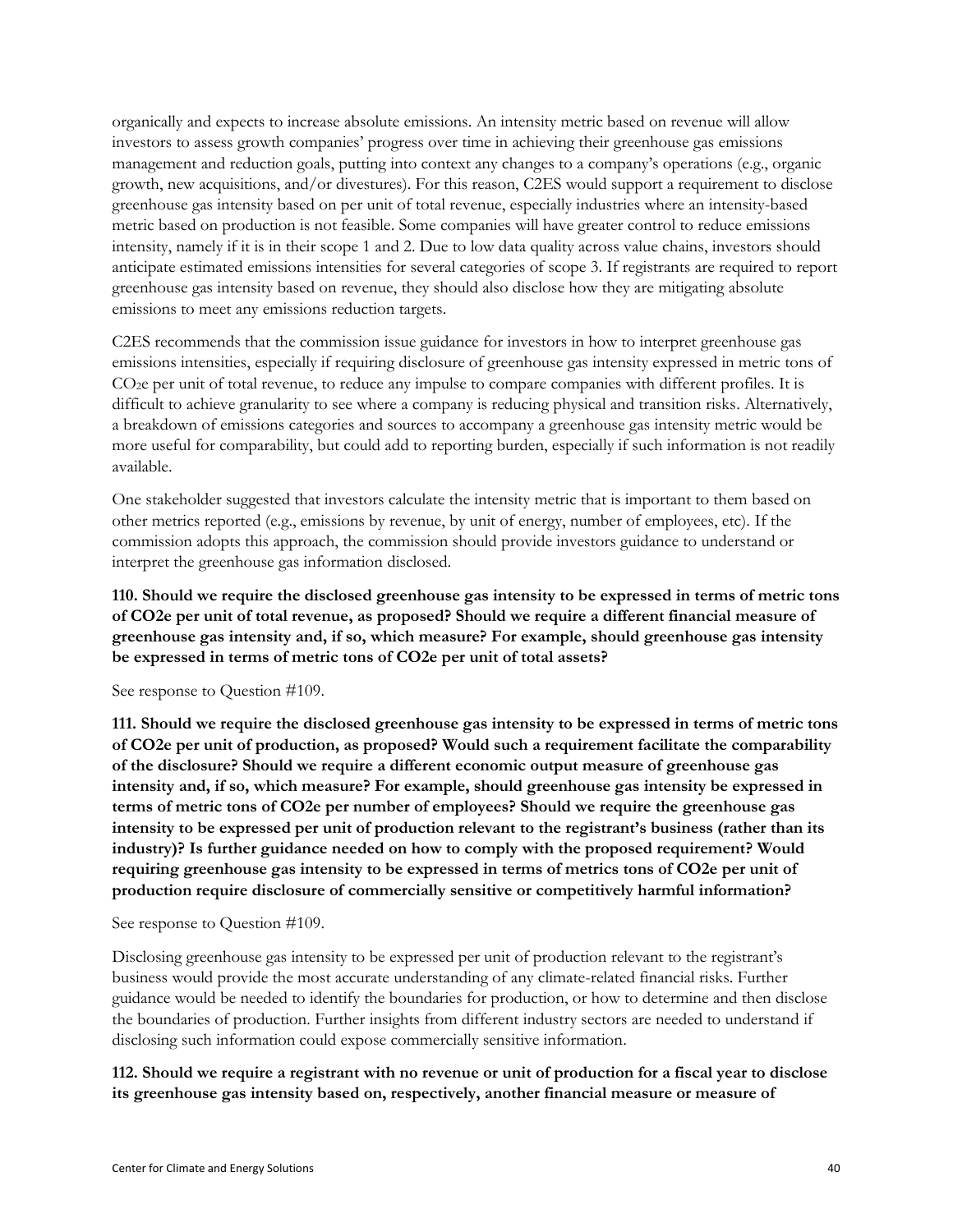**economic output, as proposed? Should we require such a registrant to use a particular financial measure, such as total assets, or a particular measure of economic output, such as total number of employees? For registrants who may have minimal revenue, would the proposed calculation result in intensity disclosure that is confusing or not material? Should additional guidance be provided with respect to such instances?**

More information on the types of registrants that could find themselves in this position is needed to develop a recommendation.

**113. Should we permit a registrant to disclose other measures of greenhouse gas intensity, in addition to the required measures, as long as the registrant explains why it uses the particular measure of greenhouse gas intensity and discloses the corresponding calculation methodology used, as proposed?**

Should a registrant determine that a specific greenhouse gas intensity is most pertinent and reflects the most decision useful information, the registrant should have the flexibility to disclose such measures of greenhouse gas intensity. In such instances, a registrant should be required to explain why it uses the particular measure of greenhouse gas intensity and disclose the corresponding calculation methodology used.

**114. Should we require greenhouse gas emissions disclosure for the registrant's most recently completed fiscal year and for the appropriate, corresponding historical fiscal years included in the registrant's consolidated financial statements in the filing, to the extent such historical greenhouse gas emissions data is reasonably available, as proposed? Should we instead only require greenhouse gas emissions metrics for the most recently completed fiscal year presented in the relevant filing? Would requiring historical greenhouse gas emissions metrics provide important or material information to investors, such as information allowing them to analyze trends?** 

Registrants should be required to report greenhouse gas emissions data from the most recently available fiscal year, although if companies develop their inventories according to their calendar years in alignment with the Greenhouse Gas Protocol, those inventories could also be allowed, but should not be required. While companies may have been reporting some categories of Scopes 1, 2, and 3, they may not have historical data to match all categories that will be reported going forward. Given the reporting burden of formally reporting historical data, instead, companies that have developed inventories can be encouraged to include an optional narrative discussion of how they have reduced their greenhouse gas emissions over time and should be encouraged to offer this information in how they are addressing greenhouse gas emissions. Doing so will enable leading companies to demonstrate their history in addressing greenhouse gas emissions. Companies with a greenhouse gas reduction target should report their base year (which may be different than the years reported in financial statements) and progress towards the target based on the most recent year of emissions available. The change from the base year to the current year is most reflective of progress towards the target.

**115. Should we require a registrant to disclose the methodology, significant inputs, and significant assumptions used to calculate its greenhouse gas emissions metrics, as proposed? Should we require a registrant to use a particular methodology for determining its greenhouse gas emission metrics? If so, should the required methodology be pursuant to the Greenhouse Gas Protocol's Corporate Accounting and Reporting Standard and related standards and guidance? Is there another methodology that we should require a registrant to follow when determining its greenhouse gas emissions? Should we base our climate disclosure rules on certain concepts developed by the Greenhouse Gas Protocol without requiring a registrant to follow the Greenhouse Gas Protocol in all respects, as proposed? Would this provide flexibility for registrants to choose certain methods and approaches in connection with greenhouse gas emissions determination that meet the particular circumstances of their industry or business or that emerge along with developments in greenhouse**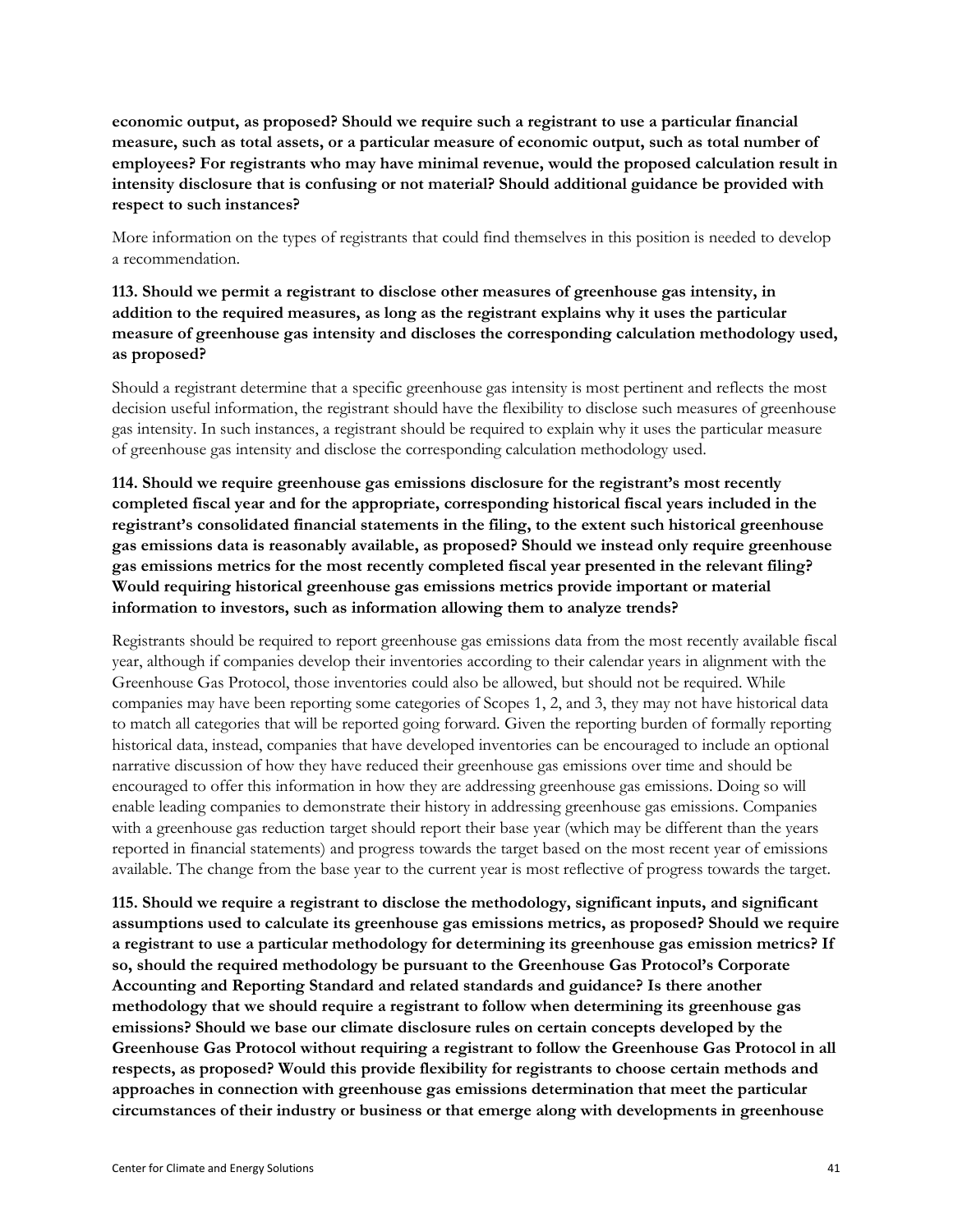### **gas emissions methodology as long as they are transparent about the methods and underlying assumptions used? Are there adjustments that should be made to the proposed methodology disclosure requirements that would provide flexibility for registrants while providing sufficient comparability for investors?**

Registrants should be required to use the Greenhouse Gas Protocol or the ISO 14064, 14065 and 14067 standards, which are similar to the Greenhouse Gas Protocol. Doing so will ensure some baseline comparability between how disclosures are structured. Where certain industries have developed more sectorspecific methodologies, building off the Greenhouse Gas Protocol, such as PCAF, the commission should allow registrants to use such methodologies. The commission should provide flexibility for registrants to use any emerging or new methods and approaches as they are developed or become available. However, additional oversight is needed to ensure that transparency about the methods and underlying assumptions used are included.

Since the Greenhouse Gas Protocol and any accounting methodologies aligned with the Greenhouse Gas Protocol have, to date, been developed, via a multistakeholder consensus process, the commission should clarify that any new methodologies accepted for use in disclosing greenhouse gas emissions also be developed through a rigorous, expert-led, consensus-based process.

**116. Should we require a registrant to disclose the organizational boundaries used to calculate its greenhouse gas emissions, as proposed? Should we require a registrant to determine its organizational boundaries using the same scope of entities, operations, assets, and other holdings within its business organization as that used in its consolidated financial statements, as proposed? Would prescribing this method of determining organizational boundaries avoid potential investor confusion about the reporting scope used in determining a registrant's greenhouse gas emissions and the reporting scope used for the financial statement metrics, which are included in the financial statements? Would prescribing this method of determining organizational boundaries result in more robust guidance for registrants and enhanced comparability for investors? If, as proposed, the organizational boundaries must be consistent with the scope of the registrant's consolidated financial statements, would requiring separate disclosure of the organizational boundaries be redundant or otherwise unnecessary?**

C2ES supports the requirement for registrants to disclose their organizational boundaries to enable investors to better understand which emissions result from its entities, operations, assets and other holding that is within its operational or financial control (as opposed to those in its value chain, or scope 3). Such information would enable investors to see which companies have greater operational control over emissions in scopes 1 and 2, as compared to peers that might be structured differently and have less operational control where more of their emissions are in scope 3.

If a registrant has been calculating emissions and already has target, organizational boundaries should be allowed to remain the same. In the future if boundaries can be changed to reflect those used in its consolidated financial statements, as long as greenhouse gas emissions accounting and disclosure remains aligned with the Greenhouse Gas Protocol, such a change could be considered. It would be burdensome for companies to change their organizational boundary and potentially not possible to restate historical years for the new boundary, thereby, causing companies to track two separate emissions numbers, or to abandon their current greenhouse gas reduction target. This would have the unintended consequence of undermining companies current efforts towards emissions reductions and potentially setting new targets.

**117. Except for calculating scope 3 emissions, the proposed rules would not require a registrant to disclose the emissions from investments that are not consolidated, proportionately consolidated, or**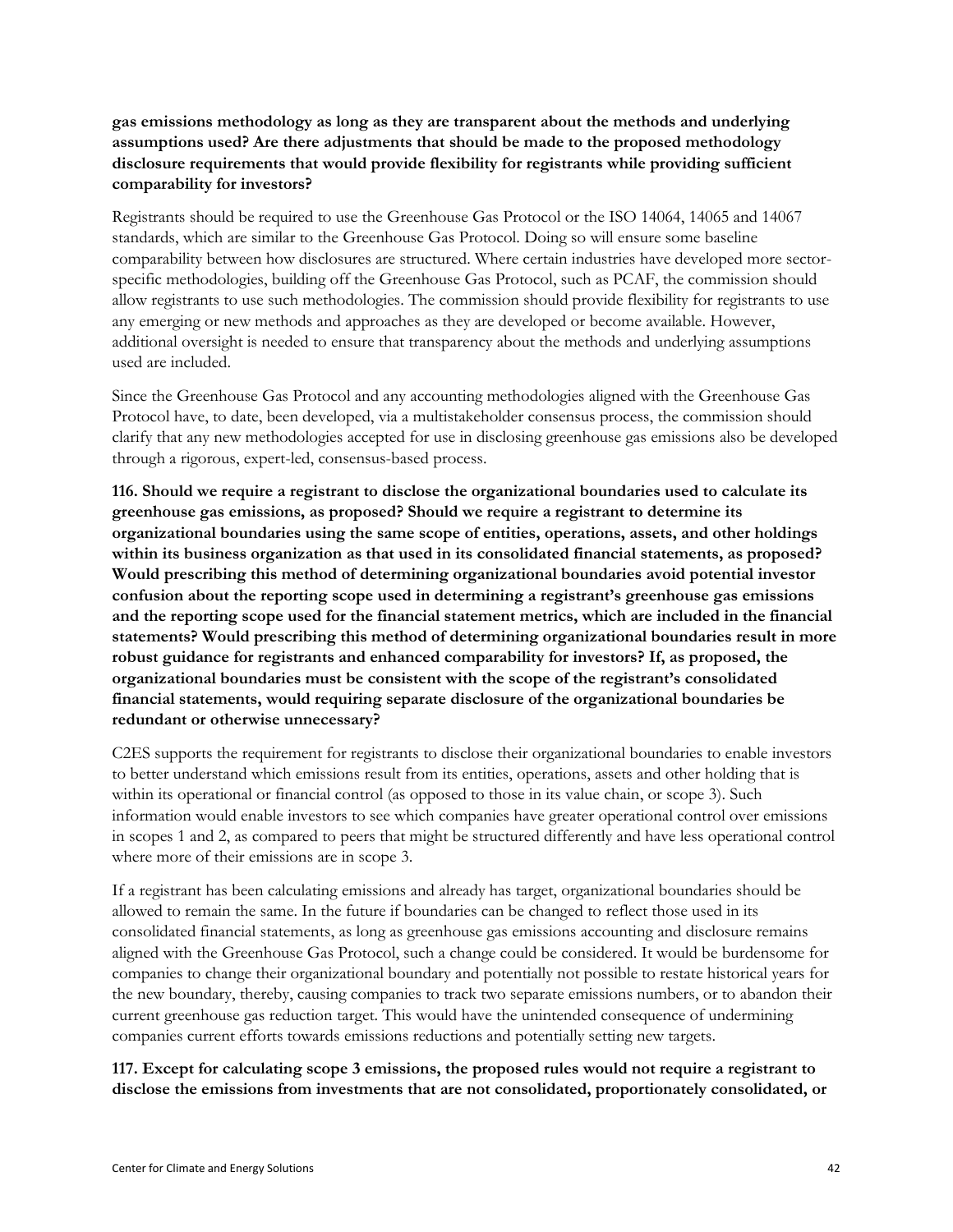#### **that do not qualify for the equity method of accounting. Should we require such disclosures for scopes 1 and 2 emissions, and if so, how?**

C2ES recommends that registrants be required to disclose greenhouse gas emissions in line with the Greenhouse Gas Protocol and other methodologies aligned with the protocol. Adding new disclosure requirements where there are no methodologies or standards for disclosing that data could lead to less consistency in reporting.

**118. Could situations arise where it is impracticable for a registrant to align the scope of its organizational boundaries for greenhouse gas emission data with the scope of the consolidation for the rest of its financial statements? If so, should we allow a registrant to take a different approach to determining the organizational boundaries of its greenhouse gas emissions and provide related disclosure, including an estimation of the resulting difference in emissions disclosure (in addition to disclosure about methodology and other matters that would be required by the proposed greenhouse gas emissions disclosure rules)?**

To the extent possible, greenhouse gas emissions accounting and disclosure should align with current standard greenhouse gas accounting methodologies, as companies have been developing their greenhouse gas emissions inventories according to these methodologies, in some cases, for over two decades. See response to question #116 for more information.

**119. Alternatively, should we require registrants to use the organizational boundary approaches recommended by the Greenhouse Gas Protocol (e.g., financial control, operational control, or equity share)? Do those approaches provide a clear enough framework for complying with the proposed rules? Would such an approach cause confusion when analyzing information in the context of the consolidated financial statements or diminish comparability? If we permit a registrant to choose one of the three organizational boundary approaches recommended by the Greenhouse Gas Protocol, should we require a reconciliation with the scope of the rest of the registrant's financial reporting to make the disclosure more comparable?** 

See response to question #118. To assist investors in understanding where one of the three organizational boundary approaches recommended by the Greenhouse Gas Protocol aligns with, or compares to the scope of the rest of the registrant's financial reporting, the commission should consider providing guidance to facilitate a cross-walk between information.

Of note, some sectors might be better suited to select the equity share approach than others. Financial control could better point to financial risk. However, most companies opt for disclosing operational control, not financial control.

# **120. Should we require a registrant to disclose its operational boundaries, as proposed? Should we require a registrant to discuss its approach towards the categorization of emissions (e.g., as direct or indirect emissions) and emissions sources (e.g., stationary or mobile) when describing its operational boundaries, as proposed?**

C2ES agrees with the proposed approach. Companies must categorize their emissions when developing their greenhouse gas inventories, so it would not be more onerous to disclosing categories of emissions. Doing so can also provide investors with greater clarity on where emissions are concentrated or perhaps subject to risk. Investors are already gathering this information from companies from companies' sustainability reports, CDP reports, or third-party data aggregators. Disclosing this information in a financial filing would provide investors with the added benefit of having all non-climate and all climate-related financial risk and opportunity data– including greenhouse gas emissions data–together in one filing.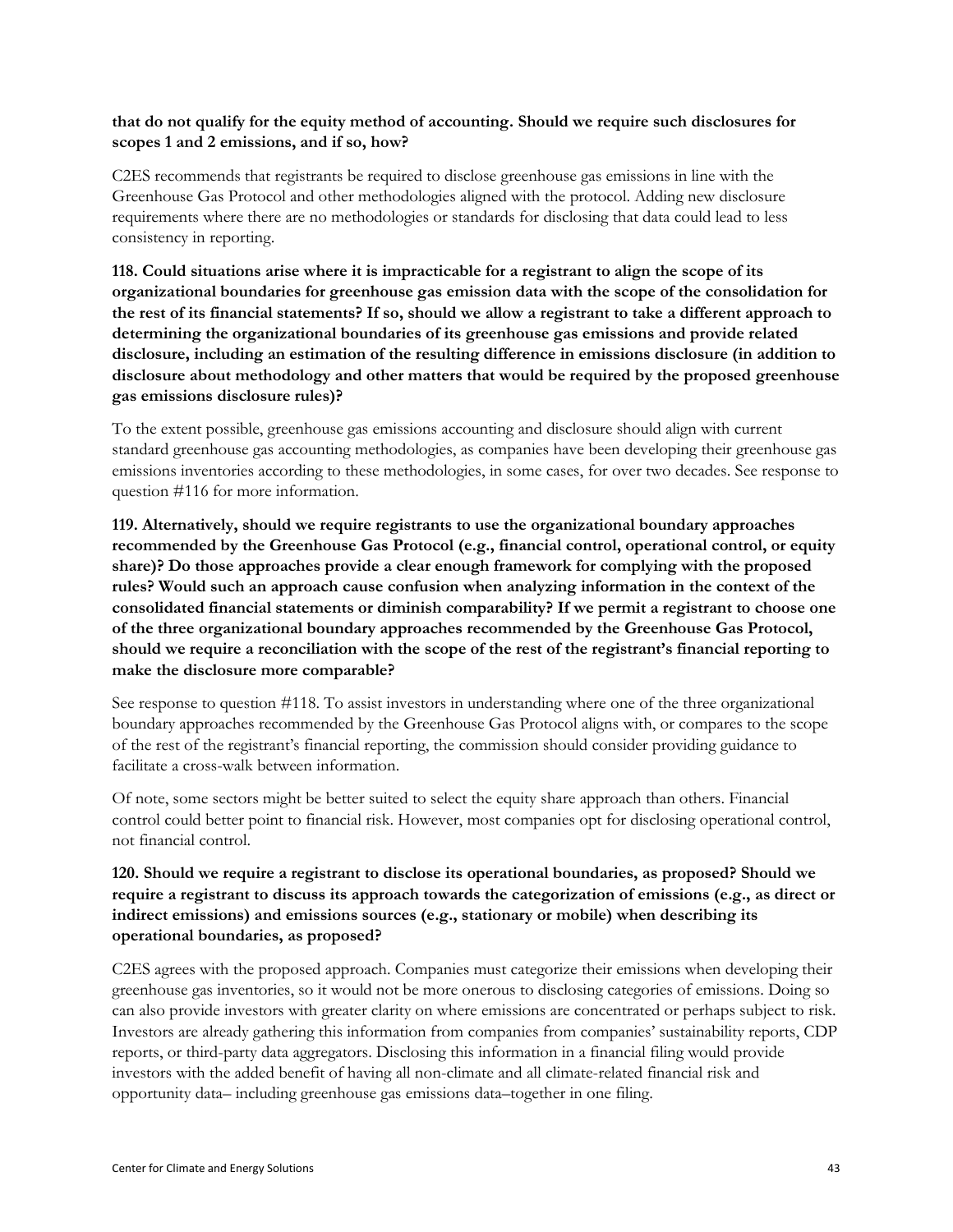**121. The proposed operational boundaries disclosure is based largely on concepts developed by the Greenhouse Gas Protocol. Would requiring a registrant to determine its organizational boundaries pursuant to the GAAP applicable to the financial statement metrics included in the financial statements but its operational boundaries largely pursuant to concepts developed by the Greenhouse Gas Protocol cause confusion? Should we require a registrant to apply the GAAP applicable to its financial statements when determining whether it "controls" a particular source pursuant to the definition of scope 1 emissions, or particular operations pursuant to the definition of scope 2 emissions, as proposed? If not, how should "control" be determined and would applying a definition of control that differs from applicable GAAP result in confusion for investors?** 

#### See responses to Questions #118, #119, and #120.

**122. Should we require a registrant to use the same organizational boundaries when calculating its scopes 1 and 2 emissions, as proposed? Are there any circumstances when a registrant's organizational boundaries for determining its scope 2 emissions should differ from those required for determining its scope 1 emissions? Should we also require a registrant to apply the same organizational boundaries used when determining its scopes 1 and 2 emissions as an initial step in identifying the sources of indirect emissions from activities in its value chain over which it lacks ownership and control and which must be included in the calculation of its scope 3 emissions, as proposed? Are there any circumstances where using a different organizational boundary for purposes of scope 3 emissions disclosure would be appropriate?** 

Registrants should follow framework and methodologies in the Greenhouse Gas Protocol to the fullest extent possible. The purpose of an organizational boundary is to define what assets are included in Scope 1 and 2 versus scope 3. Therefore, mixing organizational boundaries not only would be confusing, but would lead to double counting within a single registrant's emissions reporting. This would also be in direct conflict with the fundamental principles and purpose of the GHG Protocol.

### **123. Should we require a registrant to be consistent in its use of its organizational and operational boundaries once it has set those boundaries, as proposed? Would the proposed requirement help investors to track and compare the registrant's greenhouse gas emissions over time?**

Yes, companies should report their organizational and operational boundaries in a consistent manner over time. Following existing greenhouse gas emissions inventorying best practices enables tracking and comparability of a registrant's emissions over time. Where companies choose to change their boundaries, they should provide an explanation for investors. Notably, organizational boundaries should not change during the time period of a target without significant restatement for the base year to align new boundaries. A thorough narrative describing reasoning for restating the base year should also be disclosed to avoid the potential for "greenwashing."

### **124. Should we require a registrant to disclose the methodology for calculating the greenhouse gas emissions, including any emission factors used and the source of the emission factors, as proposed? Should we require a registrant to use a particular set of emission factors, such as those provided by the EPA or the Greenhouse Gas Protocol?**

Yes, registrants should disclose the methodology for calculating the greenhouse gas emissions, including any emission factors used and the source of the emission factors, as proposed. In consultation with the EPA, which has developed guidance for calculating emissions factors, default emissions factors for several industries, and emission factors based on economic spend, the commission should provide guidance for how companies should approach using emission factors, encouraging use of emission factors based on primary activity data and providing defaults where activity data is unavailable. Guiding companies to use the same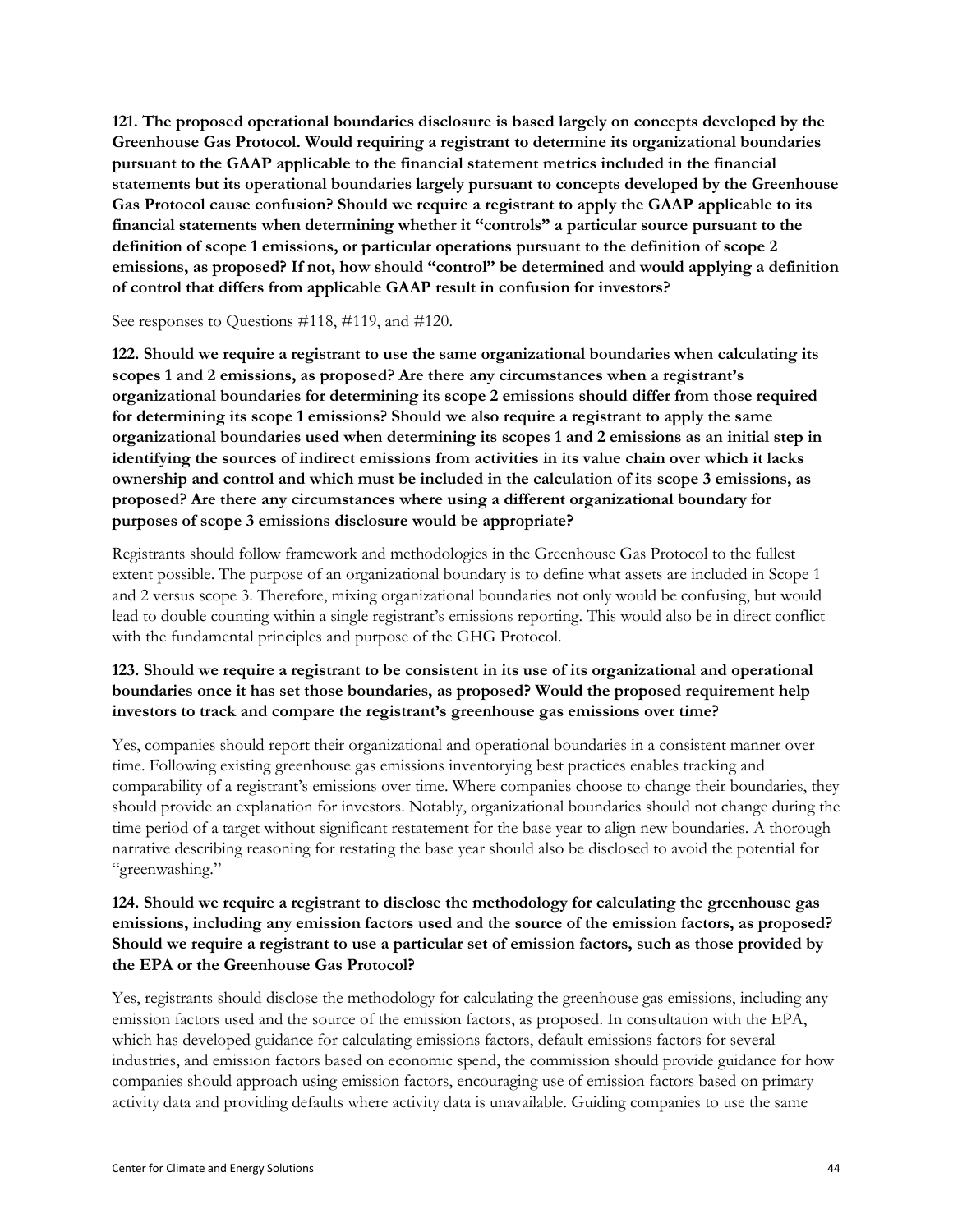default emission factors, where estimates are needed, can help create some consistency in reporting data uncertainty across industries.

**125. Should we permit a registrant to use reasonable estimates when disclosing its greenhouse gas emissions as long as it also describes the assumptions underlying, and its reasons for using, the estimates, as proposed? Should we permit the use of estimates for only certain greenhouse gas emissions, such as scope 3 emissions? Should we permit a registrant to use a reasonable estimate of its greenhouse gas emissions for its fourth fiscal quarter if no actual reported data is reasonably available, together with actual, determined greenhouse gas emissions data for its first three fiscal quarters when disclosing its greenhouse gas emissions for its most recently completed fiscal year, as long as the registrant promptly discloses in a subsequent filing any material difference between the estimate used and the actual, determined greenhouse gas emissions data for the fourth fiscal quarter, as proposed? If so, should we require a registrant to report any such material difference in its next Form 10-Q if domestic, or in a Form 6-K, if a foreign private issuer? Should we permit a domestic registrant to report any such material difference in a Form 8-K if such form is filed (rather than furnished) with the Commission? Should any such reasonable estimate be subject to conditions to help ensure accuracy and comparability? If so, what conditions should apply?**

Yes, the commission should permit a registrant to use reasonable estimates when disclosing its greenhouse gas emissions as long as it also describes the assumptions underlying, and its reasons for using the estimates, since many companies will not have accurate data, especially for scope 3 emissions. While most data is available for scopes 1 and 2, and some scope 3 emissions, companies should explain why they are using estimates. In rare cases, companies may need to estimate their scope 1 and 2 emissions if they are not able to access the necessary information. Many companies are able to report actual scopes 1 and 2 emissions (in 2021, 14,000 companies reported their greenhouse gas inventories to CDP, Source: [https://www.cdp.net/en/articles/media/2-percent-of-companies-worldwide-worth-12-trillion-named-on](https://www.cdp.net/en/articles/media/2-percent-of-companies-worldwide-worth-12-trillion-named-on-cdps-a-list-of-environmental-leaders)[cdps-a-list-of-environmental-leaders\)](https://www.cdp.net/en/articles/media/2-percent-of-companies-worldwide-worth-12-trillion-named-on-cdps-a-list-of-environmental-leaders).

See response to question #97. We recommend relaxing the timeline to allow for sufficient data collection, emissions quantification and third-party assurance. This could be in a separately filed form specific to greenhouse gas emissions data, filed towards the end of the following year, or simply in the next year's annual forms. Requiring reporting before emissions are complete, and restating differences will significantly increase reporting burden and increase the likelihood of confusion if there are too many numbers published. It is the nature of greenhouse gas accounting and reporting that estimates will be included. However, we do not think estimating due to a lag in data is necessary and instead recommend allowing time to gather all available primary data and only use estimates where data are not likely to be available.

**126. Should we require a registrant to disclose, to the extent material, any use of third-party data when calculating its greenhouse gas emissions, regardless of the particular scope of emissions, as proposed? Should we require the disclosure of the use of third-party data only for certain greenhouse gas emissions, such as scope 3 emissions? Should we require the disclosure of the use of third- party data for scope 3 emissions, regardless of its materiality to the determination of those emissions? If a registrant discloses the use of third-party data, should it also be required to identify the source of such data and the process the registrant undertook to obtain and assess the data, as proposed?** 

Yes, the commission should require a registrant to disclose, to the extent material, any use of third-party data when calculating its greenhouse gas emissions, including the source and process taken to obtain and assess the data. Doing so will enable investors to better understand the underlying data, helping to create greater transparency while also giving companies flexibility what data they use. As C2ES recommends that only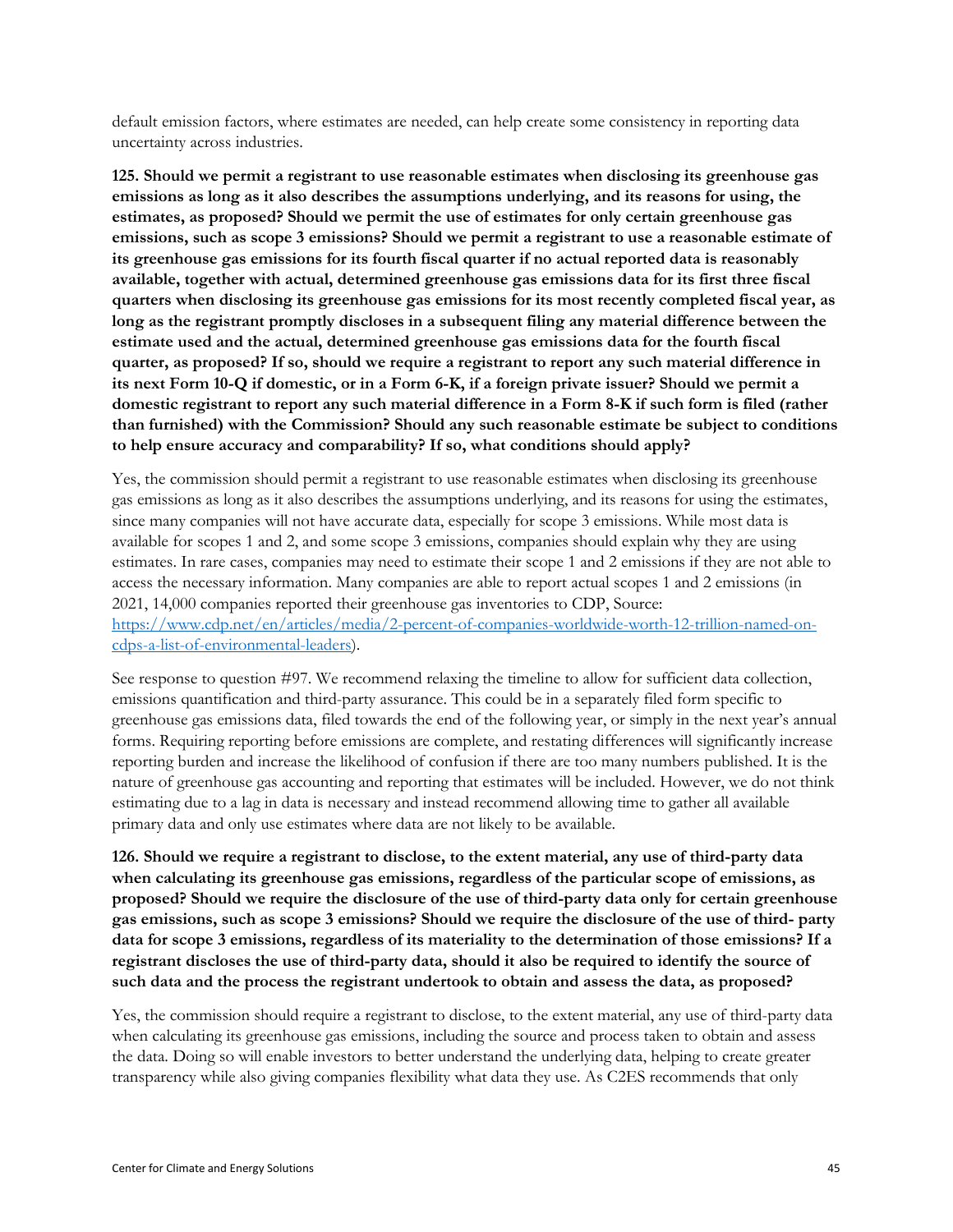material scope 3 emissions should be disclosed, the use of third-party data for those emissions should also be disclosed.

**127. Should we require a registrant to disclose any material change to the methodology or assumptions underlying its greenhouse gas emissions disclosure from the previous year, as proposed? If so, should we require a registrant to restate its greenhouse gas emissions data for the previous year, or for the number of years for which greenhouse gas emissions data has been provided in the filing, using the changed methodology or assumptions? If a registrant's organizational or operational boundaries, in addition to methodology or assumptions, change, to what extent should we require such disclosures of the material change, restatements or reconciliations? In these cases, should we require a registrant to apply certain accounting standards or principles, such as FASB ASC Topic 250, as guidance regarding when retrospective disclosure should be required?** 

Per the Greenhouse Gas Protocol, when a company acquires or divests assets, it is required to recalculate its baseline greenhouse gas emissions where it has a stated goal to reduce emissions against that baseline. For this reason, companies should disclose any material change to the methodology or assumption underlying its greenhouse gas emissions disclosure from the previous year. Registrants should provide an explanation of how the data has changed to provide investors with transparency in how the registrant's emissions have been augmented- and such changes would be visible in a company's greenhouse gas inventory- however, requiring retrospective disclosure to adjust greenhouse gas emissions data over multiple years is not practical and would add significant reporting burdens to companies acquiring or divesting businesses. A summary explanation of changes would suffice.

**128. Should we require a registrant to disclose, to the extent material, any gaps in the data required to calculate its greenhouse gas emissions, as proposed? Should we require the disclosure of data gaps only for certain greenhouse gas emissions, such as scope 3 emissions? If a registrant discloses any data gaps encountered when calculating its scope 3 emissions or other type of greenhouse gas emissions, should it be required to discuss whether it used proxy data or another method to address such gaps, and how its management of any data gaps has affected the accuracy or completeness of its greenhouse gas emissions disclosure, as proposed? Are there other disclosure requirements or conditions we should adopt to help investors obtain a reasonably complete understanding of a registrant's exposure to the greenhouse gas emissions sourced by each scope of emissions**?

Registrants should report data gaps, proxy data and other methods to address those gaps, and how the gaps affect the accuracy and completeness of the greenhouse gas emissions disclosure. Identifying gaps helps the commission and investors understand where climate risk exposure may be less understood.

Of note, SBTi and CDP request information about exclusions from reported emissions. The commission could look to following those reporting methods for consistency and simplicity.

**129. When determining the materiality of its scope 3 emissions, or when disclosing those emissions, should a registrant be required to include greenhouse gas emissions from outsourced activities that it previously conducted as part of its own operations, as reflected in the financial statements for the periods covered in the filing, in addition to emissions from activities in its value chain, as proposed? Would this requirement help ensure that investors receive a complete picture of a registrant's carbon footprint by precluding the registrant from excluding emissions from activities that are typically conducted as part of operations over which it has ownership or control but that are outsourced in order to reduce its scopes 1 or 2 emissions? Should a requirement to include outsourced activities be subject to certain conditions or exceptions and, if so, what conditions or exceptions?**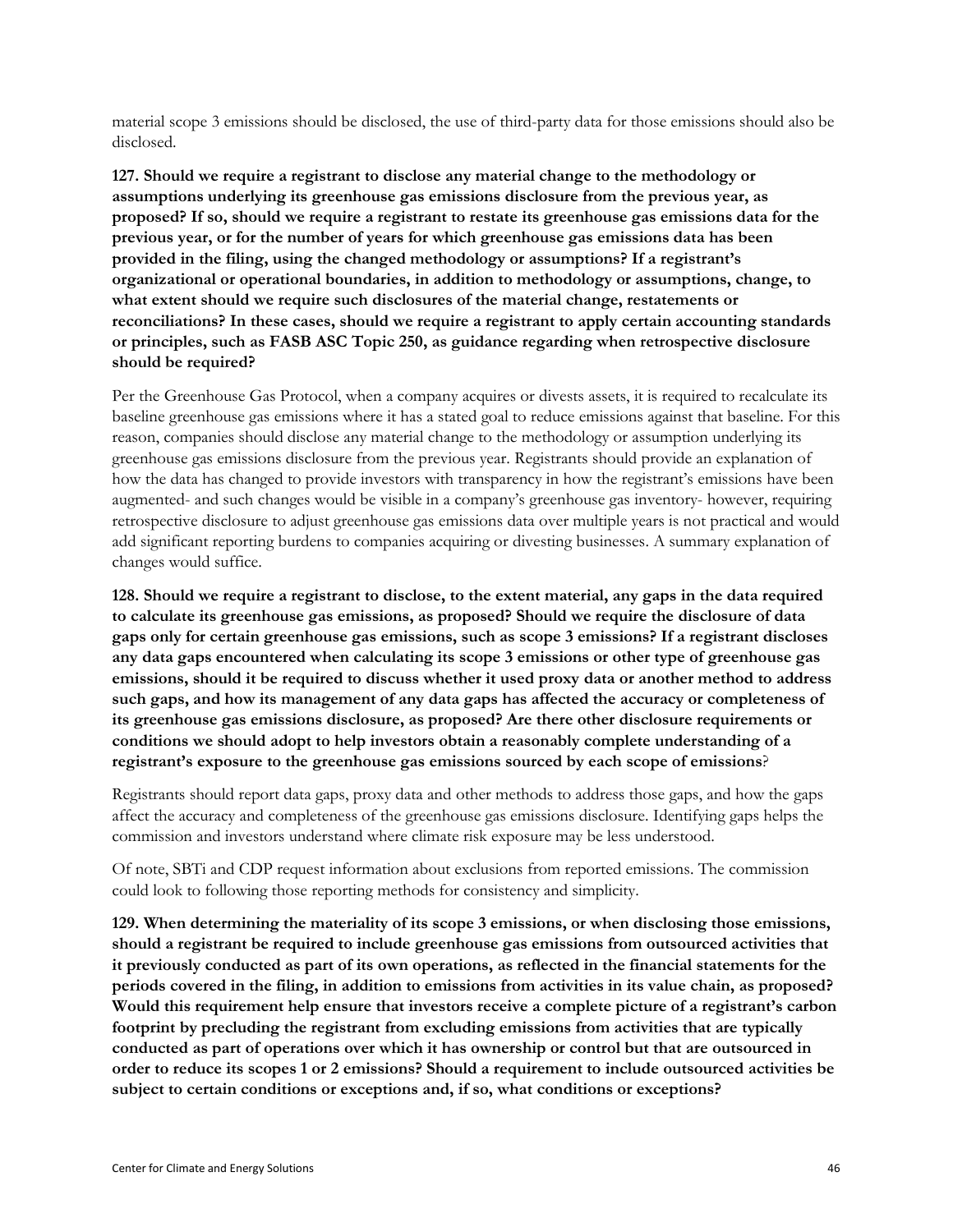See response to Question #127. Registrants should note when emissions from their own operations transfer to emissions from outsourced activities, namely going from their scope 1 or 2 to a scope 3 category of emissions. If those emissions remain material, registrants should include them in their full emissions inventory (scopes 1, 2 and 3), enabling investors to see where emissions have transferred out of operational or financial control. This is aligned with the Greenhouse Gas Protocol chapter 5, Tracking Emissions Over Time.

**130. Should we require a registrant that must disclose its scope 3 emissions to discuss whether there was any significant overlap in the categories of activities that produced the scope 3 emissions? If so, should a registrant be required to describe any overlap, how it accounted for the overlap, and its effect on the total scope 3 emissions, as proposed? Would this requirement help investors assess the accuracy and reliability of the scope 3 emissions disclosure?** 

The registrant should adhere to how scope 3 emissions are assessed for different categories of activities to ensure consistency in reporting. The scope 3 categories are defined such that emissions should not overlap across categories.

**131. Should we permit a registrant to present its scope 3 emissions in terms of a range as long as it discloses its reasons for using the range and the underlying assumptions, as proposed? Should we place limits or other parameters regarding the use of a range and, if so, what should those limits or parameters be? For example, should we require a range to be no larger than a certain size? What other conditions or guidance should we provide to help ensure that a range, if used, is not overly broad and is otherwise reasonable?** 

Yes, the commission should permit a registrant to present its scope 3 emissions in terms of a range as long as it discloses its reasons for using the range and the underlying assumptions, as proposed. The commission should work with greenhouse gas accounting experts in other Federal Agencies, namely the EPA, to develop guidance on the use of estimated data.

**132. Should we require a registrant to follow a certain set of published standards for calculating scope 3 emissions that have been developed for a registrant's industry or that are otherwise broadly accepted? For example, should we require a registrant in the financial industry to follow PCAF's Global GHG Accounting & Reporting Standard for the Financial Industry when calculating its financed emissions within the "Investments" category of scope 3 emissions? Are there other industry-specific standards that we should require for scope 3 emissions disclosure? Should we require a registrant to follow the Greenhouse Gas Protocol's Corporate Value Chain (scope 3) Accounting and Reporting Standard if an industry-specific standard is not available for scope 3 emissions disclosure? If we should require the use of a third-party standard for scope 3 emissions reporting, or any other scope of emissions, how should we implement this requirement?**

Yes, registrants should follow published standards for calculating scope 3 emissions to enable consistency across industries reporting their emissions. At minimum, C2ES recommends currently following the GHG Protocol, though new, separate sectoral standards may be developed over time. Where germane to their industry, registrants should follow standards designed for their sectors (i.e., financial sector should use PCAF's standard when calculating financed emissions under the "Investments" scope 3 category). The commission should reference and require use of third-party standards that have been developed through an expert multi-stakeholder consensus process. Where such standards are not yet available, where industryspecific standards are not available, registrants should follow the general Greenhouse Gas Protocol's Corporate Value Chain (scope 3) Accounting and Reporting Standard.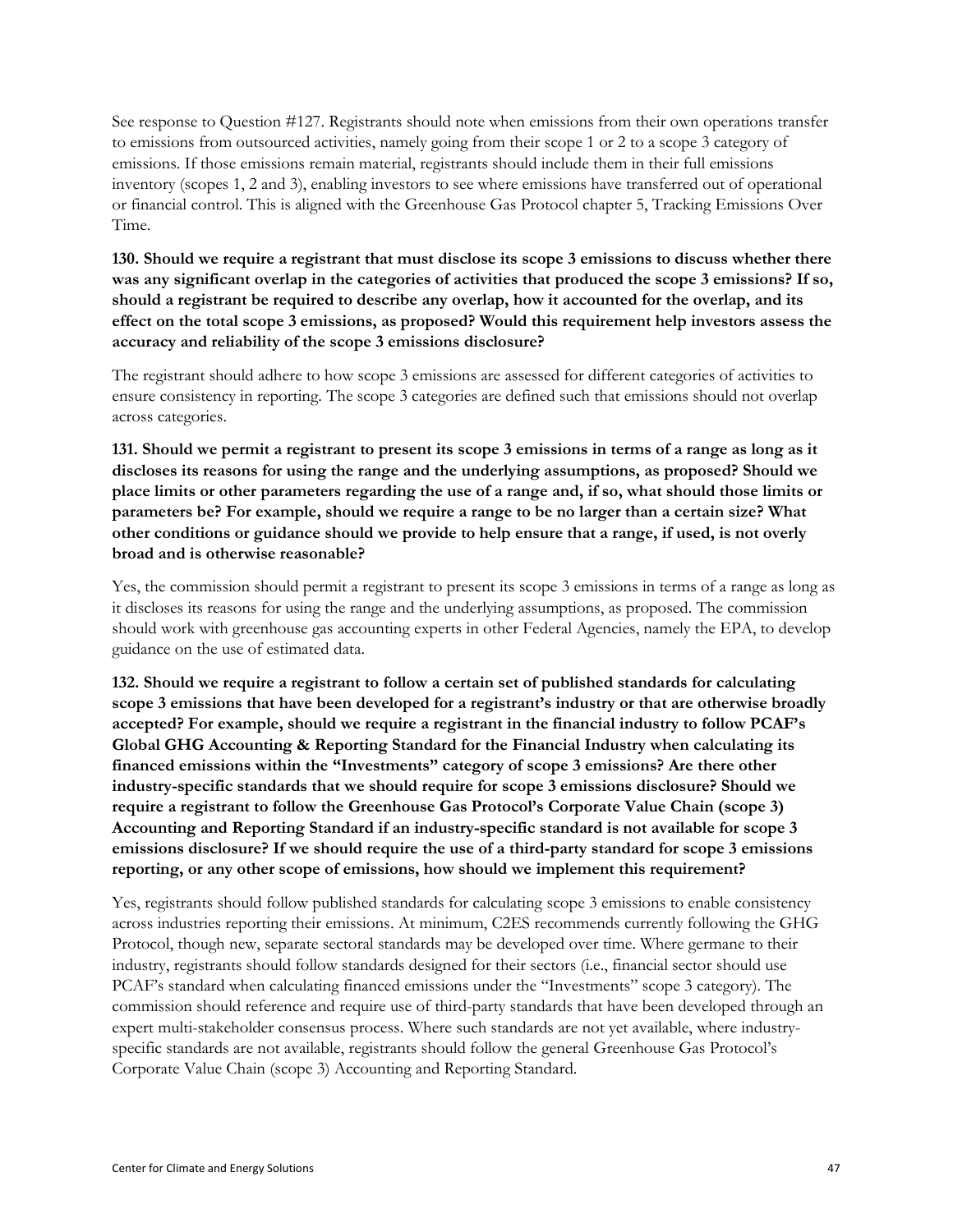**133. Should we provide a safe harbor for scope 3 emissions disclosure, as proposed? Is the scope of the proposed safe harbor clear and appropriate? For example, should the safe harbor apply to any registrant that provides scope 3 disclosure pursuant to the proposed rules, as proposed? Should we limit the use of the safe harbor to certain classes of registrants or to registrants meeting certain conditions and, if so, which classes or conditions? For example, should we require the use of a particular methodology for calculating and reporting scope 3 emissions, such as the PCAF Standard if the registrant is a financial institution, or the Greenhouse Gas Protocol Scope 3 Accounting and Reporting Standard for other types of registrants? Should we clarify the scope of persons covered by the language "by or on behalf of a registrant" by including language about outside reviewers retained by the registrant or others? Should we define a "fraudulent statement," as proposed? Is the level of diligence required for the proposed safe harbor (i.e., that the statement was made or reaffirmed with a reasonable basis and disclosed in good faith) the appropriate standard? Should the safe harbor apply to other climate-related disclosures, such as scopes 1 and 2 emissions disclosures, any targets and goals disclosures in response to proposed Item 1505 (discussed below), or the financial statement metrics disclosures required pursuant to Proposed Article 14 of Regulation S-X? Should the safe harbor apply indefinitely, or should we include a sunset provision that would eliminate the safe harbor some number of years, (e.g., five years) after the effective date or applicable compliance date of the rules? Should the safe harbor sunset after certain conditions are satisfied? If so, what types of conditions should we consider? What other approaches should we consider?**

C2ES supports applying a safe harbor to all climate-related disclosures, including scopes 1, 2 and 3 emissions, targets and goals. Despite thousands of companies publicly reporting their annual greenhouse gas emissions data and goals, data gaps and inconsistencies exist greenhouse gas emissions reduction targets and goals remain fluid, as companies reevaluate their goals regularly. Applying a safe harbor widely would reduce any concerns over liability for low quality data, where no high-quality data exists, and would reduce any dampening effect on companies' announced greenhouse gas targets.

The commission could propose that the safe harbor be reevaluated every 5-7years, to determine the extent to which data quality and access has improved. C2ES suggests 5-7 years, given the challenges in developing new data, standards, and methodologies, and/or other practices that would assist companies in strengthening their climate disclosures. On average, based on observations, it can take 1-3 years to develop new emission factors, new methodologies, or evaluate best practices, with another few years for adoption and implementation.

**134. Should we provide an exemption from scope 3 emissions disclosure for SRCs, as proposed? Should the exemption not apply to a SRC that has set a target or goal or otherwise made a commitment to reduce its scope 3 emissions? Are there other classes of registrants we should exempt from the scope 3 emissions disclosure requirement? For example, should we exempt EGCs, foreign private issuers, or a registrant that is filing or has filed a registration statement for its initial public offering during its most recently completed fiscal year from the scope 3 disclosure requirement? Instead of an exemption, should we provide a longer phase in for the scope 3 disclosure requirements for SRCs than for other registrants**?

C2ES supports providing smaller reporting companies (SRCs) with an exemption for at least 5 years, after which the disclosure requirement could be reassessed. SRCs usually do not have the resources to develop comprehensive greenhouse gas inventories that include scope 3 emissions. However, as data quality improves and best practices emerge, SRCs may find it easier to report their scope 3 emissions.

#### <span id="page-47-0"></span>*Section H. Attestation of scope 1 and scope 2 Emissions Disclosure*

C2ES has provided responses to only the following questions in Section H: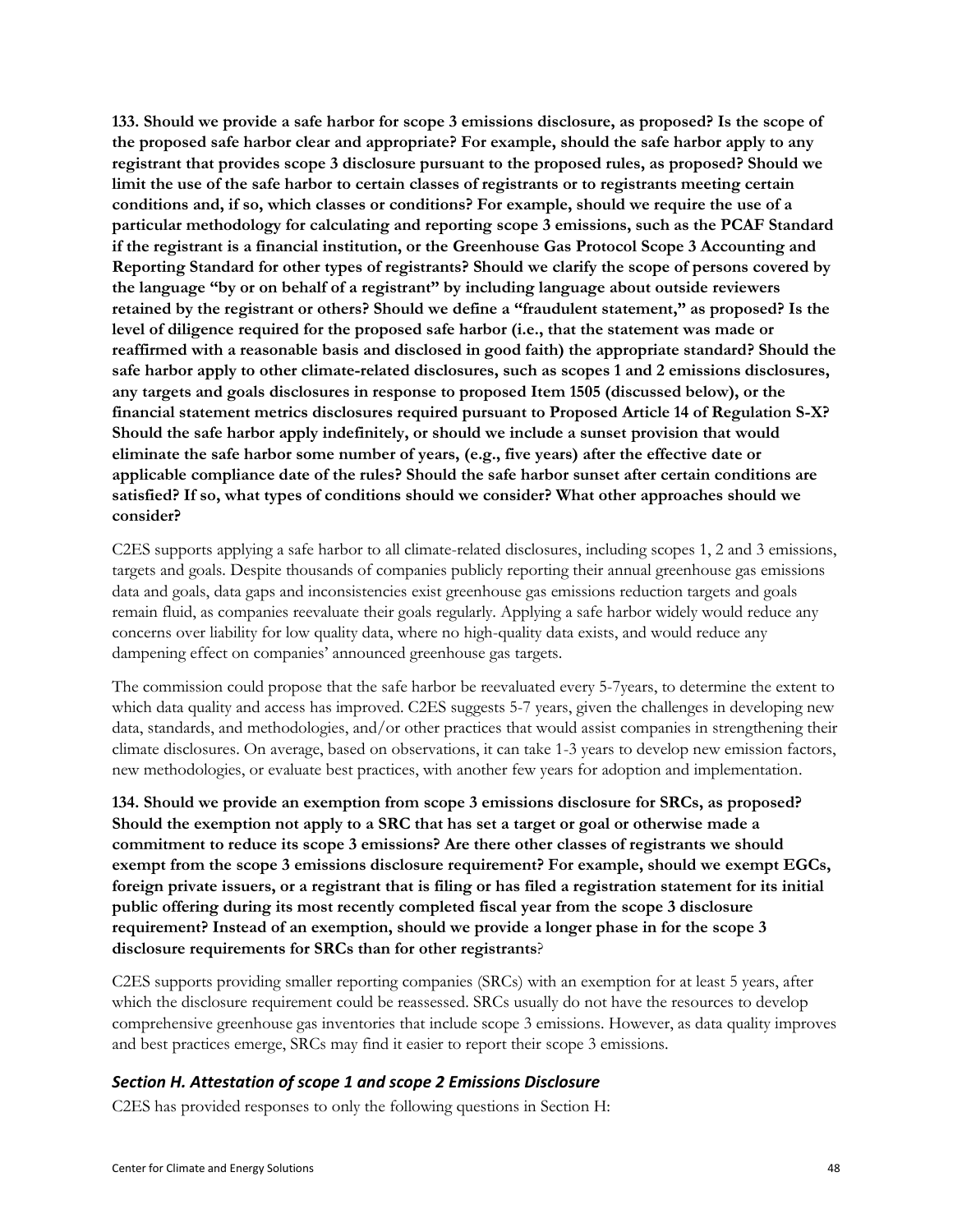**135. Should we require accelerated filers and large accelerated filers to obtain an attestation report covering their scope 1 and scope 2 emissions disclosure, as proposed? Should we require accelerated filers and large accelerated filers to obtain an attestation report covering other aspects of their climate-related disclosures beyond scope 1 and 2 emissions? For example, should we also require the attestation of greenhouse gas intensity metrics, or of scope 3 emissions, if disclosed? Conversely, should we require accelerated filers and large accelerated filers to obtain assurance covering only scope 1 emissions disclosure? Should any voluntary assurance obtained by these filers after limited assurance is required be required to follow the same attestation requirements of Item 1505(b)–(d), as proposed?** 

Yes, scope 1 and 2 emissions should require an attestation, including an attestation of intensity metrics where applicable. Many large companies have, for many years, received third party verification for their scopes 1 and 2 emissions. Some choose to have their scope 3 emissions verified. Yet, while these practices are common among many of the S&P 500 companies, they are not yet common across all large publicly traded companies. The commission should therefore consider delaying the reporting of greenhouse gas emissions data by one year.

Of note, for some sectors such as electric utilities, large emissions are already reported to the EPA as well as other federal and state regulatory bodies (where CO<sub>2</sub> emissions from power plants are reported to EPA from continuous emissions monitors; such reports are subject to significant penalties for false reporting). As such, it would not be reasonable or necessary to require third-party attestation of emissions that are already reported in this manner.

Of note, based on stakeholder feedback, if the commission accepts the ISO standard for verification, for companies already using the ISO standard (i.e., 14064-3 to verify GHG Emissions data, no modifications would be required.

C2ES does not have a view on whether voluntary assurance obtained by these filers after limited assurance is required be required to follow the same attestation requirements of Item 1505(b)–(d).

**136. If we required accelerated filers and large accelerated filers to obtain an attestation report covering scope 3 emissions disclosure, should the requirement be phased-in over time? If so, what time frame? Should we require all scope 3 emissions disclosure to be subject to assurance or only certain categories of scope 3 emissions? Would it be possible for accelerated filers and large accelerated filers to obtain an attestation report covering the process or methodology for calculating scope 3 emissions rather than obtaining an attestation report covering the calculations of scope 3 emissions? Alternatively, is there another form of verification over scope 3 disclosure that would be more appropriate than obtaining an attestation report?** 

C2ES recommends not requiring that attestation of scope 3 emissions immediately and instead supports requiring that attestation reports covering scope 3 emissions- and only those scope 3 emissions deemed material- be phased in over time, with a suggested timeline of a minimum of three years from the time the rule takes effect to allow for data collection and estimation to improve. Any scope 3 emissions disclosed should be deemed material, and therefore subject to assurance. Since scope 3 data quality is often low or reflects estimated data, an attestation report covering the process or methodology for calculating scope 3 emissions would be necessary to accompany the reported calculated scope 3 emissions themselves. Both the emissions data and a brief narrative explaining how they were developed would assist investors in understanding the rigor conducted in assessing the information, whether the underlying assumptions are uniform across industries, and, ostensibly, could better inform impacts on the registrant's climate-related financial risks. Without an understanding of how scope 3 emissions are estimated, investors could have difficulty viewing the data as decision useful.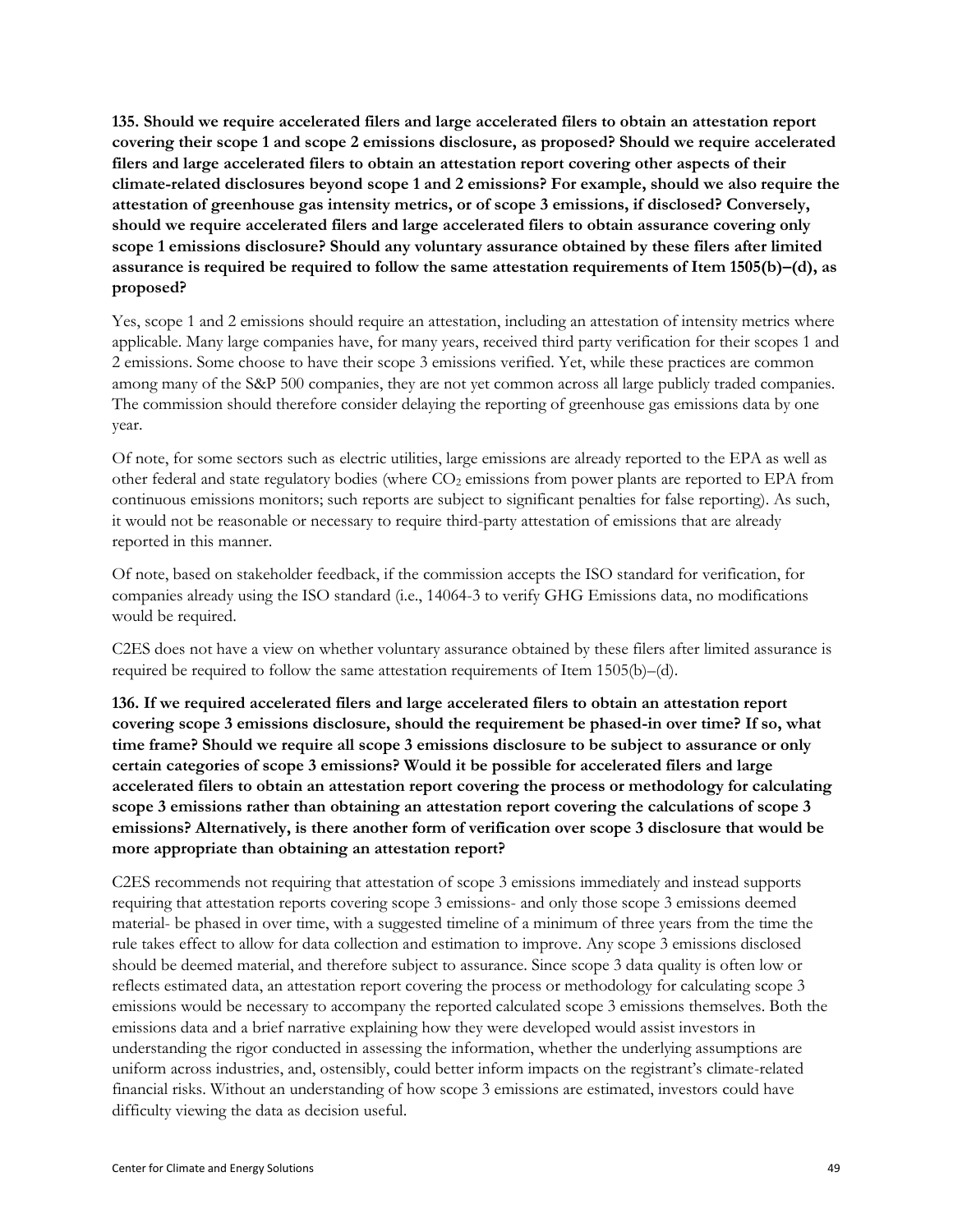**139. Should we require accelerated filers and large accelerated filers to initially include attestation reports reflecting attestation engagements at a limited assurance level, eventually increasing to a reasonable assurance level, as proposed? What level of assurance should apply to the proposed greenhouse gas emissions disclosure, if any, and when should that level apply? Should we provide a one fiscal year transition period between the greenhouse gas emissions disclosure compliance date and when limited assurance would be required for accelerated filers and large accelerated filers, as proposed? Should we provide an additional two fiscal year transition period between when limited assurance is first required and when reasonable assurance is required for accelerated filers and large accelerated filers, as proposed?**

Most accelerated and large accelerated filers who have developed their greenhouse gas emissions inventories already seek third-party assurance for their scopes 1 and 2. C2ES supports the current proposal, and timing of the proposal, to implement a limited level of assurance. Doing so would create a uniform reporting condition for all registrants.

Rather than commit to increasing to reasonable assurance, C2ES recommends that the commission assess whether there is a need to increase to reasonable assurance after three to five fiscal years. At the moment, the costs of reasonable assurance are significantly higher than limited assurance. Based on input from stakeholders with expertise in developing greenhouse gas inventories for companies, the level of effort and increase in costs, which could be 2-3 times higher than for limited assurance does not merit the incremental value of reasonable assurance. Conversely, some financial institutions would prefer reasonable assurance, as is current practice for auditing financial statements, and part of the culture of financial institutions. If the SEC chooses to eliminate or pause the proposed requirement for reasonable assurance, C2ES recommends that the SEC provide additional explanation for why limited assurance is acceptable for greenhouse gas emissions, as doing so may diverge from expectations from financial institutions.

Also, as noted above, emissions from power plants are already subject to disclosure to the EPA under the Clean Air Act and EPA's Mandatory Greenhouse Gas Reporting Rule and therefore, those emissions should not be subjected to the attestation requirements.

**141. Under prevailing attestation standards, "limited assurance" and "reasonable assurance" are defined terms that we believe are generally understood in the marketplace, both by those seeking and those engaged to provide such assurance. As a result, we have not proposed definitions of those terms. Should we define "limited assurance" and "reasonable assurance" and, if so, how should we define them? Would providing definitions in this context cause confusion in other attestation engagements not covered by the proposed rules? Are the differences between these types of attestation engagements sufficiently clear without providing definitions?**

C2ES recommends providing a definition for both "limited assurance" and "reasonable assurance" to reduce any confusion in the market. Doing so would ensure those familiar with greenhouse gas accounting principles and third-party validation/verification for greenhouse gas inventories can more easily translate to either limited or reasonable assurance. Also, see response to question #39.

**144. Should we require a registrant to obtain a greenhouse gas emissions attestation report that is provided by a greenhouse gas emissions attestation provider that meets specified requirements, as proposed? Should one of the requirements be that the attestation provider is an expert in greenhouse gas emissions, with significant experience in measuring, analyzing, reporting, or attesting to greenhouse gas emissions, as proposed? Should we specify that significant experience means having sufficient competence and capabilities necessary to: (a) perform engagements in accordance with professional standards and applicable legal and regulatory requirements and (b) enable the service provider to issue reports that are appropriate under the circumstances, as proposed? Should we**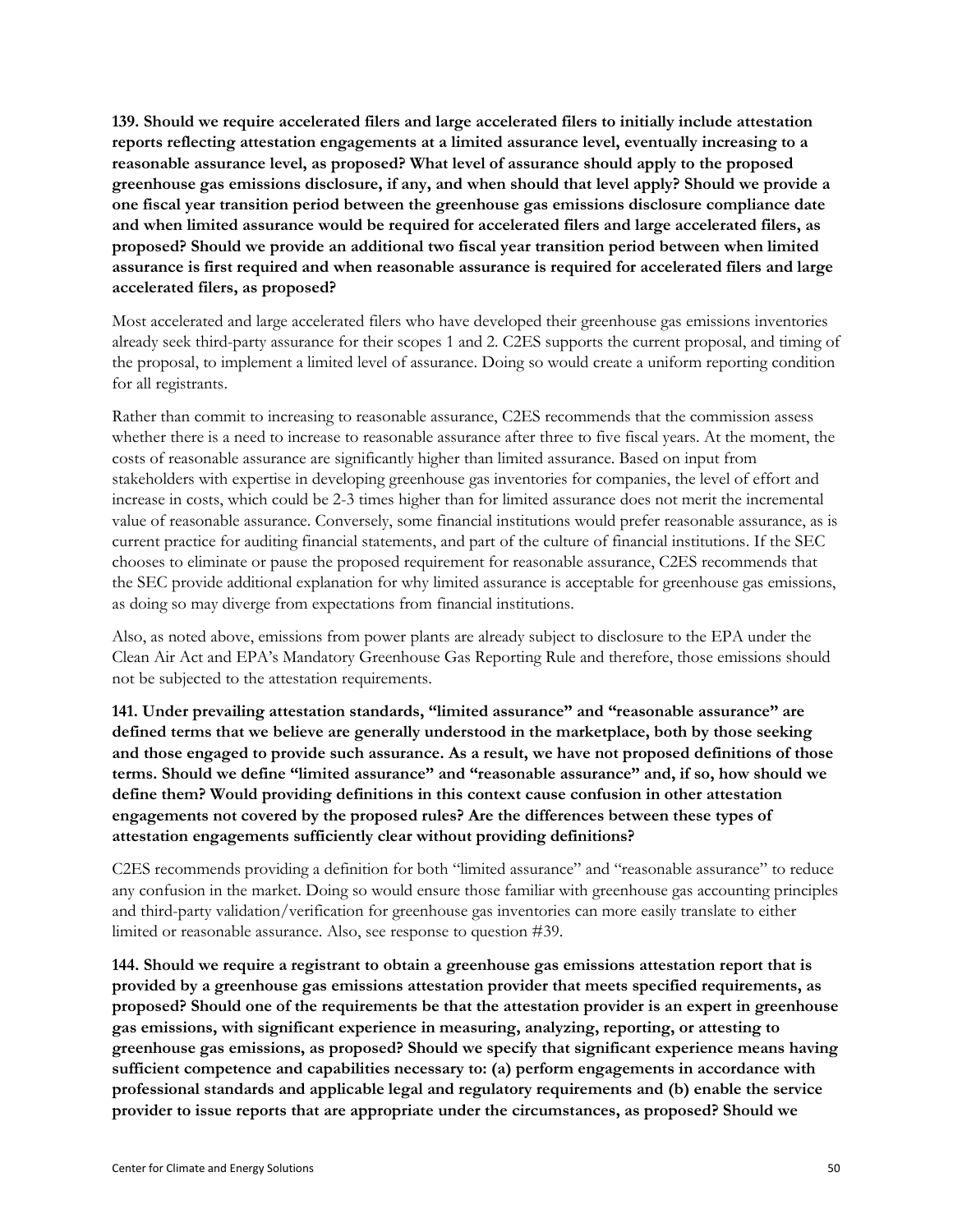**instead require that the greenhouse gas emissions attestation provider have a specified number of years of the requisite type of experience, such as 1, 3, 5, or more years? Should we specify that a greenhouse gas emissions attestation provider meets the expertise requirements if it is a member in good standing of a specified accreditation body that provides oversight to service providers that apply attestation standards? If so, which accreditation body or bodies should we consider (e.g., AICPA)? Are there any other requirements for the attestation provider that we should specify? Instead, should we require a greenhouse gas emissions attestation provider to be a PCAOBregistered audit firm?** 

C2ES supports requiring that the attestation provider is an expert in greenhouse gas emissions with significant experience as proposed. Prescribing a number of years of experience may limit new businesses who have employees with long term experience, therefore we do not recommend instead requiring a specified number of years of experience.

**146. Should we require the greenhouse gas emissions attestation provider to be independent with respect to the registrant, and any of its affiliates, for whom it is providing the attestation report, as proposed? Should we specify that a greenhouse gas emissions attestation provider is not independent if such attestation provider is not, or a reasonable investor with knowledge of all relevant facts and circumstances would conclude that such attestation provider is not, capable of exercising objective and impartial judgment on all issues encompassed within the attestation provider's engagement, as proposed? The proposed provision is based on a similar provision regarding the qualification of an accountant to be an independent auditor under Rule 2-01 of Reulation S-X. Is Rule 2-01 an appropriate model for determining the independence of a greenhouse gas emissions attestation provider? Is being independent from a registrant and its affiliates an appropriate qualification for a greenhouse gas emissions attestation provider?**

The greenhouse gas emissions attestation provider should be sufficiently independent to not present a conflict of interest, and under no circumstance should they be involved in developing the emissions inventory. However, it may be acceptable for a third party to provide additional services beyond greenhouse gas emissions attestation.

C2ES is not familiar with Rule 2-01 and therefore cannot comment on the appropriateness.

**153. As proposed, the greenhouse gas emissions attestation provider would be a person whose profession gives authority to statements made in the attestation report and who is named as having provided an attestation report that is part of the registration statement, and therefore the registrant would be required to obtain and include the written consent of the greenhouse gas emissions provider pursuant to Securities Act Section 7 and related Commission rules. This would subject the greenhouse gas emissions attestation provider to potential liability under Section 11 of the Securities Act. Would the possibility of Section 11 liability deter qualified persons from serving as greenhouse gas emissions attestation providers? Should we include a provision similar to 17 CFR 230.436(c), or amend that rule, to provide that a report on greenhouse gas emissions at the limited assurance level by a greenhouse gas emissions attestation provider that has reviewed such information is not considered part of a registration statement prepared or certified by a person whose profession gives authority to a statement made by him or a report prepared or certified by such person within the meaning of Section 7 and 11 of the Act?** 

The proposed requirements as written are likely to significantly reduce the number of providers that are willing to provide greenhouse gas verification services. Those that are willing are likely to be high-cost providers. This will have the effect of reducing choice and competition and significantly increasing the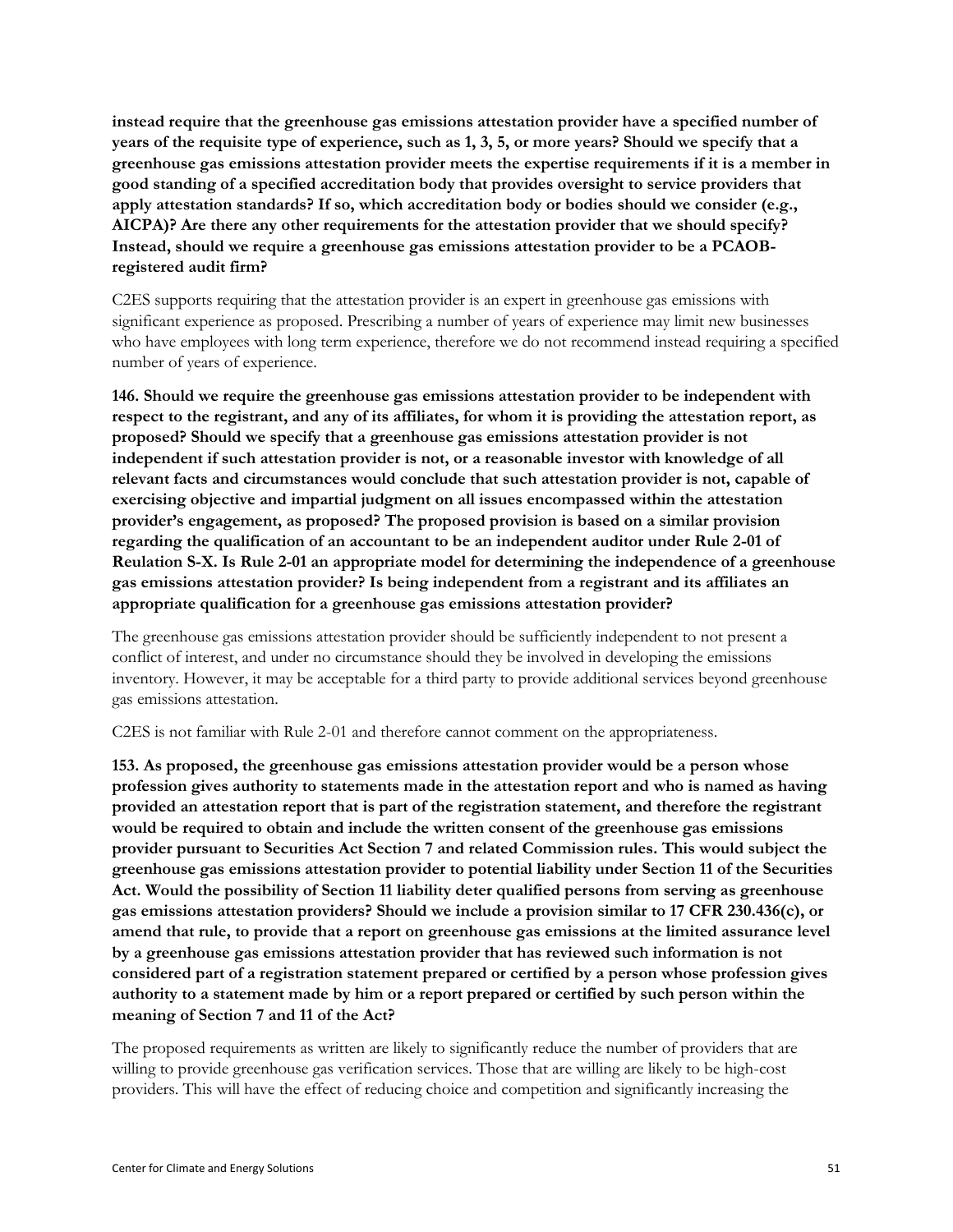verification cost for responding companies. We support the suggested provision to reduce the likelihood of this outcome.

**156. Should we require the greenhouse gas emissions attestation report to meet certain minimum requirements in addition to any form and content requirements set forth by the attestation standard or standards used by the greenhouse gas emissions attestation provider, as proposed? Should we instead require that the attestation report solely meet whatever requirements are established by the attestation standard or standards used?**

In common practice the attestation reports deliver a statement explaining the items reviewed, findings, a list of the metrics as verified and statement of independence. This is sufficient for an attestation report. We recommend against requiring additional minimum requirements for attestation reports. The requirements from the attestation standard used should be sufficient.

#### <span id="page-51-0"></span>*Section I. Targets and Goals Disclosure*

**168. Should we require a registrant to disclose whether it has set any targets related to the reduction of greenhouse gas emissions, as proposed? Should we also require a registrant to disclose See, e.g., letter from Dimensional Fund Advisors. 284 whether it has set any other climate-related target or goal, e.g., regarding energy usage, water usage, conservation or ecosystem restoration, or revenues from low-carbon products, in line with anticipated regulatory requirements, market constraints, or other goals, as proposed? Are there any other climate-related targets or goals that we should specify and, if so, which targets or goals? Is it clear when disclosure under this proposed item would be triggered, or do we need to provide additional guidance? Would our proposal discourage registrants from setting such targets or goals?** 

Registrants should be required to disclose climate-related targets and goals. Such information can enable investors to understand the direction of companies' greenhouse gas emissions reduction efforts and help contextualize how companies are addressing their climate-related financial risks and opportunities, as outlined in their strategies.

Most large companies today who are developing their greenhouse gas inventories have developed a climate goal to reduce their emissions, where several companies across sectors have been developing greenhouse gas reduction goals in the early 2000s. In 2001-2011, under EPA's Climate Leaders program (which is no longer available), nearly 200 large, blue-chip companies developed inventories for their scopes 1 and 2 emissions and developed reduction goals. In the decade, thousands more companies have set targets; in the last two years alone, we have seen a significant growth in the number of companies setting net zero targets. According to findings in GreenBiz, examining the Science-Based Targets Initiative, "As of 2021, more than a third of S&P Global 1200 companies have set or committed to setting a science-based target, according to figures from the Science Based Targets initiative, or SBTi, which has developed a standard for corporate net-zero target setting. Of those companies, 39 percent have also pledged to achieve net zero. In 2016, just 13 companies had set or committed to a science-based target." (Source: Richard Mattison. The State of Net Zero, for Now, GreenBiz, February 14, 2022. [https://www.greenbiz.com/article/state-net-zero-now\)](https://www.greenbiz.com/article/state-net-zero-now). Within C2ES' Business Environmental Leadership Council, 38 out of the 40 members have a publicly stated climate goal of reaching net zero or carbon neutrality for <u>some or all</u> of their scopes 1, 2, and 3 emissions.

If registrants' climate targets and goals are included under a safe harbor, registrants may be less discouraged from setting them. It is important that any required disclosure not dampen any efforts to strengthen and increase companies' climate commitments.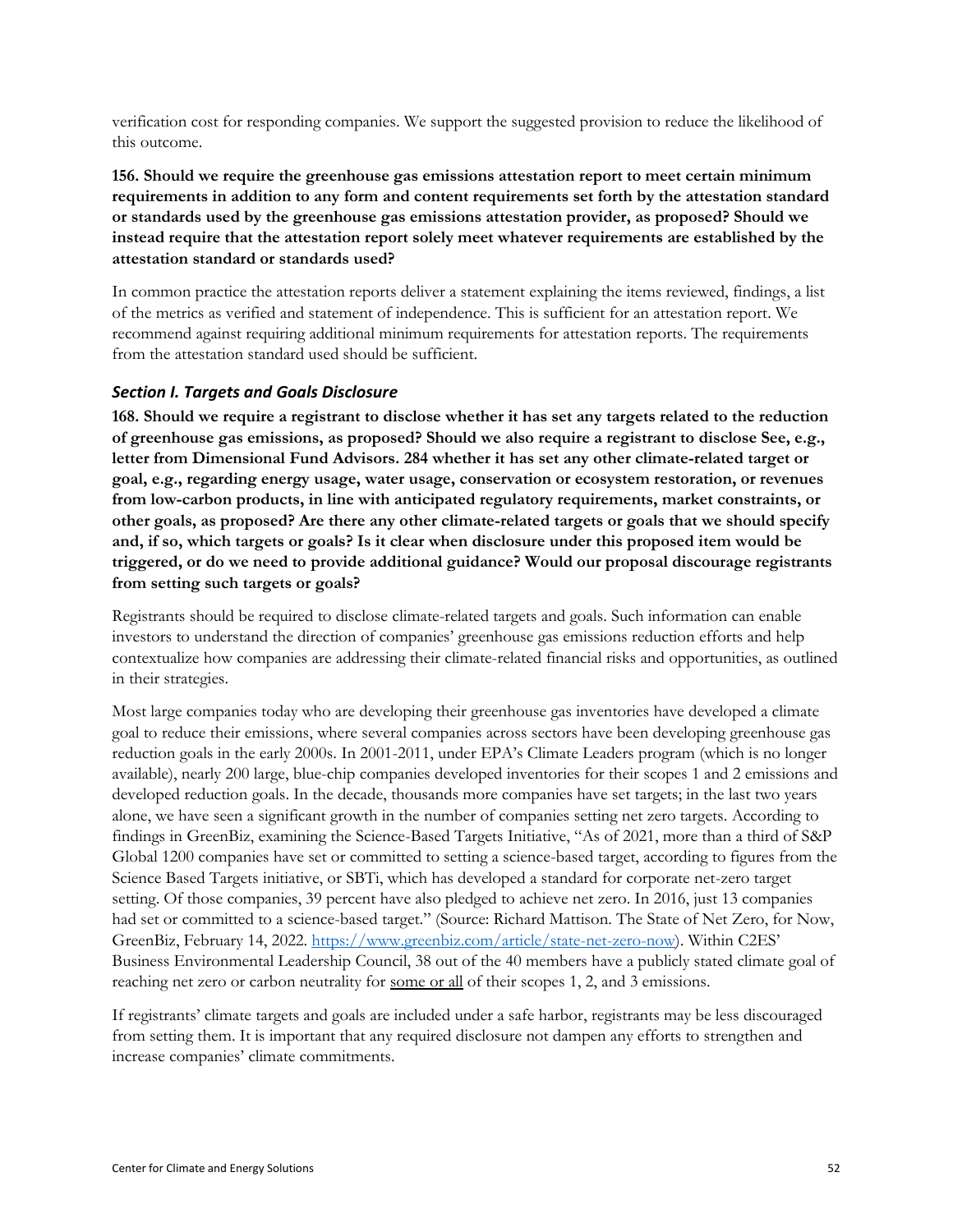**169. Should we require a registrant, when disclosing its targets or goals, to disclose: • The scope of activities and emissions included in the target; • The unit of measurement, including whether the target is absolute or intensity based; • The defined time horizon by which the target is intended to be achieved, and whether the time horizon is consistent with one or more goals established by a climate-related treaty, law, regulation, or organization; • The defined baseline time period and baseline emissions against which progress will be tracked with a consistent base year set for multiple targets; • Any intervening targets set by the registrant; and • How it intends to meet its targets or goals, each as proposed? Are there any other items of information about a registrant's climate-related targets or goals that we should require to be disclosed, in addition to or instead of these proposed items? Are there any proposed items regarding such targets or goals that we should exclude from the required disclosure? If a registrant has set multiple targets or goals, should it be permitted to establish different base years for those targets or goals?**

Yes, when disclosing their targets, registrants should be required to disclose some of the elements proposed, reflecting current practice among companies with greenhouse gas emissions targets, which include, at minimum, the base year and time horizon for the goal, which is necessary to provide context around the target or goal. Registrants should retain flexibility to establish different base years for multiple targets and goals, as some goals merit longer vs shorter time horizons and baseline emissions and time periods. Registrants often report progress towards their goals over time in a summary, narrative format.

However, C2ES received feedback from companies that these specific disclosures around targets and goals are both too expansive and too prescriptive and may discourage companies from setting goals. However, since most targets are set at the corporate-wide level, it is assumed that they are material to the company as a whole. The commission should explore if there are instances where greenhouse gas emissions targets are not material to the company as a whole.

**170. Should we require a registrant to discuss how it intends to meet its climate-related targets or goals, as proposed? Should we provide examples of potential items of discussion about a target or goal regarding greenhouse gas emissions reduction, such as a strategy to increase energy efficiency, a transition to lower carbon products, purchasing carbon offsets or RECs, or engaging in carbon removal and carbon storage, as proposed? Should we provide additional examples of items of discussion about climate-related targets or goals and, if so, what items should we add? Should we remove any of the proposed examples of items of discussion?** 

A registrant should provide a narrative for how it plans to achieve its climate goals through different activities and initiatives. Much of this information may align with companies' transition plans or other ways they are reducing their climate-related financial risks. Most companies with greenhouse gas emission reduction targets include a discussion of how they are reducing their greenhouse gas emissions through their sustainability reports, CDP reports, or via other ESG reporting. For example, over 9,000 companies report to CDP, answering questions on how they are reducing their greenhouse gas emissions. The commission could include a list of common activities, but should allow for free form responses as each registrant will need to reflect its specific industry's emissions reduction efforts.

#### **171. Should we require a registrant, when disclosing its targets or goals, to disclose any data that indicates whether the registrant is making progress towards meeting the target and how such progress has been achieved, as proposed?**

Registrants should disclose the extent to which they are making progress towards meeting the target- much of that information becomes evident year after year when reviewing companies' greenhouse gas emissions inventories. However, providing that information should also be part of a registrant's explanation of how it is addressing its climate risks.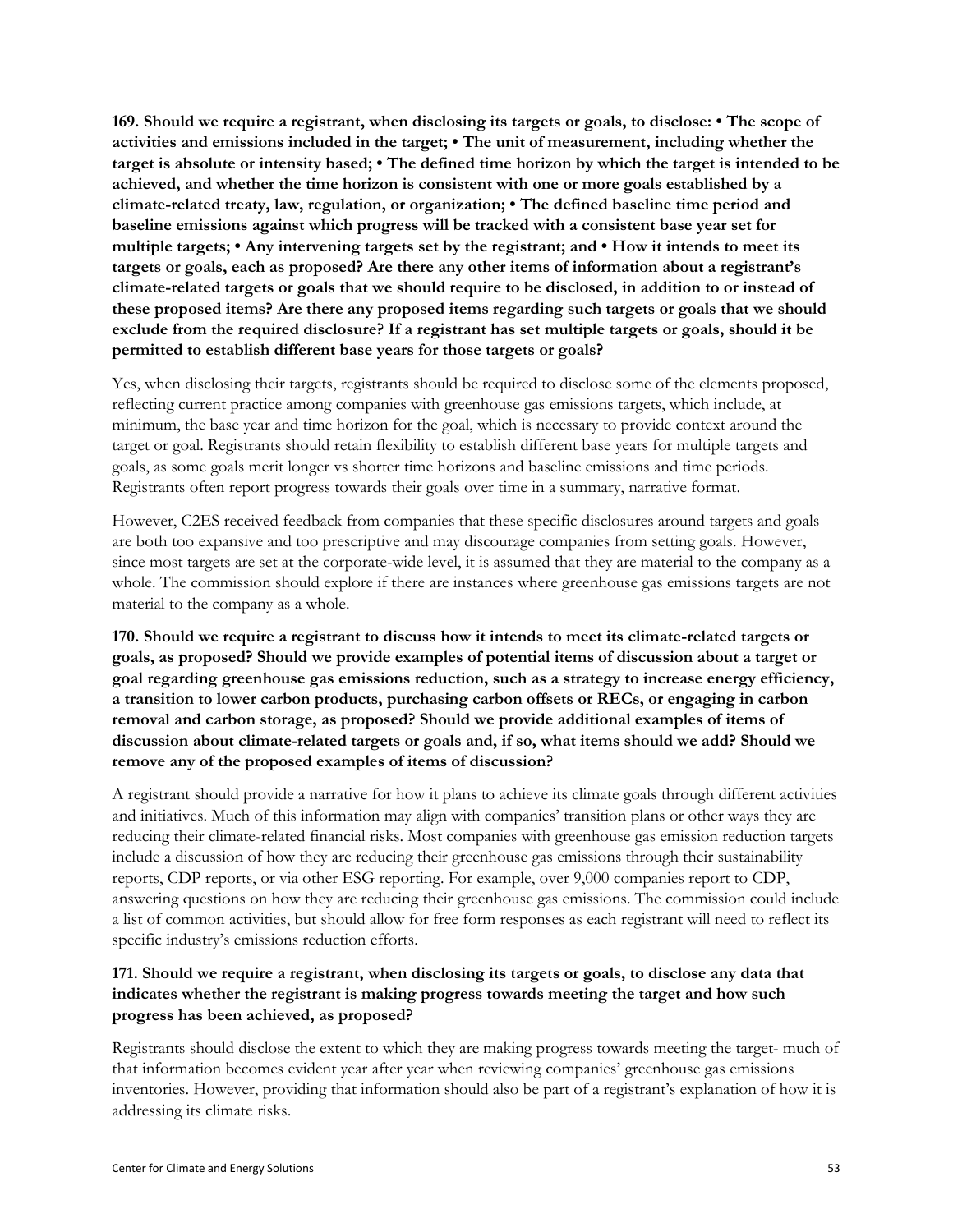**172. Should we require that the disclosure be provided in any particular format, such as charts? Would certain formats help investors and others better assess these disclosures in the context of assessing the registrant's business and financial condition? What additional or other requirements would help in this regard?** 

We do not have a response to this question at this time.

**173. If a registrant has used carbon offsets or RECs, should we require the registrant to disclose the amount of carbon reduction represented by the offsets or the amount of generated renewable energy represented by the RECS, the source of the offsets or RECs, the nature and location of the underlying projects, any registries or other authentication of the offsets or RECs, and the cost of the offsets or RECs, as proposed? Are there other items of information about carbon offsets or RECs that we should specifically require to be disclosed when a registrant describes its targets or goals and the related use of offsets or RECs? Are there proposed items of information that we should exclude from the required disclosure about offsets and RECs?** 

To improve completeness and transparency, registrants should disclose the amount of greenhouse gas reduction, avoidance, or removal represented by carbon credits; the amount of generated renewable energy represented by RECs, or other renewable electricity procurement options with environmental attributes retained; and the amount of greenhouse gas reduction or other climate benefit represented by other similar voluntary market-based instruments, such as credits for sustainable aviation fuel, that may emerge as the market matures.

Registrants should also be required to disclose the source, nature, vintage, and authentication of credits, RECs, and other market instruments, in order to help investors determine if such market-based instruments are of high quality. For example, in the case of voluntary carbon credits, registrants should report the standard and methodology under which credits were generated, as well as whether they meet broadly recognized standards in the marketplace (such as the [Core Carbon Principles](https://icvcm.org/the-core-carbon-principles/) being developed by the Integrity [Council for the Voluntary Carbon Market\)](http://icvcm.org/).

Cost data should only be considered if the cost of other mitigation and resilience efforts are considered by investors. The cost of different renewable electricity options varies based on instrument type and market conditions. Cost data may be misleading given the impacts of different instruments and the market price at time of purchase.

The commission should engage expertise from across the federal government, including CFTC as well as EPA, to develop basic guidance for both registrants and investors to understand which offsets and RECs constitute high quality. Such guidance should take into account efforts already underway in the voluntary carbon market, such as by the Integrity Council for the Voluntary Carbon Market (mentioned above).

**174. Should we apply the PSLRA statutory safe harbors as they currently exist to forward-looking statements involving climate-related targets and goals, or other climate-related forward-looking information? Should we instead create a separate safe harbor for forward-looking climate-related information, including targets and goals? Should we adopt an exception to the PSLRA statutory safe harbors that would extend the safe harbors to climate-related forward-looking disclosures made in an initial public offering registration statement?**

C2ES recommends that all forward-looking climate related information statements and goals be subject to a safe harbor, and supports applying PSLRA statutory safe harbors as they currently exist and extend them to disclosures made in an IPA registration statement. Companies have expressed concern that they could be liable for climate-related information and that they need a safe harbor to be able to adapt their forward